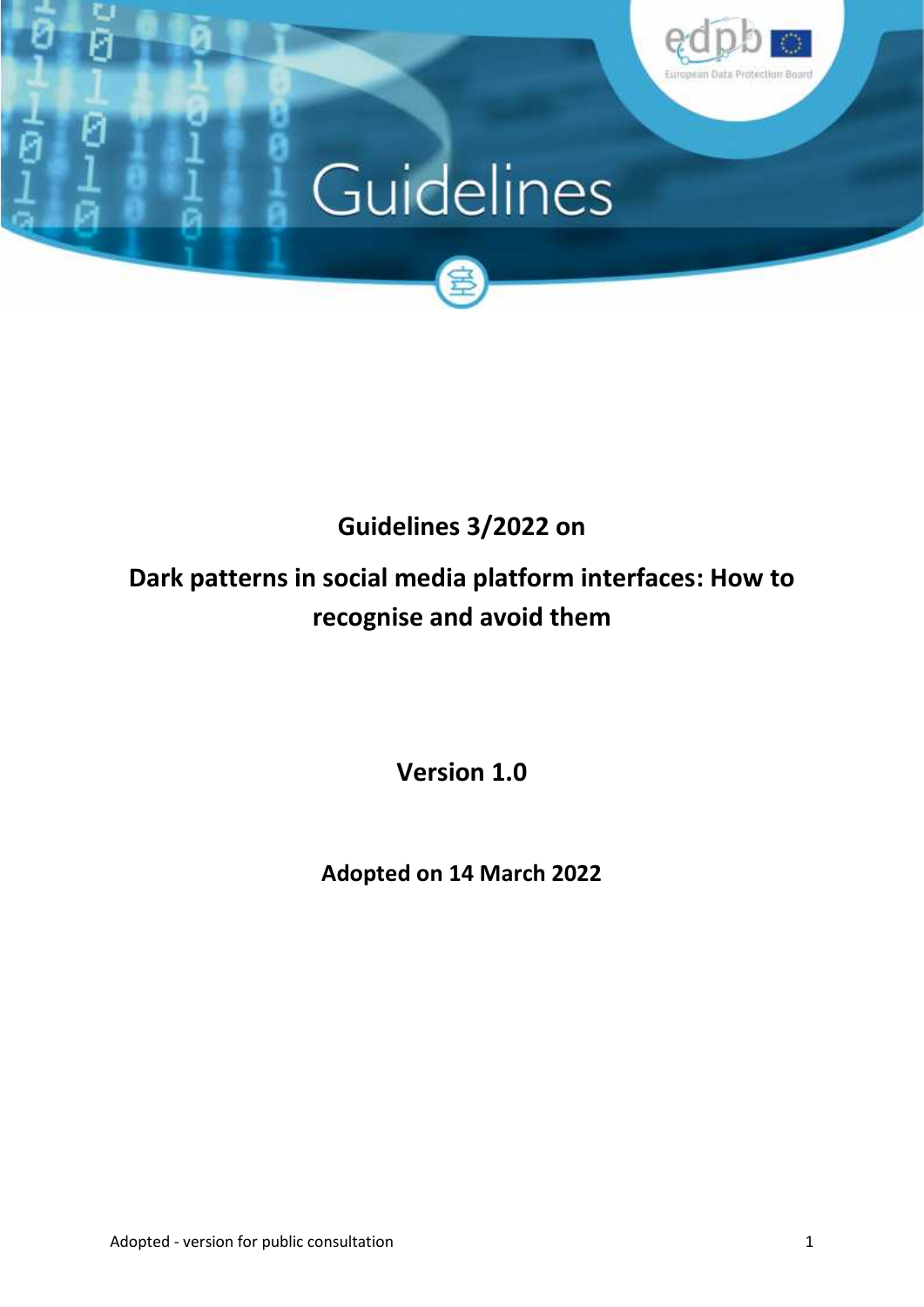# EXECUTIVE SUMMARY

These Guidelines offer practical recommendations to designers and users of social media platforms on how to assess and avoid so-called "dark patterns" in social media interfaces that infringe on GDPR requirements. It is important to note that the list of dark patterns and best practices, as well as the use cases, are not exhaustive. Social media providers remain responsible and accountable for ensuring the GDPR compliance of their platforms.

## **Dark patterns in social media platform interfaces**

In the context of these Guidelines, "dark patterns" are considered as interfaces and user experiences implemented on social media platforms that lead users into making unintended, unwilling and potentially harmful decisions regarding the processing of their personal data. Dark patterns aim to influence users' behaviour and can hinder their ability to effectively protect their personal data and make conscious choices. Data protection authorities are responsible for sanctioning the use of dark patterns if these breach GDPR requirements. The dark patterns addressed within these Guidelines can be divided into the following categories:

- *Overloading* means users are confronted with an avalanche/large quantity of requests, information, options or possibilities in order to prompt them to share more data or unintentionally allow personal data processing against the expectations of the data subject. The following three dark pattern types fall into this category: *Continuous prompting*, *Privacy Maze* and *Too Many Options*
- *Skipping* means designing the interface or user experience in a way that users forget or do not think about all or some of the data protection aspects. The following two dark pattern types fall into this category: *Deceptive Snugness* and *Look over there*
- *Stirring* affects the choice users would make by appealing to their emotions or using visual nudges.

The following two dark pattern types fall into this category: *Emotional Steering* and *Hidden in plain sight*

- *Hindering* means obstructing or blocking users in their process of becoming informed or managing their data by making the action hard or impossible to achieve. The following three dark pattern types fall into this category: *Dead end*, *Longer than necessary* and *Misleading information*
- *Fickle* means the design of the interface is inconsistent and not clear, making it hard for the user to navigate the different data protection control tools and to understand the purpose of the processing.

The following two dark pattern types fall into this category: *Lacking hierarchy* and *Decontextualising*

 *Left in the dark* means an interface is designed in a way to hide information or data protection control tools or to leave users unsure of how their data is processed and what kind of control they might have over it regarding the exercise of their rights.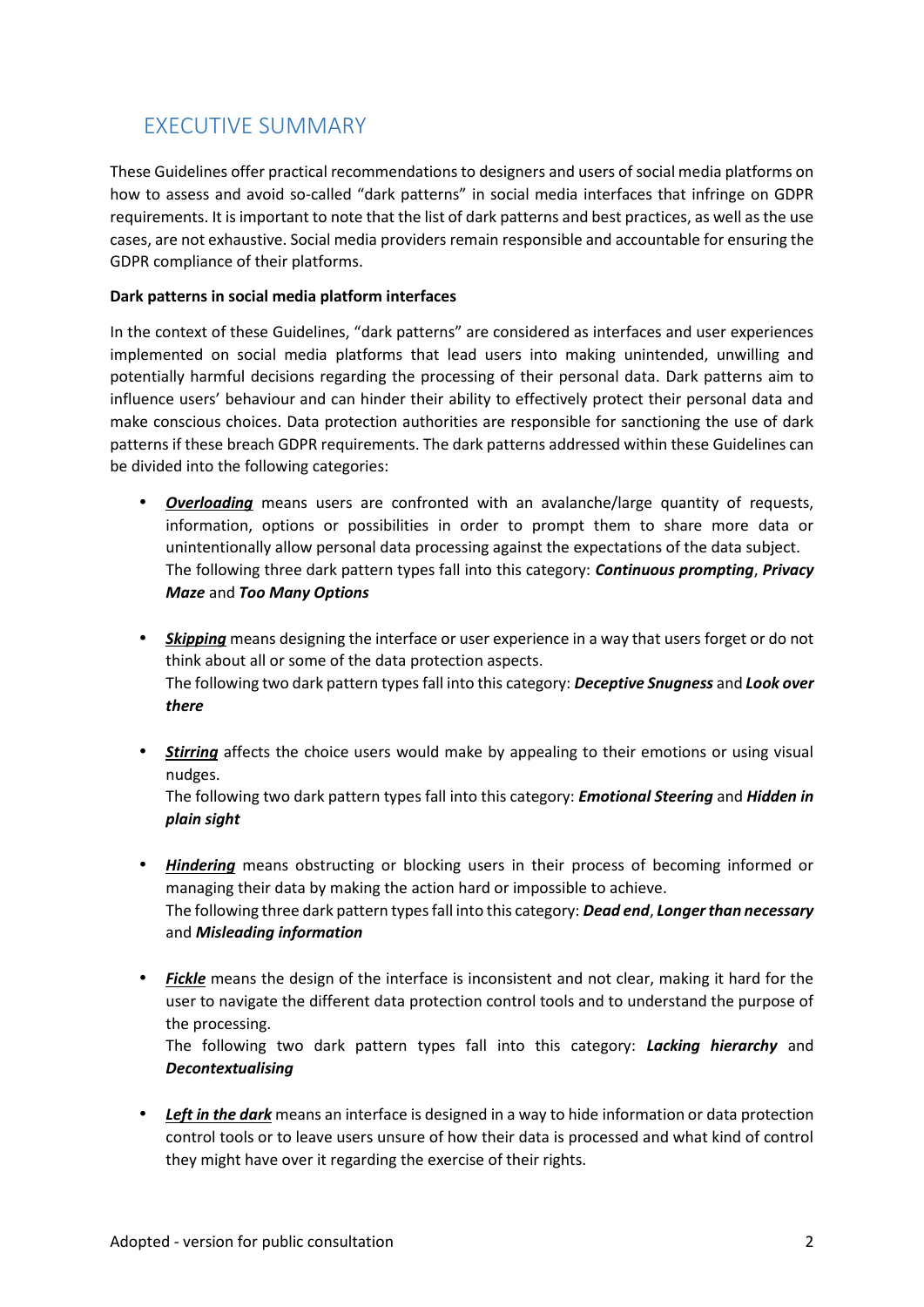The following three dark pattern types fall into this category: *Language discontinuity*, *Conflicting information* and *Ambiguous wording or information*

#### **Relevant GDPR provisions for dark pattern assessments**

Regarding the data protection compliance of user interfaces of online applications within the social media sector, the data protection principles applicable are set out within Article 5 GDPR. The principle of fair processing laid down in Article 5 (1) (a) GDPR serves as a starting point to assess whether a design pattern actually constitutes a "dark pattern". Further principles playing a role in this assessment are those of transparency, data minimisation and accountability under Article 5 (1) (a), (c) and (2) GDPR, as well as, in some cases, purpose limitation under Article 5 (1) (b) GDPR. In other cases, the legal assessment is also based on conditions of consent under Articles 4 (11) and 7 GDPR or other specific obligations, such as Article 12 GDPR. Evidently, in the context of data subject rights, the third chapter of the GDPR also needs to be taken into account. Finally, the requirements of data protection by design and default under Article 25 GDPR play a vital role, as applying them before launching an interface design would help social media providers avoid dark patterns in the first place.

#### **Examples of dark patterns in use cases of the life cycle of a social media account**

The GDPR's provisions apply to the entire course of personal data processing as part of the operation of social media platforms, i.e. to the entire life cycle of a user account. The EDPB gives concrete examples of dark pattern types for the following different use cases within this life cycle: the sign-up, i.e. registration process; the information use cases concerning the privacy notice, joint controllership and data breach communications; consent and data protection management; exercise of data subject rights during social media use; and, finally, closing a social media account. Connections to GDPR provisions are explained in two ways: firstly, each use case explains in more detail which of the above mentioned GDPR provisions are particularly relevant to it. Secondly, the paragraphs surrounding the dark pattern examples explain how these infringe on the GDPR.

#### **Best practice recommendations**

In addition to the examples of dark patterns, the Guidelines also present best practices at the end of each use case. These contain specific recommendations for designing user interfaces that facilitate the effective implementation of the GDPR.

#### **Checklist of dark pattern categories**

A checklist of dark pattern categories can be found in the Annex to these Guidelines. It provides an overview of the abovementioned categories and the dark pattern types, along with a list of the examples for each dark pattern that are mentioned in the use cases. Some readers may find it useful to use the checklist as a starting point to discover these Guidelines.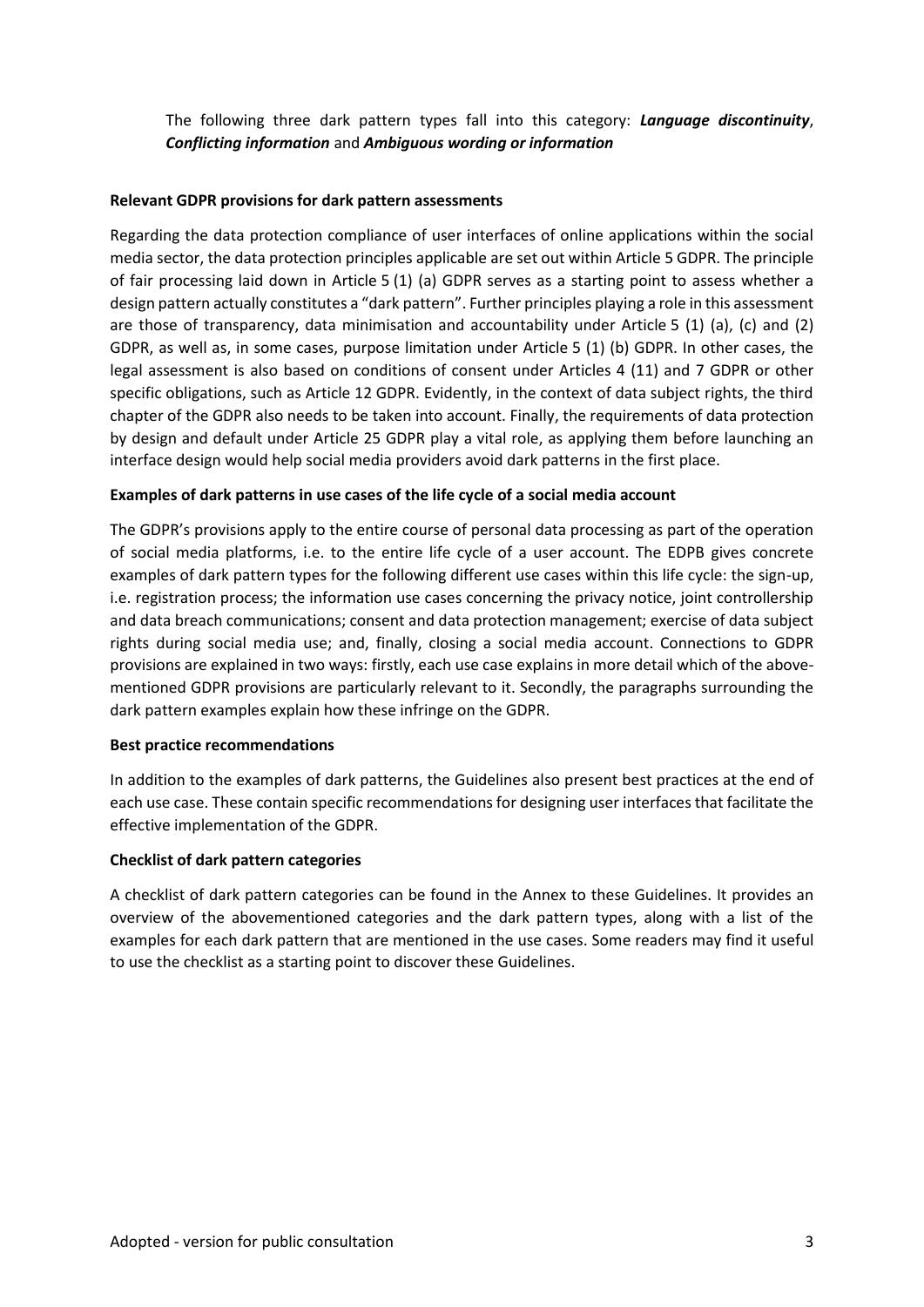# Table of contents

| $\mathbf{1}$   |       |                                                                                                   |  |
|----------------|-------|---------------------------------------------------------------------------------------------------|--|
| $\overline{2}$ |       |                                                                                                   |  |
|                | 2.1   |                                                                                                   |  |
|                | 2.2   |                                                                                                   |  |
|                | 2.3   |                                                                                                   |  |
| 3              |       | The life cycle of a social media account: putting the principles into practice  12                |  |
|                | 3.1   |                                                                                                   |  |
|                |       |                                                                                                   |  |
|                | 3.2   |                                                                                                   |  |
|                |       |                                                                                                   |  |
|                |       | Use case 2b: Providing information about joint controllership to the data subject, Article 26 (2) |  |
|                |       | Use case 2c: Communication of a personal data breach to the data subject 29                       |  |
|                | 3.3   |                                                                                                   |  |
|                |       | Use case 3a: Managing one's consent while using a social media platform 32                        |  |
|                |       |                                                                                                   |  |
|                | 3.4   |                                                                                                   |  |
|                |       | Use case 4: How to provide proper functions for the exercise of data subject rights 46            |  |
|                | 3.5   |                                                                                                   |  |
|                |       |                                                                                                   |  |
| 4              |       |                                                                                                   |  |
|                | 4.1   |                                                                                                   |  |
|                | 4.1.1 |                                                                                                   |  |
|                | 4.1.2 |                                                                                                   |  |
|                | 4.1.3 |                                                                                                   |  |
|                | 4.2   |                                                                                                   |  |
|                | 4.2.1 |                                                                                                   |  |
|                | 4.2.2 |                                                                                                   |  |
|                | 4.3   |                                                                                                   |  |
|                | 4.3.1 |                                                                                                   |  |
|                | 4.3.2 |                                                                                                   |  |
|                | 4.4   |                                                                                                   |  |
|                | 4.4.1 |                                                                                                   |  |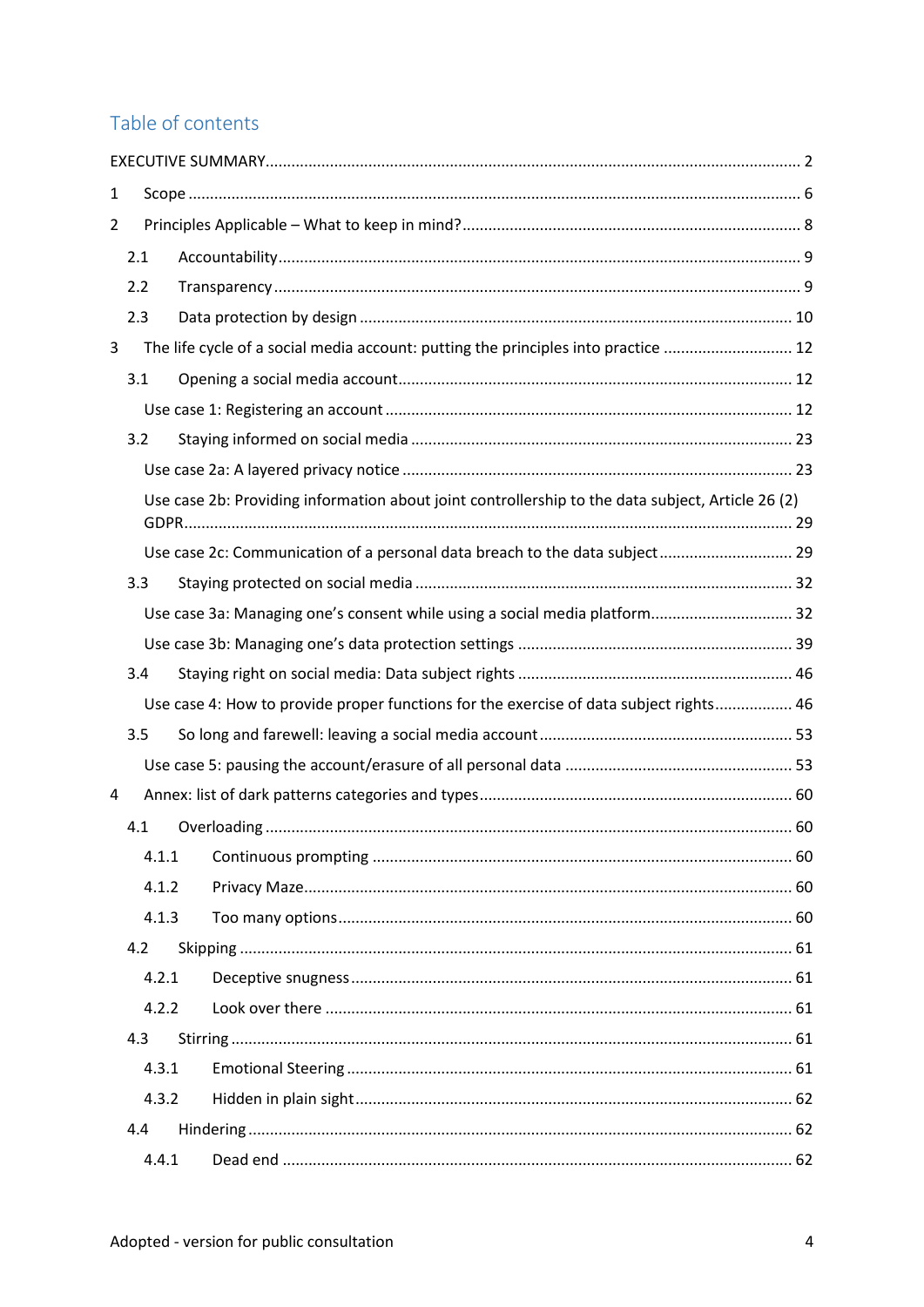| 4.4.3 |  |
|-------|--|
| 4.5   |  |
|       |  |
|       |  |
|       |  |
|       |  |
|       |  |
| 4.6.3 |  |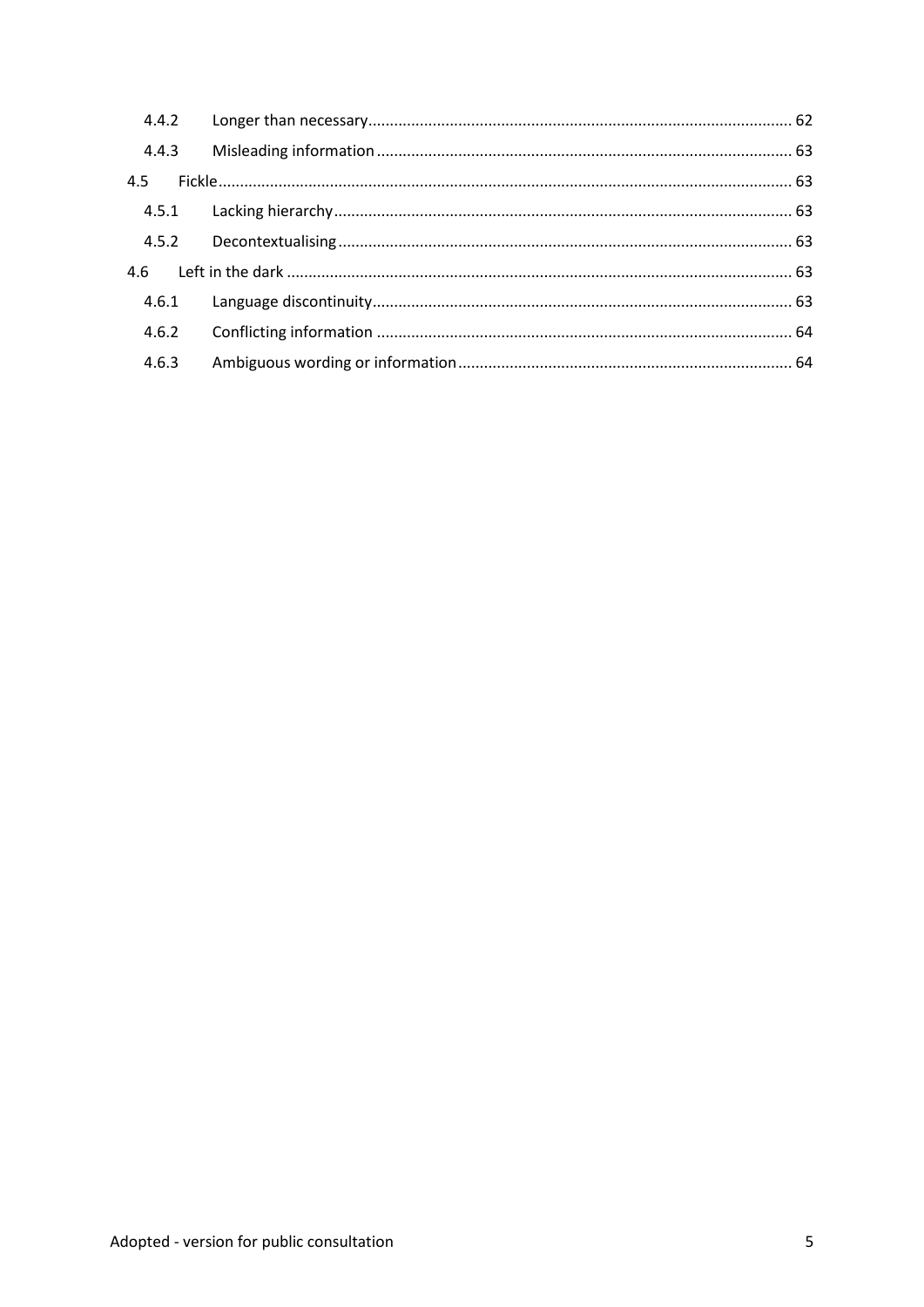# **The European Data Protection Board**

Having regard to Article 70 and (1e) of the Regulation 2016/679/EU of the European Parliament and of the Council of 27 April 2016 on the protection of natural persons with regard to the processing of personal data and on the free movement of such data, and repealing Directive 95/46/EC, (hereinafter "GDPR"),

Having regard to the EEA Agreement and in particular to Annex XI and Protocol 37 thereof, as amended by the Decision of the EEA joint Committee No 154/2018 of 6 July 2018,<sup>1</sup>

Having regard to Article 12 and Article 22 of its Rules of Procedure,

# **HAS ADOPTED THE FOLLOWING GUIDELINES**

# 1 SCOPE

- 1. The aim of these guidelines is to provide recommendations and guidance for the design of the interfaces of social media platforms. They are aimed at social media providers as controllers of social media, who have the responsibility for the design and operation of social media platforms. With reference to the social media providers, these Guidelines aim to recall the obligations coming from the GDPR, with special reference to the principles of lawfulness, fairness, transparency, purpose limitation and data minimisation in the design of user-interfaces and content presentation of their web services and apps. The aforementioned principles have to be *implemented* in a substantial way and, from a technical perspective, they constitute *requirements* for the design of software and services, including user interfaces. An in-depth study is made on the GDPR's requirement when applied to user interfaces and content presentation, and it is going to be clarified what should be considered a "dark pattern", a way of designing and presenting content which substantially violates those requirements, while still pretending to formally comply. These Guidelines are also suitable for increasing the awareness of users regarding their rights, and the risks possibly coming from sharing too many data or sharing their data in an uncontrolled way. These Guidelines aim to educate users to recognize "dark patterns" (as defined in the following), and how to face them to protect their privacy in a conscious way. As part of the analysis, the life cycle of a social media account was examined on the basis of five use cases: "Opening a social media account (use case 1), "Staying informed on social media" (use case 2), "Staying protected on social media" (use case 3), "Staying right on social media: data subject rights" (use case 4) and "So long and farewell: leaving a social media account" (use case 5).
- In these Guidelines, the term "user interface" corresponds to the means for people to interact with social media platforms. The document focuses on graphical user interfaces (e.g. used for computer and smartphone interfaces), but some of the observations made may also apply to voice-controlled interfaces (e.g. used for smart speakers) or gesture-based interfaces (e.g. used in virtual reality). The term "user experience" corresponds to the overall experience users have with social media

<sup>1</sup> References to "Member States" made throughout this document should be understood as references to "EEA Member States".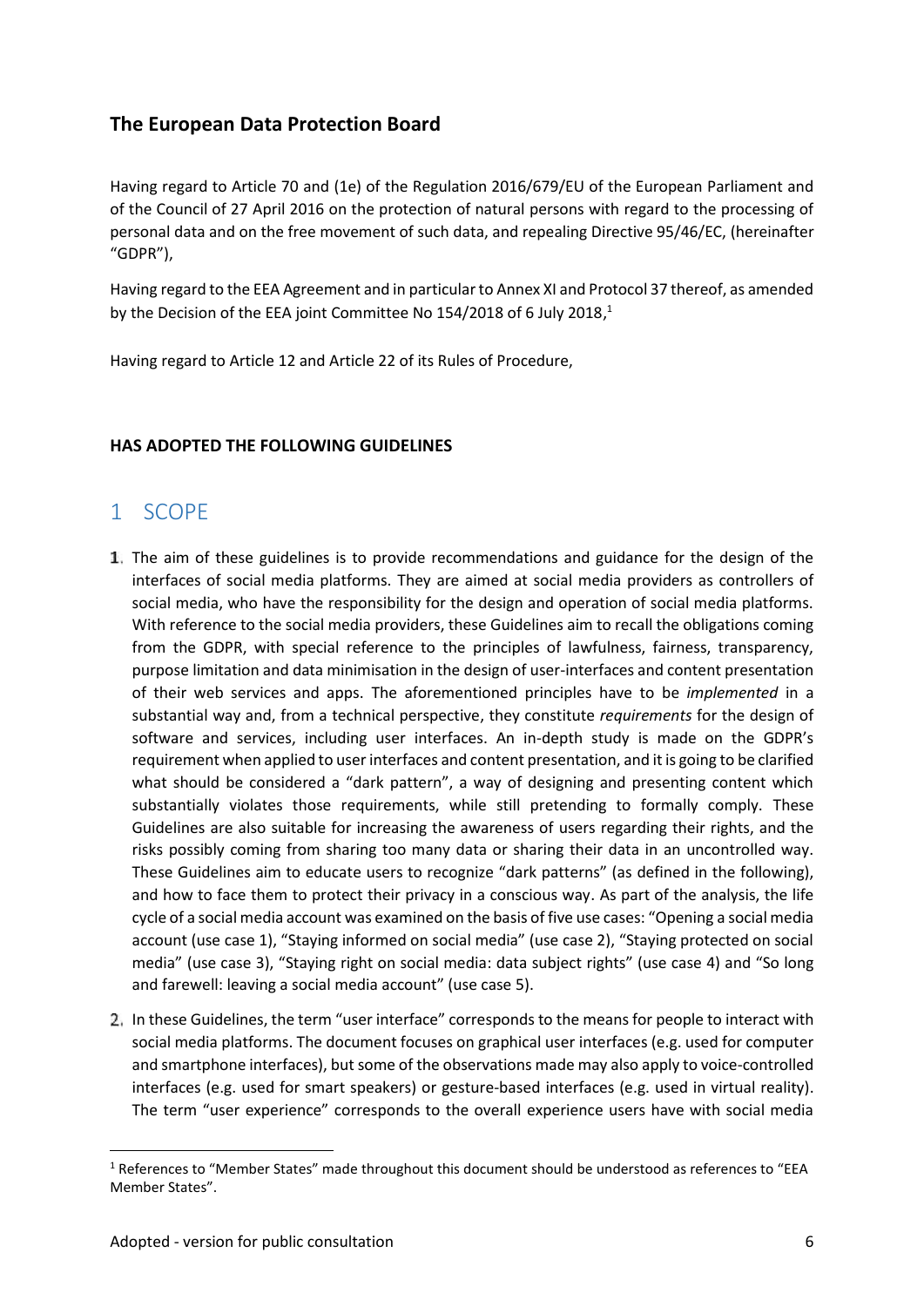platforms, which includes the perceived utility, ease of use and efficiency of interacting with it. User interface design and user experience design have been evolving continuously over the last decade. More recently, they have settled for ubiquitous, customised and so-called seamless user interactions and experiences: the perfect interface should be highly personalised, easy to use and multimodal. $2$  Even though those trends might increase the ease of use of digital services, they can be used in such a way that they primarily promote user behaviours that run against the spirit of the GDPR. $3$  This is especially relevant in the context of the attention economy, where user attention is considered a commodity. In those cases, the legally permissible limits of the GDPR may be exceeded and the interface design and user experience design leading to such cases are described below as "dark patterns".

- In the context of these Guidelines, "dark patterns" are considered interfaces and user experiences implemented on social media platforms that lead users into making unintended, unwilling and potentially harmful decisions in regards of their personal data. Dark patterns aim to influence users' behaviours and can hinder their ability "to effectively protect their personal data and make conscious choices"<sup>4</sup> , for example by making them unable "to give an informed and freely given consent".<sup>5</sup> This can be exploited in several aspects of the design, such as interfaces' colour choices and placement of the content. Conversely, by providing incentives and user-friendly design, the realisation of data protection regulations can be supported.
- 4. Dark patterns do not necessarily only lead to a violation of data protection regulations. Dark patterns can, for example, also violate consumer protection regulations. The boundaries between infringements enforceable by data protection authorities and those enforceable by national consumer protection authorities can overlap. For this reason, in addition to examples of dark patterns, the Guidelines also present best practices that can be used to avoid undesirable but still legally compliant user interfaces. Data protection authorities are responsible for sanctioning the use of dark patterns if they actually violate data protection standards and thus the GDPR. Breaches of GDPR requirements need to be assessed on a case-by-case basis. Only Dark patterns that might fall within this regulatory mandate are covered by these Guidelines. For this reason, in addition to examples of dark patterns, the Guidelines also present best practices that can be used to design user interfaces which facilitate the effective implementation of the GDPR.
- **5.** The dark patterns<sup>6</sup> addressed within these Guidelines can be divided into the following categories:

*Overloading:* users are confronted with an avalanche/ large quantity of requests, information, options or possibilities in order to prompt them to share more data or unintentionally allow personal data processing against the expectations of data subject.

*Skipping:* designing the interface or user experience in a way that the users forget or do not think about all or some of the data protection aspects.

<sup>&</sup>lt;sup>2</sup> For more details see CNIL, IP Report No. 6: Shaping Choices in the Digital World, 2019. p. 9

https://www.cnil.fr/sites/default/files/atoms/files/cnil\_ip\_report\_06\_shaping\_choices\_in\_the\_digital\_world.p df.

<sup>3</sup> CNIL, Shaping Choices in the Digital World, 2019. p. 10.

<sup>4</sup> CNIL, Shaping Choices in the Digital World, 2019. p. 27.

<sup>5</sup> See Norwegian Consumer Council, *Deceived by design: How tech companies use dark patterns to discourage us from exercising our rights to privacy*, p. 10 https://fil.forbrukerradet.no/wp-content/uploads/2018/06/2018- 06-27-deceived-by-design-final.pdf, but also CNIL, Shaping Choices in the Digital World, p. 30, 31..

<sup>6</sup> Categories of dark patterns and types of dark patterns within these categories will be displayed in *bold and italics* in the text of the Guidelines. A detailed overview is provided in the Annex.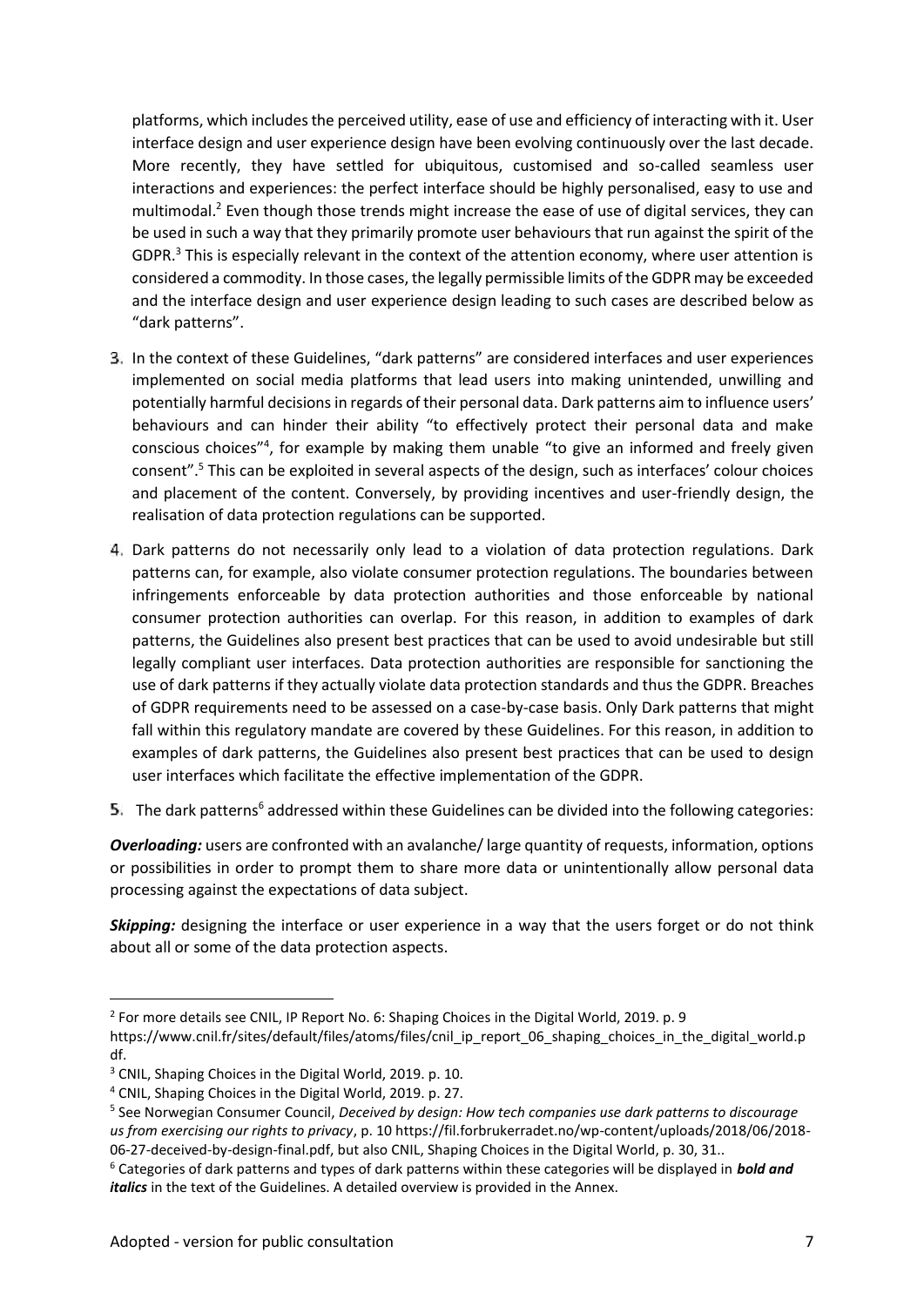*Stirring:* affects the choice users would make by appealing to their emotions or using visual nudges.

*Hindering:* an obstruction or blocking of users in their process of getting informed or managing their data by making the action hard or impossible to achieve.

*Fickle:* the design of the interface is inconsistent and not clear, making it hard for users to navigate the different data protection control tools and to understand the purpose of the processing.

*Left in the dark:* an interface is designed in a way to hide information or data protection control tools or to leave users unsure of how their data is processed and what kind of control they might have over it regarding the exercise of their rights.

- In addition to regrouping dark patterns in these categories according to their effects on users' behaviour, dark patterns can also be divided into content-based patterns and interface-based patterns to more specifically address aspects of the user interface or user experience. Content based patterns refer to the actual content and therefore also to the wording and context of the sentences and information components. In addition, however, there are also components that have a direct influence on the perception of these factors. These interface-based patterns are related to the ways of displaying the content, navigating through it or interacting with it.
- It is essential to keep in mind that dark patterns raise additional concerns regarding potential impact on children, registering with the social media provider. The GDPR provides for additional safeguards when the processing is about children's personal data, as the latter may be less aware of the risks and consequences concerned their rights to the processing.<sup>7</sup> It is explicitly provided that, considering the specific protection required for processing of their data, any information provided to children when their personal data are being processed, should be given in a clear and plain language so to make children understand.<sup>8</sup> In addition, the GDPR explicitly includes the processing of individuals' data, particularly those of children, to be among the situations where the risk to the rights and freedoms of individuals of varying likelihood and severity, may result from data processing that could lead to physical, material or non-material damage.<sup>9</sup>

# 2 PRINCIPLES APPLICABLE – WHAT TO KEEP IN MIND?

Regarding the data protection compliance of user interfaces of online applications within the social media sector, the data protection principles applicable are set out within Article 5 GDPR. The principle of fair processing laid down in Article 5 (1) (a) GDPR is a starting point for an assessment of existence of dark patterns. As the EDPB already stated, fairness is an overarching principle which requires that personal data shall not be processed in a way that is detrimental, discriminatory, unexpected or misleading to the data subject.<sup>10</sup> If the interface has insufficient or misleading information for the user and fulfils the characteristics of dark patterns, it can be classified as unfair

<sup>9</sup> GDPR, Recital 75; see also EDPB Guidelines 8/2020 on targeting of social media users, para. 16 https://edpb.europa.eu/system/files/2021-

<sup>7</sup> GDPR, Recital 38.

<sup>8</sup> GDPR, Recital 58.

<sup>04/</sup>edpb\_guidelines\_082020\_on\_the\_targeting\_of\_social\_media\_users\_en.pdf.

<sup>10</sup> EDPB Guidelines 4/20219 on Article 25 Data Protection by Design and by Default, version 2.0, adopted on 20 October 2020, p. 16; https://edpb.europa.eu/our-work-tools/our-documents/guidelines/guidelines-42019 article-25-data-protection-design-and\_en.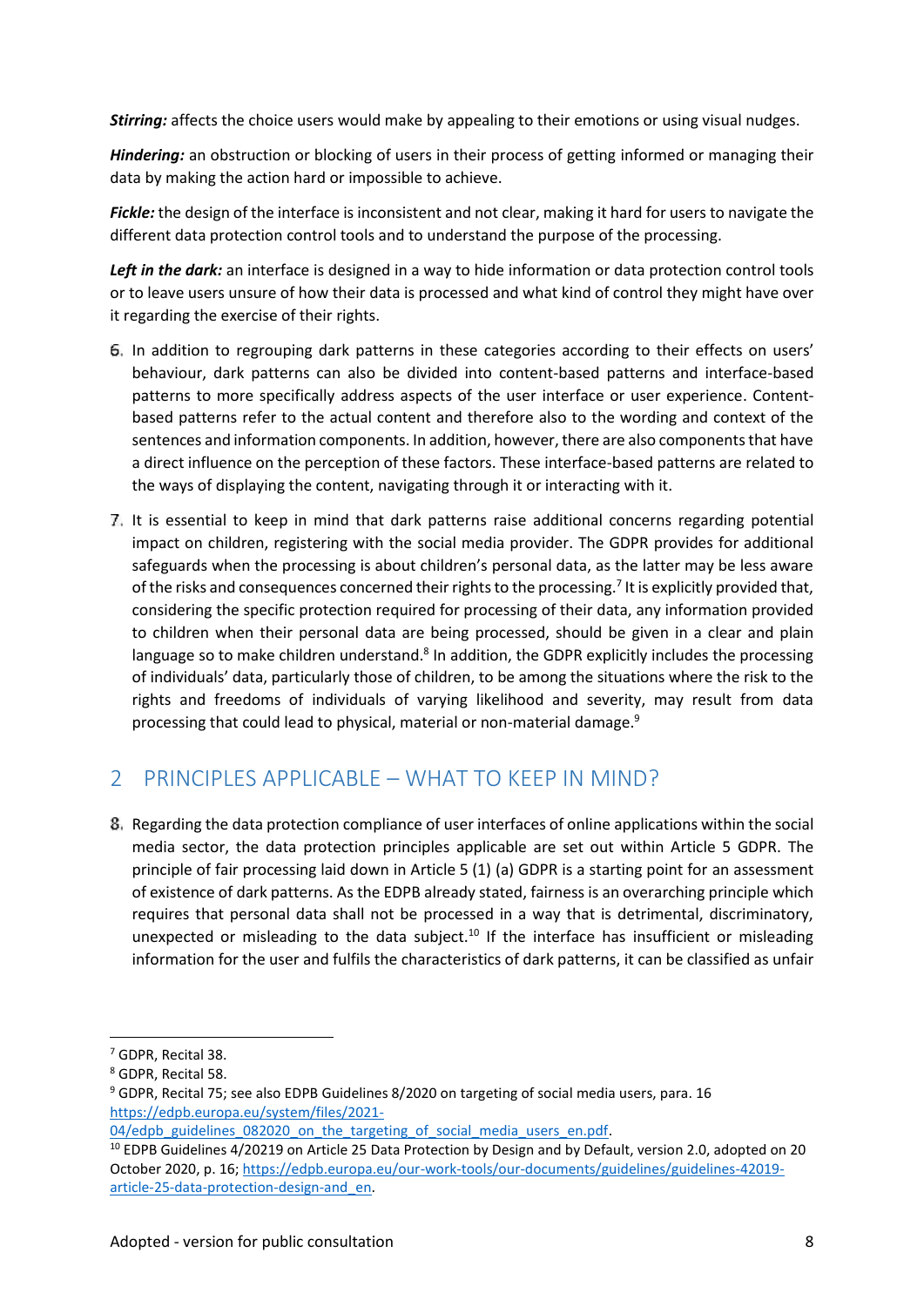processing. The fairness principle has an umbrella function and all dark patterns would not comply with it irrespectively of compliance with other data protection principles.

Besides this fundamental provision of fairness of processing, the principles of accountability, transparency and the obligation of data protection by design stated in Article 25 GDPR are also relevant regarding design framework and dark patterns could infringe those provisions. However, it is also possible that the legal assessment of dark patterns can be based on the elements on general definitions such as Article 4 (11) GDPR, the definition of consent or other specific obligations such as Article 12 GDPR. Article 12 (1) phrase 1 GDPR requires controllers to take appropriate measures to provide any communication related to data subject rights, as well as any information, in a concise, transparent, intelligible and easily accessible form, using clear and plain language. As Recital 39 sentence 3 on the principle of transparency shows, this requirement is not, however, limited to data protection notices<sup>11</sup> or data subject rights,<sup>12</sup> but rather applies to any information and communication relating to the processing of personal data. Sentence 5 of the Recital also clarifies that data subjects should be made aware of risks, rules, safeguards and rights in relation to the processing of personal data and how to exercise their rights in relation to such processing.

# 2.1 Accountability

10. The accountability principle has to be reflected in every user interface design.

- 11. Article 5 (2) GDPR states that a controller shall be responsible for, and be able to demonstrate compliance with the GDPR principles which are described in Article 5 (1) GDPR. Therefore this principle is closely linked to the relevant principles mentioned above. Accountability can be provided by elements that provide proof of the social media provider's compliance with the GDPR. The user interface and user journey can be used as a documentation tool to demonstrate that users, during their actions on the social media platform, have read and taken into account data protection information, have freely given their consent, have easily exercised their rights, etc. Qualitative and quantitative user research methods, such as A/B testing, eye tracking or user interviews, their results and their analysis can also be used to support demonstration of compliance. If, for example, users have to tick a box or click on one of several data protection options, screenshots of the interfaces can serve to show the users' pathway through the data protection information and explain how users are making an informed decision. Results of user research made on this interface would bring additional elements detailing why the interface is optimal in reaching an information goal.
- 12. In the area of user interfaces, such documentary elements can be found in the disclosure of certain agreements and, above all, when evidence, for example of giving consent or a confirmation of reading, is obtained.

# 2.2 Transparency

13. The transparency principle in Article 5 (1) (a) GDPR has a large overlap with the area of general accountability. Even though controllers have to protect certain sensitive business information towards third parties, making documentation on processing accessible or recordable could help provide accountability: Confirmation of reading can be obtained, for example, for a text which the controller must make available in accordance with the principle of transparency. This can always serve at the same time to ensure transparency towards data subjects.

 $11$  Addressed in part 3.2. – use case 2.a. of these Guidelines.

<sup>&</sup>lt;sup>12</sup> Addressed in use cases 4 and 5, i.e. parts 3.4 and 3.5 of these Guidelines.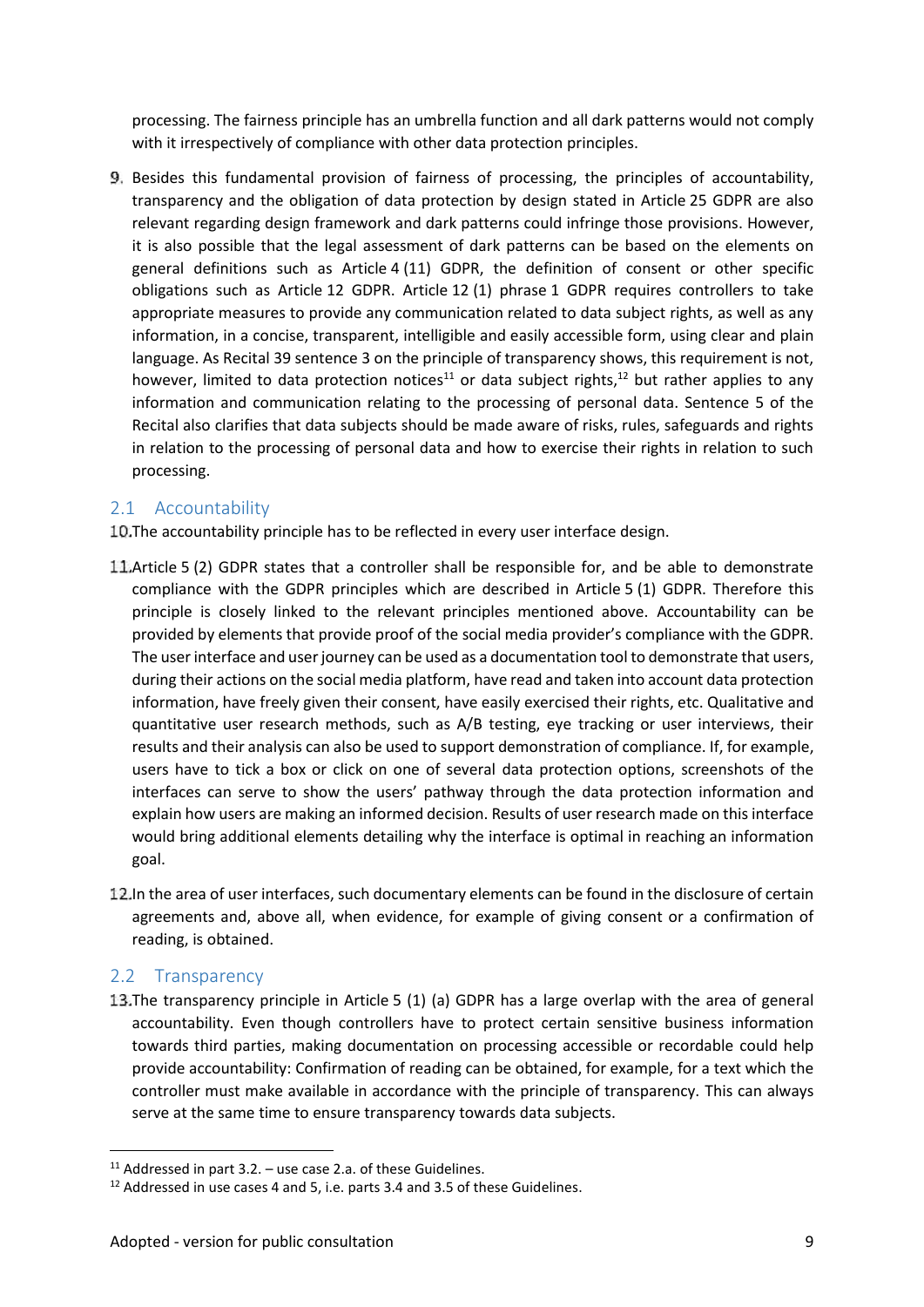- All the data protection principles set out in Article 5 GDPR are specified further in the GDPR. Article 5 (1) (a) GDPR stipulates that personal data shall be processed in a transparent manner in relation to the data subject. The Guidelines on Transparency specify the elements of transparency as laid down by Article 12 GDPR, i. e. the need to provide the information in a "concise, transparent, intelligible and easily accessible form, using clear and plain language".<sup>13</sup> These Guidelines also provide guidance on how to fulfil the information obligations under Articles 13 and 14 GDPR regarding social media providers.
- 15. In addition, the text of the data protection principles of Article 5 (1) (a) GDPR and other special legal provisions within the Regulation contain many more details of the principle of transparency, which are linked to specific legal principles, such as the special transparency requirements in Article 7 GDPR for obtaining consent.

# 2.3 Data protection by design

- 16.In the context of the Guidelines 4/2019 on Article 25 Data Protection by Design and by Default, there are some key elements that controllers and processors have to take into account when implementing data protection by design regarding a social media platform. One of them is that with regard to the principle of fairness, the data processing information and options should be provided in an objective and neutral way, avoiding any deceptive or manipulative language or design.<sup>14</sup> The Guidelines identify elements of the principles for Data Protection by Default and Data Protection by Design, among other things, which become even more relevant with regard to dark patterns:<sup>15</sup>
	- Autonomy Data subjects should be granted the highest degree of autonomy possible to determine the use made of their personal data, as well as autonomy over the scope and conditions of that use or processing.
	- Interaction Data subjects must be able to communicate and exercise their rights in respect of the personal data processed by the controller.
	- Expectation Processing should correspond with data subjects' reasonable expectations.
	- Consumer choice The controllers should not "lock in" their users in an unfair manner. Whenever a service processing personal data is proprietary, it may create a lock-in to the service, which may not be fair, if it impairs the data subjects' possibility to exercise their right of data portability in accordance with Article 20 GDPR.
	- Power balance Power balance should be a key objective of the controller-data subject relationship. Power imbalances should be avoided. When this is not possible, they should be recognised and accounted for with suitable countermeasures.
	- $\overline{a}$  No deception Data processing information and options should be provided in an objective and neutral way, avoiding any deceptive or manipulative language or design.
	- Truthful the controllers must make available information about how they process personal data, should act as they declare they will and not mislead data subjects.

<sup>&</sup>lt;sup>13</sup> Article 29 Working Party Guidelines on transparency under Regulation 2016/679, endorsed by the EDPB https://ec.europa.eu/newsroom/article29/item-detail.cfm?item\_id=622227.

<sup>&</sup>lt;sup>14</sup> See Guidelines 4/20219 on Article 25 Data Protection by Design and by Default, p. 18, para. 70.

<sup>&</sup>lt;sup>15</sup> Excerpt - for the full list, see Guidelines on Article 25 Data Protection by Design and by Default, para. 70.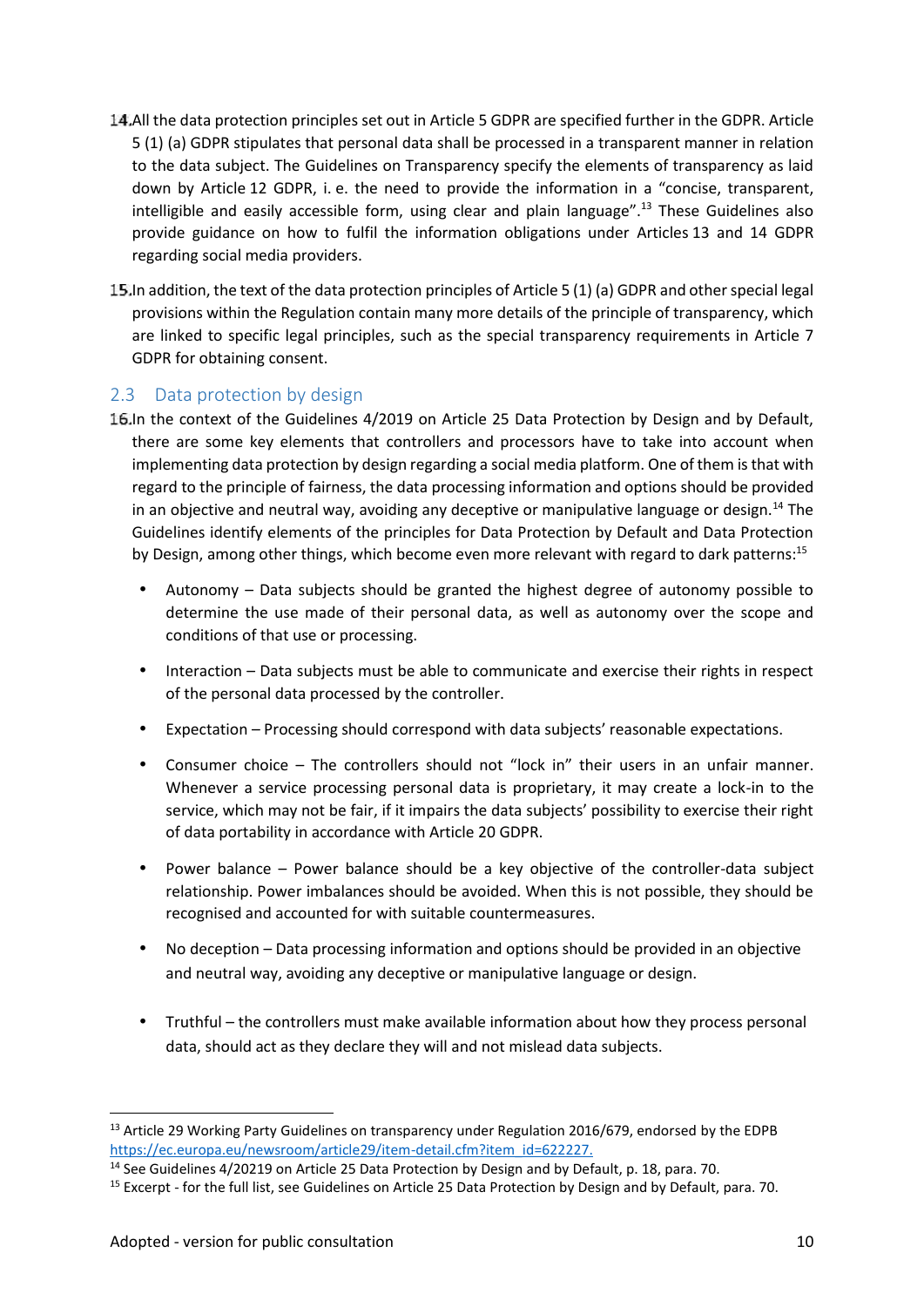17. Compliance with Data Protection by Default and Data Protection by Design is important when assessing dark patterns, as it would result in avoiding implementing them in the first place. Indeed, confronting one's service and associated interfaces to the elements comprising Data Protection by Default and by Design principles, such as the ones mentioned above, will help identify aspects of the service that would constitute a dark pattern before launching the service. For example, if data protection information is provided without following the principle "No deception", then it is likely to constitute a *Hidden in Plain Sight* or *Emotional Steering* dark pattern that will both be further developed in use case 1.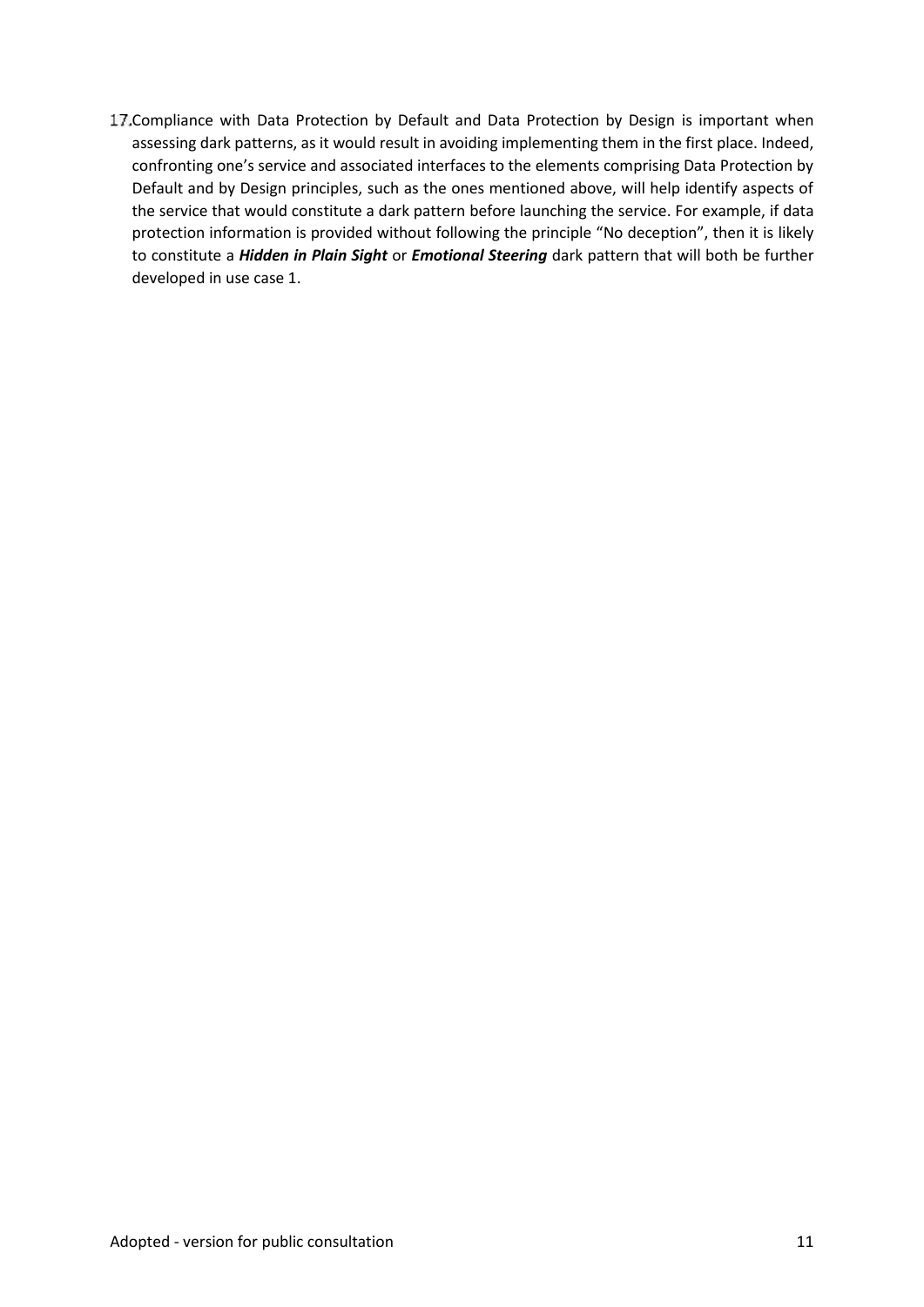# 3 THE LIFE CYCLE OF A SOCIAL MEDIA ACCOUNT: PUTTING THE PRINCIPLES INTO PRACTICE

18. The GDPR applies to the entire course of personal data processing by automated means.<sup>16</sup> In the case of processing of personal data as part of the operation of social media platforms, this leads to the application of the GDPR and its principles to the entire life cycle of a user account.

# 3.1 Opening a social media account

Use case 1: Registering an account

#### **a. Description of the context**

- 19. The first step users need to take in order to have access to a social media platform is signing up by creating an account. As part of this registration process, users are asked to provide their personal data, such as first and last name, email address or sometimes phone number. Users need to be informed about the processing of their personal data and they are usually asked to confirm that they have read the privacy notice and agree to the terms of use of the social media platform. This information needs to be provided in a clear and plain language, so that users are in a position to easily understand it and knowingly agree.
- 20. In this initial stage of the sign-up process, users should understand what exactly they sign up for, in the sense that the object of the agreement between the social media platform and users should be described as clearly and plainly as possible.
- 21. Therefore, data protection by design must be taken into account by social media providers in an effective manner to protect data subjects' rights and freedoms.<sup>17</sup>

# **b. Relevant legal provisions**

Social media providers need to make sure that they implement the principles under Article 5 GDPR properly when designing their interfaces. While transparency towards the data subjects is always essential, this is especially the case at the stage of creating an account with a social media platform. Due to their position as controller or processor, social media platforms should provide the information to users when signing up efficiently and succinctly, as well as clearly differentiated from other non-data protection related information.<sup>18</sup> Part of the transparency obligations of the controllers is to inform users about their rights, one of which is to withdraw their consent at any time if consent is the applicable legal basis. $^{19}$ 

# **i. Consent provided at the sign-up process stage**

As Articles 4 (11) and 7 of the GDPR, clarified by Recital 32, state, when consent is chosen as the legal ground for the processing, it must be "*freely given, specific, informed and [an] unambiguous indication of the data subject's wishes by which he or she, by statement or by a clear affirmative action, signifies agreement to the processing of personal data relating to him or her".* All these requirements for consent have to be met cumulatively for it to be considered as valid.

<sup>&</sup>lt;sup>16</sup> See article 2 (1) GDPR.

<sup>&</sup>lt;sup>17</sup> See Guidelines 4/2019 on Article 25 Data Protection by Design and by Default.

<sup>&</sup>lt;sup>18</sup> See Guidelines on transparency, para. 8.

<sup>&</sup>lt;sup>19</sup> Guidelines on transparency, para. 30 and page 39.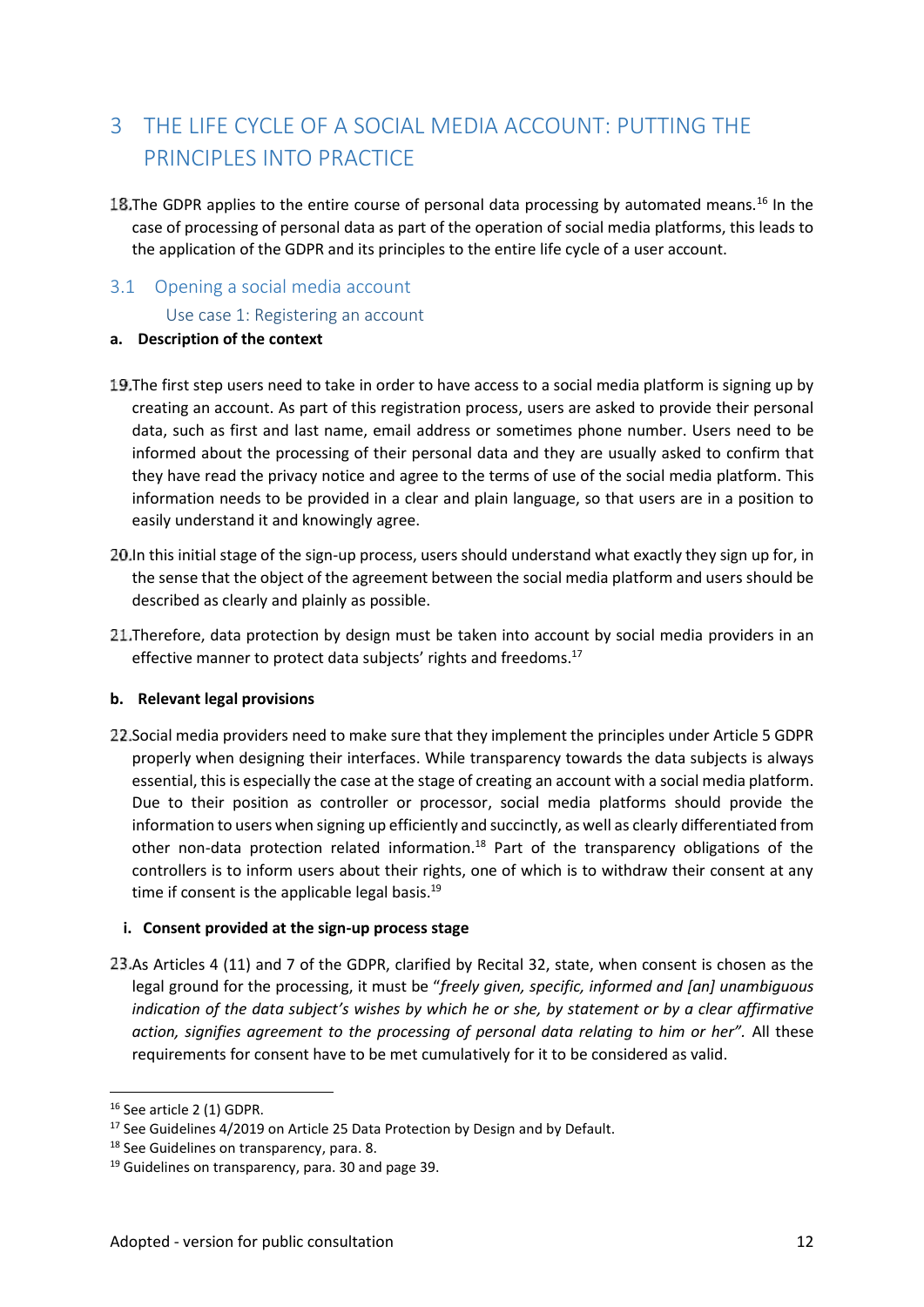- 24. For social media providers who ask for users' consent for varying purposes of processing, the EDPB Guidelines 05/2020 on consent provide valuable guidance on consent collection.<sup>20</sup> Social media platforms must not circumvent conditions, such as data subjects' ability to freely give consent, through graphic designs or wording that prevents data subjects from exercising said will. In that regard, Article 7 (2) GDPR states that the request for consent shall be presented in a manner which is clearly distinguishable from other matters, in an intelligible and easily accessible form, using clear and plain language. Users of social media platforms can provide consent for ads or special types of analysis during the sign-up process, and at a later stage via the data protection settings. In any event, as Recital 32 GDPR underlines, consent always needs to be provided by a clear affirmative act, so that pre-ticked boxes or inactivity of the users do not constitute consent. $^{21}$
- 25.As already highlighted by the EDPB Guidelines on consent, there must be minimum information that users are provided with to meet the threshold of "informed" consent.<sup>22</sup> If this is not the case, the consent acquired during the sign-up process cannot be considered valid under the GDPR, thus rendering the processing unlawful.
- Users are asked to provide consent to different kinds of purposes (e.g. further processing of personal data). Consent is not specific and therefore not valid when users are not also provided in a clear manner with the information about what they are consenting to.<sup>23</sup> As Article 7 (2) of the GDPR provides, consent should be requested in a way that clearly distinguishes it from other information, no matter how the information is presented to the data subject. In particular, when consent is requested by electronic means, this consent must not be included in the terms and conditions.<sup>24</sup> Taking into account the fact that a rising number of users access social media platforms using the interface of their smart mobiles to sign up to the platform, social media providers have to pay special attention to the way the consent is requested, to make sure that this consent is distinguishable. Users must not be confronted with excessive information that leads them to skip reading such information. Otherwise, when users are "required" to confirm that they have read the entire privacy policy and agree to the terms and conditions of the social media provider, including all processing operations, in order to create an account, this can qualify as forced consent to special conditions named there. If refusing consent leads to a denial of the service, it cannot be considered as freely given, granularly and specific, as the GDPR requires. Consent that is "bundled" with the acceptance of the terms and conditions of a social media provider does not qualify as "freely given".<sup>25</sup> This is also the case where the controller "ties" the provision of a contract or a service to the consent request, so that it processes personal data that are not necessary for the performance of the contract by the controller.

 $20$  EDPB Guidelines 05/2020 on consent under Regulation 2016/679, Version 1.1., adopted on 4 May 2020 https://edpb.europa.eu/sites/default/files/files/file1/edpb\_guidelines\_202005\_consent\_en.pdf.

<sup>21</sup> See Court of Justice of the European Union, Judgment from 1 October 2019, *Verbraucherzentrale Bundesverband e.V. v. Planet 49 GmbH*, case C-673/17, para. 62-63.

<sup>&</sup>lt;sup>22</sup> Guidelines 05/2020 on consent, para. 64; see also below use case 3a in part 3.3. of these Guidelines.

<sup>&</sup>lt;sup>23</sup> See Guidelines 05/2020 on consent, para. 68.

<sup>&</sup>lt;sup>24</sup> Guidelines on transparency, para. 8.

<sup>&</sup>lt;sup>25</sup> See Guidelines 8/2020 on targeting of social media users, para. 57.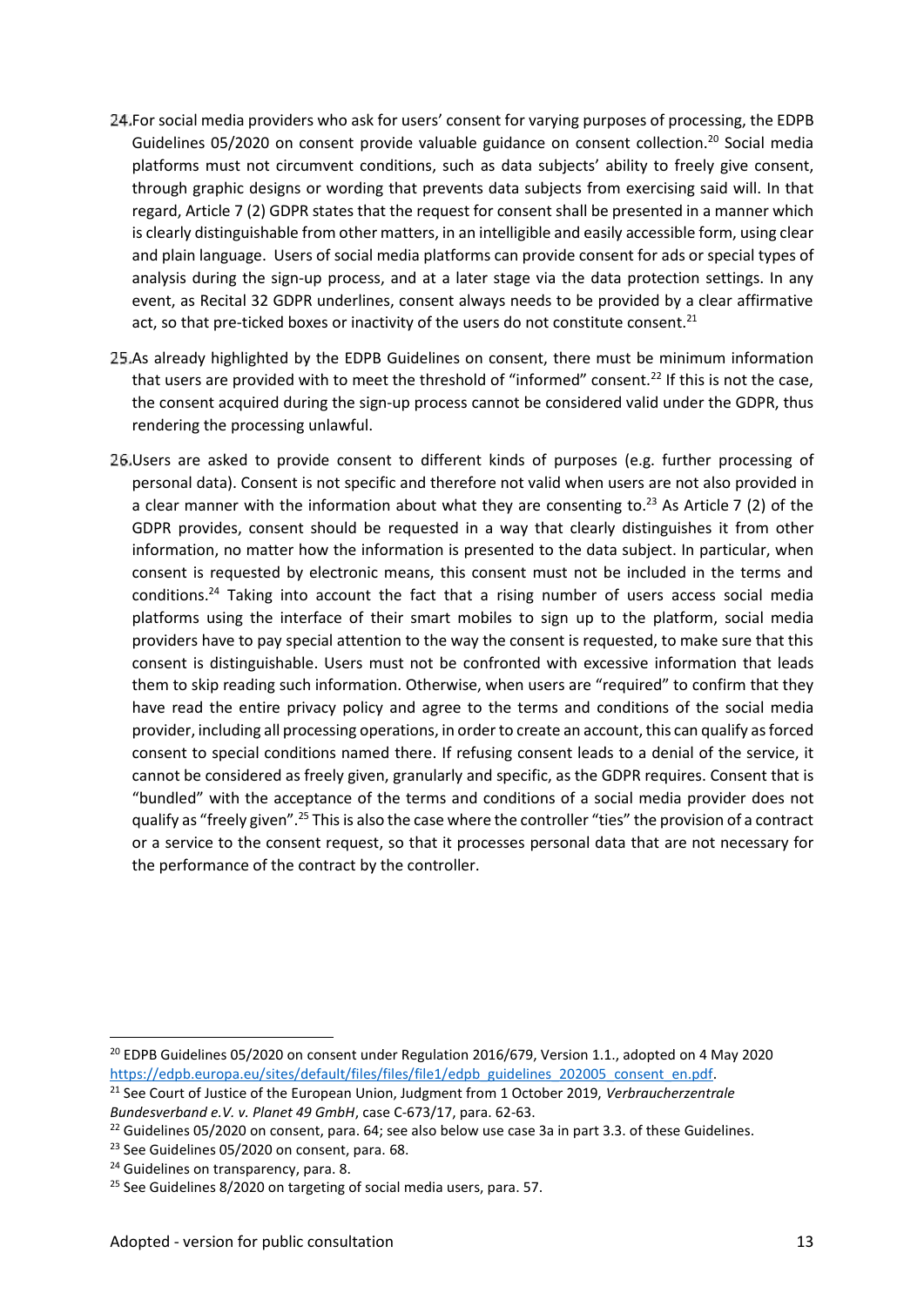#### **ii. Withdrawal of consent - Article 7 (3) of the GDPR**

In accordance with Article 7 (3) phrase 1 GDPR, users of social media platforms shall be able to withdraw their consent at any time. Prior to providing consent, users shall also be made aware of the right to withdraw the consent, as required by Article 7 (3) phrase 3 GDPR. In particular, controllers shall demonstrate that users have the possibility to refuse providing consent or to withdraw the consent without any detriment. Users of social media platforms who consent to the processing of their personal data with one click, for example by ticking a box, shall be able to withdraw their consent in an equally easy way.<sup>26</sup> This underlines that consent should be a reversible decision, so that there remains a degree of control for the data subject related to the respective processing.<sup>27</sup> The easy withdrawal of consent constitutes a prerequisite of valid consent under Article 7 (3) phrase 4 GDPR and should be possible without lowering service levels.<sup>28</sup> As an example, consent cannot be considered valid under the GDPR when consent is obtained through only one mouse-click, swipe or keystroke, but the withdrawal takes more steps, $^{29}$  is more difficult to achieve or takes more time.

#### **c. Dark patterns**

27. Several GDPR provisions pertain to the sign-up process. Therefore, there are a number of dark patterns which can occur when social media providers do not implement the GDPR as appropriate.

#### **i. Content-based patterns**

#### *Overloading - Continuous prompting (Annex checklist 4.1.1)*

28. The **Continuous prompting** dark pattern occurs when users are pushed to provide more personal data than necessary for the processing purposes or to consent to another use of their data, by being repeatedly asked to provide additional data and offered arguments why they should provide it. Users are likely to end up giving in, i.e. accepting to provide more data or to consent to another processing, as they are wearied from having to express a choice each time they use the platform.

#### **Example 1:**

**Variation A:** In the first step of the sign-up process, users are required to choose between different options for their registration. They can either provide an email address or a phone number. When users choose the email address, the social media provider still tries to convince users to provide the phone number, by declaring that it will be used for account security, without providing alternatives on the data that could be or was already provided by the users. Concretely, several windows pop up throughout the sign-up process with a field for the phone number, along with the explanation "*We'll use your [phone] number for account security*". Although users can close the window, they get overloaded and give up by providing their phone number.

**Variation B:** Another social media provider repeatedly asks users to provide the phone

<sup>&</sup>lt;sup>26</sup> See Guidelines on transparency, para. 113 et seq.

<sup>&</sup>lt;sup>27</sup> Guidelines 05/2020 on consent, para. 10.

 $28$  Guidelines 05/2020 on consent, para. 114.

<sup>&</sup>lt;sup>29</sup> See Guidelines 05/2020 on consent, para. 114.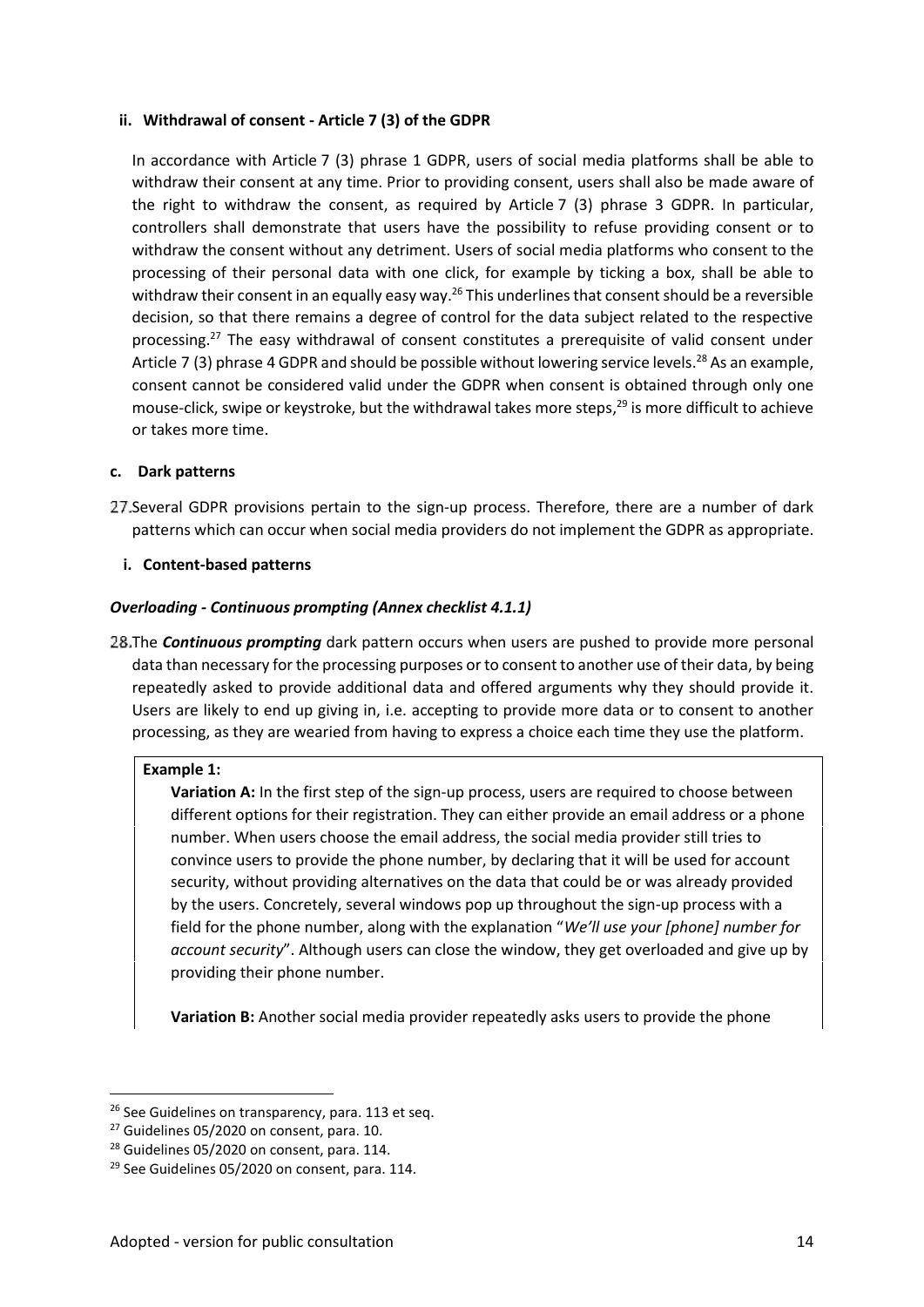number every time they log into their account, despite the fact that users previously refused to provide it, whether this was during the sign-up process or at the last log-in.

- The example above illustrates the situation where users are continuously asked to provide specific personal data, such as their phone number. While in variation A of the example, this *Continuous prompting* is done several times during the sign-up process, variation B shows that users can also be faced with this dark pattern when they have already registered. To avoid this dark pattern, it is important to be particularly mindful of the principles of data minimisation under Article 5 (1) (c) GDPR and, in cases like the one described in example 1.A, also of the principle of purpose limitation under Article 5 (1) (b) GDPR. Therefore, when social media providers state that they will use the phone numbers "for account security", they shall only process the phone number for said security purposes and must not further process the phone number in a manner that goes beyond this initial purpose.
- To observe the principle of data minimisation, social media providers are required not to ask for additional data such as the phone number, when the data users already provided during the sign up process are sufficient. For example, to ensure account security, enhanced authentication is possible without the phone number by simply sending a code to users' email accounts or by several other means.
- 31. Social network providers should therefore rely on means for security that are easier for users to reinitiate. For example, the social media provider can send users an authentication number via an additional communication channel, such as a security app, which users previously installed on their mobile phone, but without requiring the users' mobile phone number. User authentication via email addresses is also less intrusive than via phone number because users could simply create a new email address specifically for the sign-up process and utilise that email address mainly in connection with the Social Network. A phone number, however, is not that easily interchangeable, given that it is highly unlikely that users would buy a new SIM card or conclude a new phone contract only for the reason of authentication.
- B2. One should bear in mind that if the aim of such a request is to prove that users are legitimately in possession of the device used to log into the social network, this goal can be achieved by several means, a phone number being only one of them. Thus, a phone number can only constitute one relevant option on a voluntary basis for users. Finally, users need to decide whether they wish to use this mean as a factor for authentication. In particular, for a one-time-verification, users' phone numbers are not needed because the email address constitutes the regular contact point with users during the registration process.
- The practice illustrated under example 1 variation A may mislead users and render them to unwillingly provide such information, believing that this is necessary to activate or protect the account. However, in reality users were never provided with the alternative (e.g. use of the email for account activation and security purposes). Under example 1 variation B, users are not informed about a purpose of processing. However, this variation still constitutes a *Continuous prompting* dark pattern, as the social media provider disregards the fact that users previously refused to provide the phone number, and keeps asking for it. When users gain the impression that they can only avoid this repeated request by putting in their data, they are likely to give in.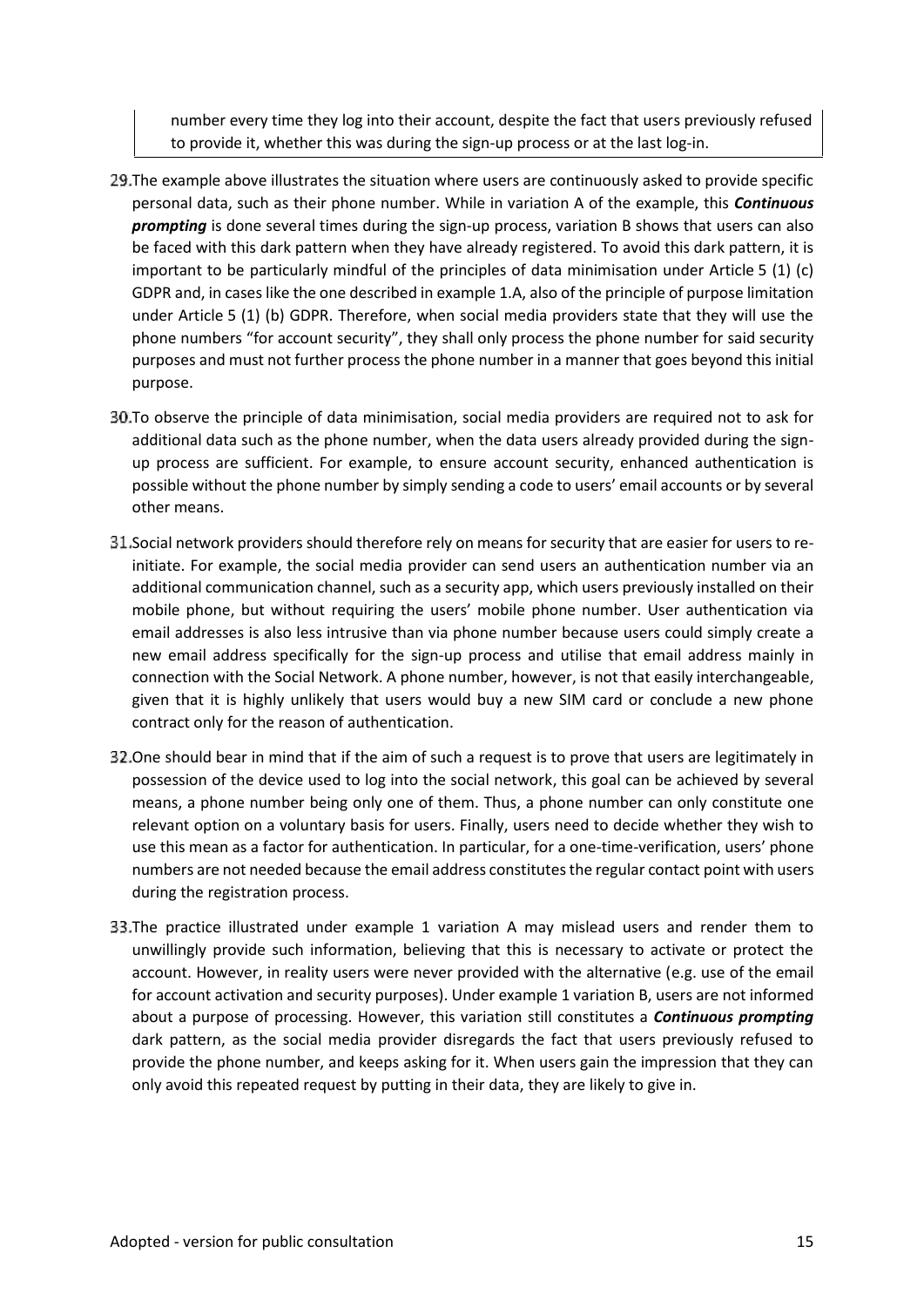- In the following example, users are repeatedly encouraged to give the social media platform access to their contacts:
	- **Example 2:** A social media platform uses information icon or question mark icon to incite users to take the "optional" action currently asked for. However, rather than just provide information to users who expect help from these buttons, the platform prompts users to accept importing their contacts from their email account by repeatedly showing a pop-up saying "*Let's do it*".
- Particularly at the stage of the sign-up process, this *Continuous Prompting* can influence users to just accept the platform's request in order to finally complete their registration. The effect of this dark pattern is heightened when combined with motivational language as in this example, adding a sense of urgency.
- The influencing effects of wording and visuals will be further addressed below, when examining the dark pattern *Emotional Steering.*<sup>30</sup>

# *Hindering – Misleading information (Annex checklist 4.4.3)*

- Another example of a situation where social media providers ask for users' phone numbers without need concerns the use of the platform's application:
	- **Example 3:** When registering to a social media platform via desktop browser, users are invited to also use the platform's mobile Application. During what looks like another step in the sign-up process, users are invited to discover the app. When they click on the icon, expecting to be referred to an Application store, they are asked instead to provide their number to receive a text message with the link to the App.
- Explaining to users that they need to provide the phone number to receive a link to download the application constitutes *Misleading information* for a number of reasons: First of all, there are several ways for users to use an application, e. g. by scanning a QR code, using a link or by downloading the App from the store for applications. Second, these alternatives show that there is no mandatory reason for the social platform provider to ask for the users' phone number. When users have completed the sign-up process, they need to be able to use their log-in data (i.e. usually email address and password) to log in regardless of the device they are using, whether they use a desktop or mobile browser or an application. This is underlined even more by the fact that instead of a smartphone, users could wish to install the application on their tablet, which is not linked to a phone number.

# *Stirring – Emotional steering (Annex checklist 4.3.1)*

With the *Emotional Steering* dark pattern, wordings or visuals are used in a way that conveys information to users in either a highly positive outlook, making users feel good or safe, or a highly negative one, making users feel anxious or guilty. The manner in which the information is presented to users influences their emotional state in a way that is likely to lead them to act against their data protection interests. Influencing decisions by providing biased information to individuals can generally be considered as an unfair practice contrary to the principle of fairness of processing set in Article 5 (1) (a) GDPR. It can occur throughout the entire user experience within a social media platform. However, at the sign-up process stage, the stirring effect can be especially strong,

<sup>&</sup>lt;sup>30</sup> See para. 40 et seq. in use case 1, as well as the overview of examples in the Annex checklist.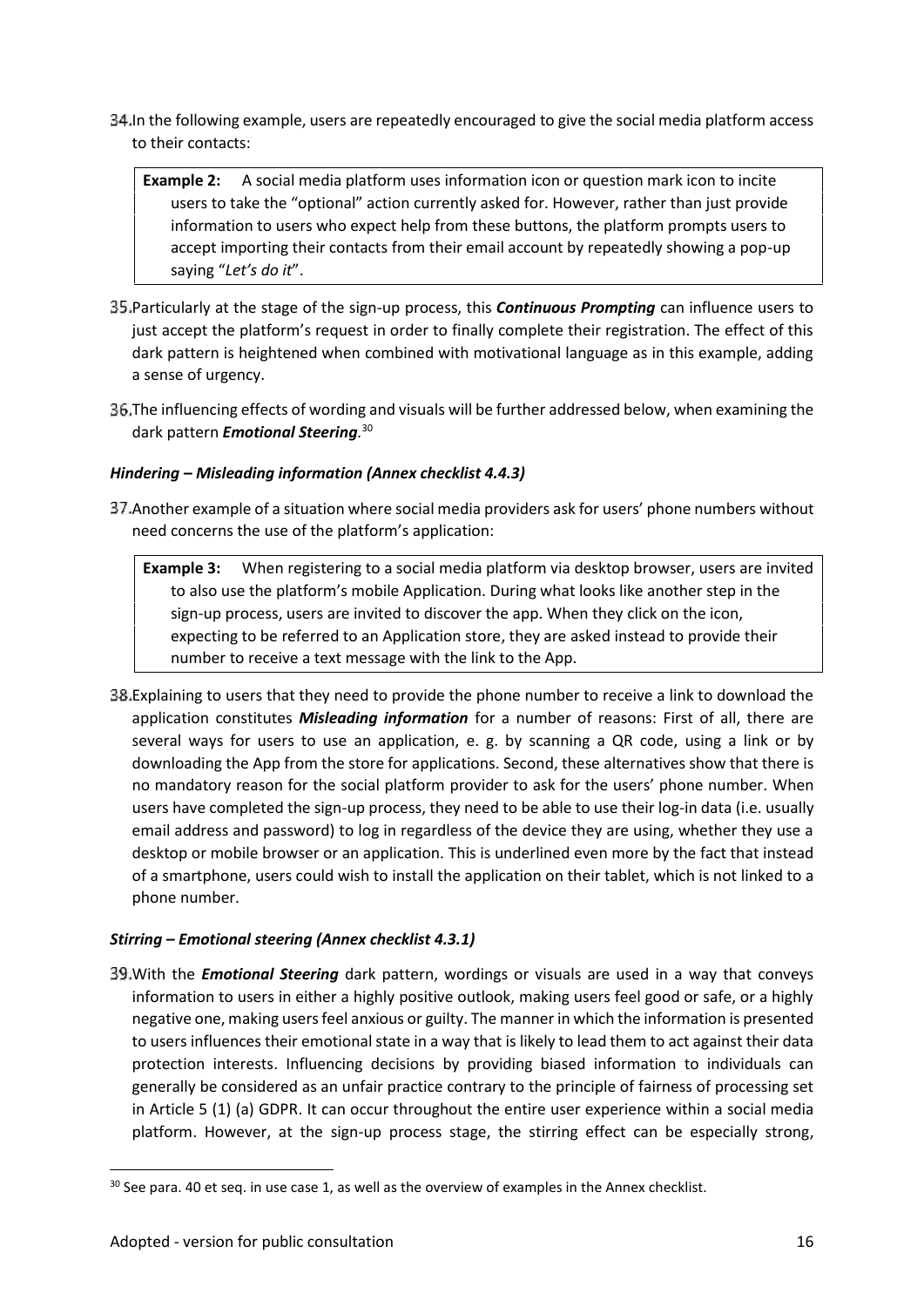considering the overload of information that users might have to deal with in addition to the steps needed to complete the registration.

- In the light of the above, *Emotional Steering* at the stage of the registration with a social media platform may have an even higher impact on children (i.e. provide more personal data due to lack of understanding of processing activities), considering their "vulnerable nature" as data subjects. When social media platform services are addressed to children, they should ensure that the language used, including its tone and style, is appropriate so that children, as recipients of the message, easily understand the information provided.<sup>31</sup> Considering the vulnerability of children, the dark patterns may influence children to share more information, as "imperative" expressions can make them feel "obliged" to do so to "appear popular among peers".
- When users of social media platforms are prompted to give away their data swiftly, they do not have time to "process" and thus really comprehend the information they are provided with, in order to take a conscious decision. Motivational language used by social media platforms could encourage users to subsequently provide more data than required, when they feel that what is proposed by the social media platform is what most users will do and thus the "correct way" to proceed.

**Example 4:** The social media platform asks users to share their geolocation by stating: *"Hey, a lone wolf, are you? But sharing and connecting with others help make the world a better place! Share your geolocation! Let the places and people around you inspire you!"*

42. During the sign-up process stage, the users' goal is to complete the registration in order to be able to use the social media platform. Dark patterns such as *Emotional Steering* have stronger effects in this context. These risk to be stronger in the middle or towards the end of the sign-up process compared to the beginning, as users will most of times complete all the necessary steps "in a rush", or be more susceptible to a sense of urgency. In this context, users are more likely to accept to put in all the data they are requested to provide, without taking the time to question whether they should do so. In this sense, the motivational language used by the social media provider can have an influence on users' instant decision, as can the combination of motivational language with other forms of emphasis, such as exclamation marks, as shown in the example below.

**Example 5:** Social media provider incentivises users to encourage them to share more personal data than actually required by prompting users to provide a self-description: "*Tell us about your amazing self! We can't wait, so come on right now and let us know!*

With this practice, social media platforms receive a more detailed profile of their users. However, depending on the case, providing more personal data, e.g. regarding users' personality, might not be necessary for the use of the service itself and therefore violate the data minimisation principle as per Article 5 (1) (c) GDPR. As illustrated in example 5, such techniques do not cultivate users' free will to provide their data, since the prescriptive language used can make users feel obliged to provide a self-description because they have already put time into the registration and wish to complete it. When users are in the process of registering to an account, they are less likely to take time to consider the description they give or even if they would like to give one at all. This is particularly the case when the language used delivers a sense of urgency or sounds like an imperative. If users feel this obligation, even when in reality providing the data is not mandatory,

<sup>&</sup>lt;sup>31</sup> See Guidelines on transparency, para. 18.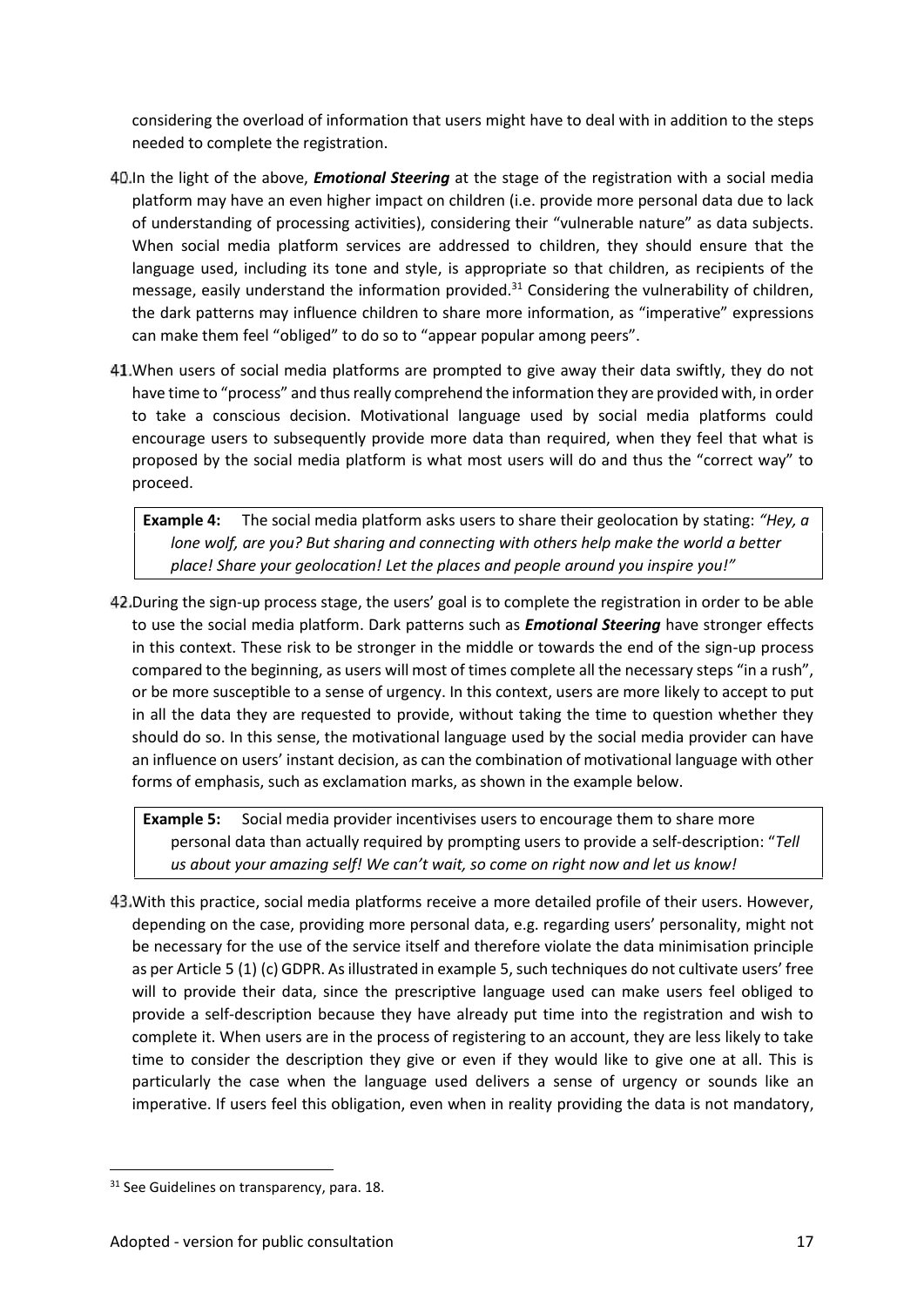this can have an impact on their "free will". It also means that the information provided by the social media platform was unclear.

**Example 6:** The part of the sign-up process where users are asked to upload their picture contains a "?" button. Clicking on it reveals the following message: "*No need to go to the hairdresser's first. Just pick a photo that says 'this is me'."*

44. Even if the sentences in example 6 aim to motivate users and to seemingly simplify the process for their sake (i.e. no need for a formal picture to sign up), such practices can impact the final decision made by users who initially decided not to share a picture for their account. Question marks are used for questions, and as an icon, users can expect to find helpful information when clicking on it. When this expectation is not met and users are instead prompted once more to take the action they are hesitant about, consent collected without informing users about the processing of their picture would not be valid, failing to meet the requirements of "informed" and "freely given" consent under Article 7 GDPR in conjunction with Article 4 (11) GDPR.

# *Hindering – Longer than necessary (Annex checklist 4.4.2)*

When users try to activate a control related to data protection, but the user experience is made in a way that requires users to complete more steps, compared to the number of steps necessary for the activation of data invasive options, this constitutes the dark pattern *Longer than necessary*. This dark pattern is likely to discourage users from activating the data protective controls. In the sign-up process, this can translate into the display of a pop-in or pop-up window asking users to confirm their decision when they choose a restrictive option (e.g. choosing to make their profiles private). The example below illustrates another case of a sign-up process being *Longer than necessary.*

**Example 7:** During the sign-up process, users who click on the "skip" buttons to avoid entering certain kind of data are shown a pop-up window asking "*Are you sure?*" By questioning their decision and therefore making them doubt it, social media provider incites users to review it and disclose these kinds of data, such as their gender, contact list or picture. In contrast, users who choose to directly enter the data do not see any message asking to reconsider their choice.

Here, asking users for confirmation that they do not want to fill in a data field can make them go back on their initial decision and enter the requested data. This is particularly the case for users who are not familiar with the social media platform functions. This *Longer than necessary* dark pattern tries to influence users' decisions by holding them up and questioning their initial choice, in addition to unnecessarily prolonging the sign-up process, which constitutes a breach of the fairness principle under Article 5 (1) (a) GDPR. The example shows that the dark pattern can bring users to disclose (more) personal data than they initially chose. It describes an imbalance of treatment of users who disclose personal data right away and those who do not: Only those who refuse to disclose the data are asked to confirm their choice, whereas users who do disclose the data are not asked to confirm their choice. This constitutes a breach of the fairness principle under Article 5 (1) (a) GDPR with regard to users who do not wish to disclose these personal data.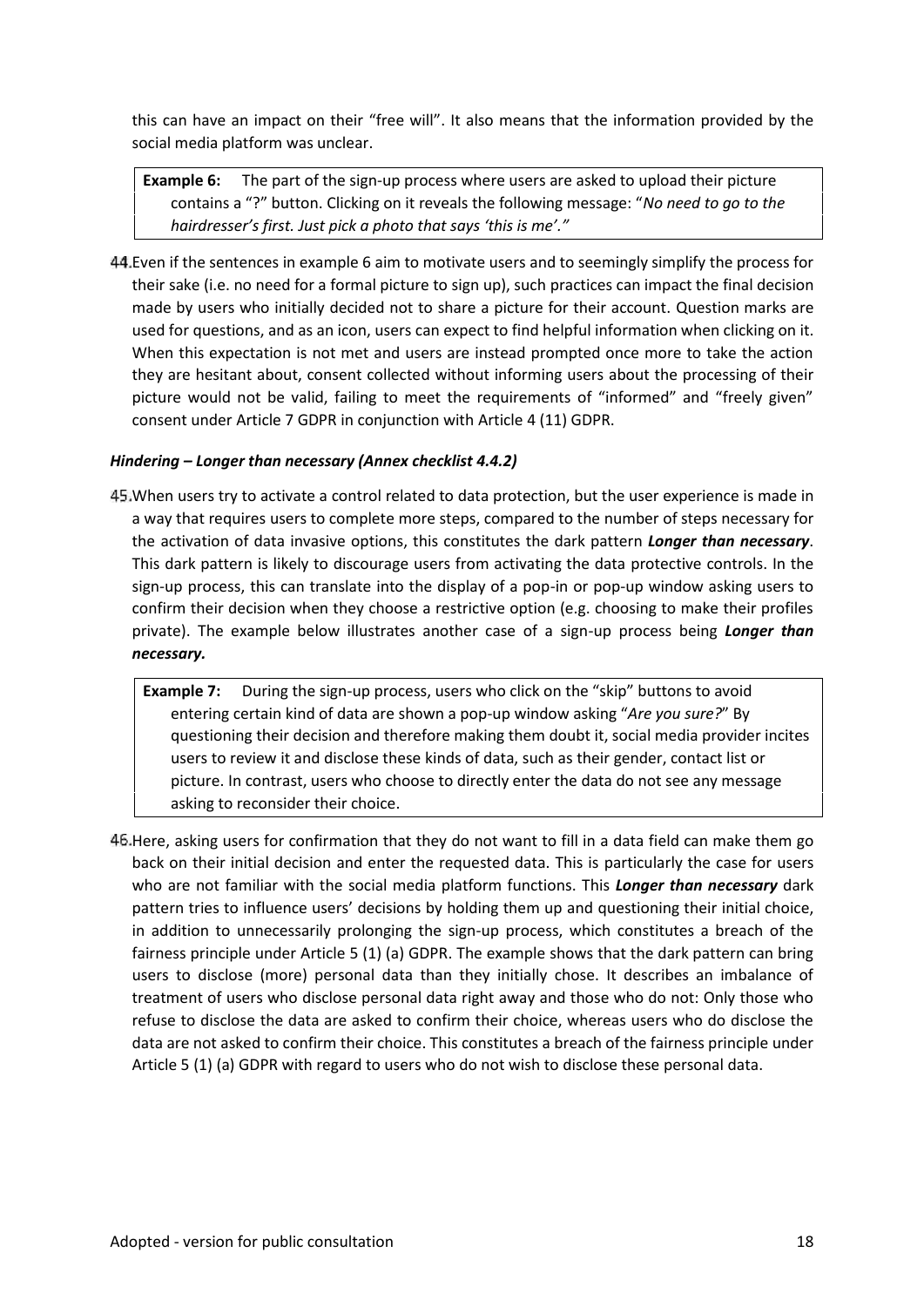#### **ii. Interface-based patterns**

#### *Stirring – Hidden in Plain Sight (Annex checklist 4.3.2)*

- 47. Pursuant to the principle of transparency, data subjects have to be provided with information in a clear way to enable them to understand how their personal data are processed and how they can control them. In addition, this information has to be easily noticeable by the data subjects. However, information related to data protection, in particular links, are often displayed in such a way that users will easily overlook it. Such practices of *Hidden in plain sight* use a visual style for information or data protection controls that nudge users away from data protection advantageous options to less restrictive and thus more invasive options.
- 48. Using small font size or using a colours which do not contrast sufficiently to offer enough readability (e.g. faint grey text colour on a white background) can have negative impact on users, as the text will be less visible and users will either overlook it or have difficulties reading it. This is especially the case when one or more eye-catching elements are placed next to the mandatory data protection related information. These interface techniques mislead users and render the identification of information related to their data protection more burdensome and time consuming, as it requires more time and thoroughness to spot the relevant information.
	- **Example 8:** Immediately after completing the registration, users are only able to access data protection information by calling up the general menu of the social media platform and browse the submenu section that includes a link to "*privacy and data settings*". Upon a visit to this page, a link to the privacy policy is not visible at first glance. Users have to notice, in a corner of the page, a tiny icon pointing to the privacy policy, which means that users can hardly notice where the information to the data protection related policies are.
- 49. It is important to note that even when social media providers make available all the information to be provided to data subjects under Article 13 and 14 GDPR, the way this information is presented can still infringe the overarching requirements of transparency under Article 12 (1) GDPR. When the information is *Hidden in plain sight* and therefore likely to be overlooked, this leads to confusion or disorientation and cannot be considered intelligible and easily accessible, contrary to Article 12 (1) GDPR.
- While the example above shows the dark pattern after completion of the sign-up process, this pattern also already occurs during the sign-up process, as will be shown in the example illustrated below, which combines the *Hidden in plain sight* and *Deceptive snugness* dark patterns.

#### *Skipping – Deceptive snugness (Annex checklist 4.2.1)*

- 51. Social media providers also need to be mindful of the principle of data protection by default. When data settings are preselected, users are subject to a specific data protection level, determined by the provider by default, rather than by users. In addition, users are not always immediately provided with the option to change the settings to stricter, data protection compliant ones.
- When the most data invasive features and options are enabled by default, this constitutes the dark pattern *Deceptive Snugness*. Because of the default effect which nudges individuals to keep a pre selected option, users are unlikely to change these even if given the possibility. This practice is commonly met in sign-up processes, as illustrated in example 9 below, since it is an effective way to activate data invasive options that users would otherwise likely refuse. Such dark patterns conflict with the principle of data protection by default of Article 25 (2) GDPR, especially when they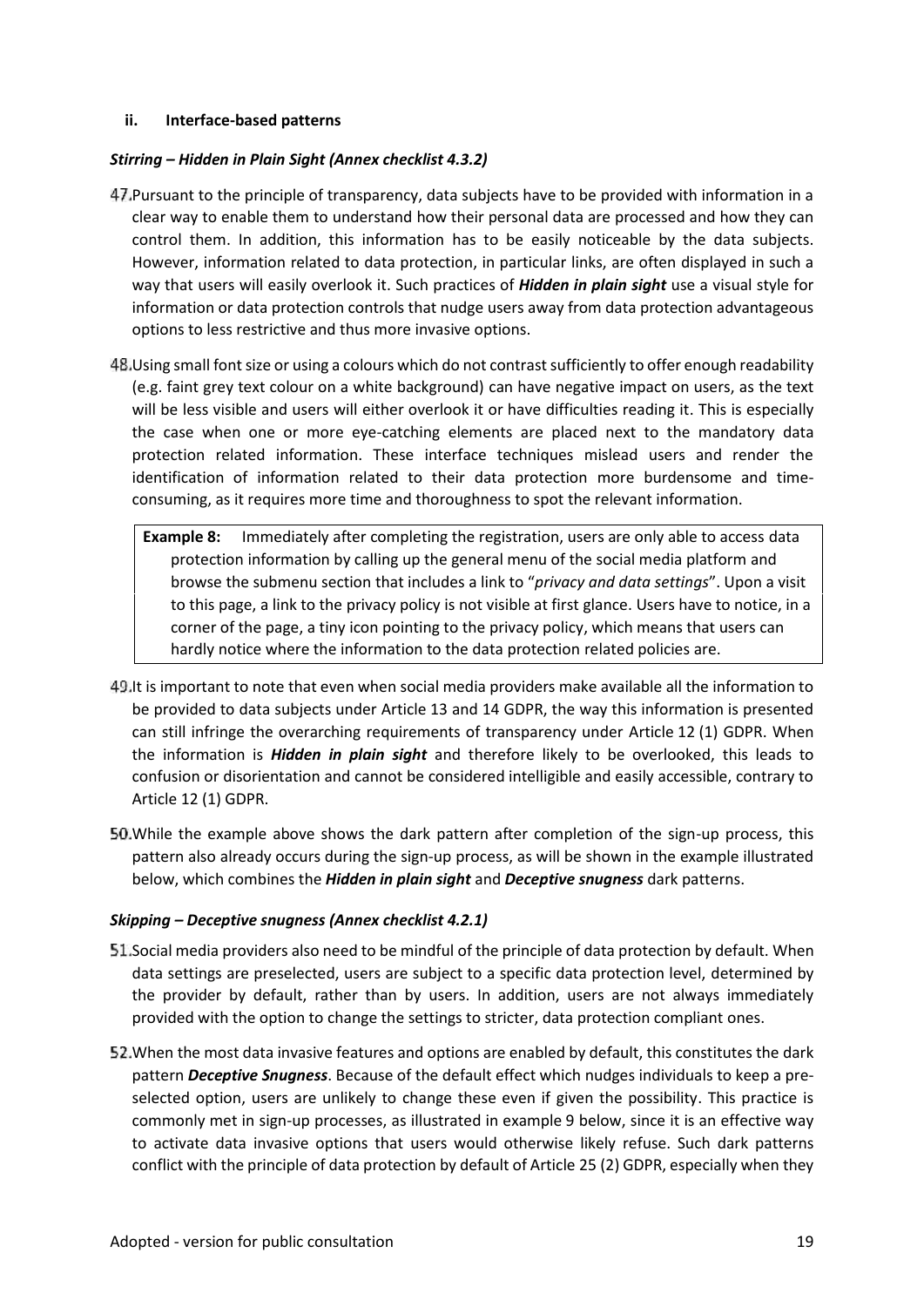affect the collection of personal data, the extent of the processing, the period of data storage and data accessibility.

|                         | Your birthdate<br>Month<br>Year<br>Day |                           |
|-------------------------|----------------------------------------|---------------------------|
|                         | 12<br>1996<br>29                       |                           |
| Share it with<br>no one | Share it with<br>my friends            | Share it with<br>everyone |
|                         |                                        |                           |
|                         |                                        |                           |

**Example 9:** In this example, when users enter their birthdate, they are invited to choose with whom to share this information. Whereas less invasive options are available, the option *"share it with everyone"* is selected by default, meaning that everyone, i.e. registered users as well as any internet users, will be able to see the users' birthdate.

- 53. This is a *Deceptive Snugness* pattern, as it is not the option offering the highest level of data protection that is selected, and therefore activated, by default. In addition, the default effect of this pattern nudges users to keep the pre-selection, i. e. to neither take time to consider the other options at this stage nor to go back to change the setting at a later stage. The *Hidden in Plain Sight* pattern is also used in this interface. Indeed, entering one's birthdate is not mandatory as users can skip this sign-up step by clicking on the link saying *"Skip this step and sign up"* that is available below the *"Join the network!"* button. The fact that the birthdate field and the confirmation button are so prominent is however likely to nudge users into entering their birthdate and sending it to the social network because they do not notice the possibility of not sharing this information.
- Besides nudging users into keeping an option that does not necessarily match their preferences, users may not be prompted to verify or modify their data protection settings according to their preferences after completing the sign-up process. Moreover, doing so can require several steps to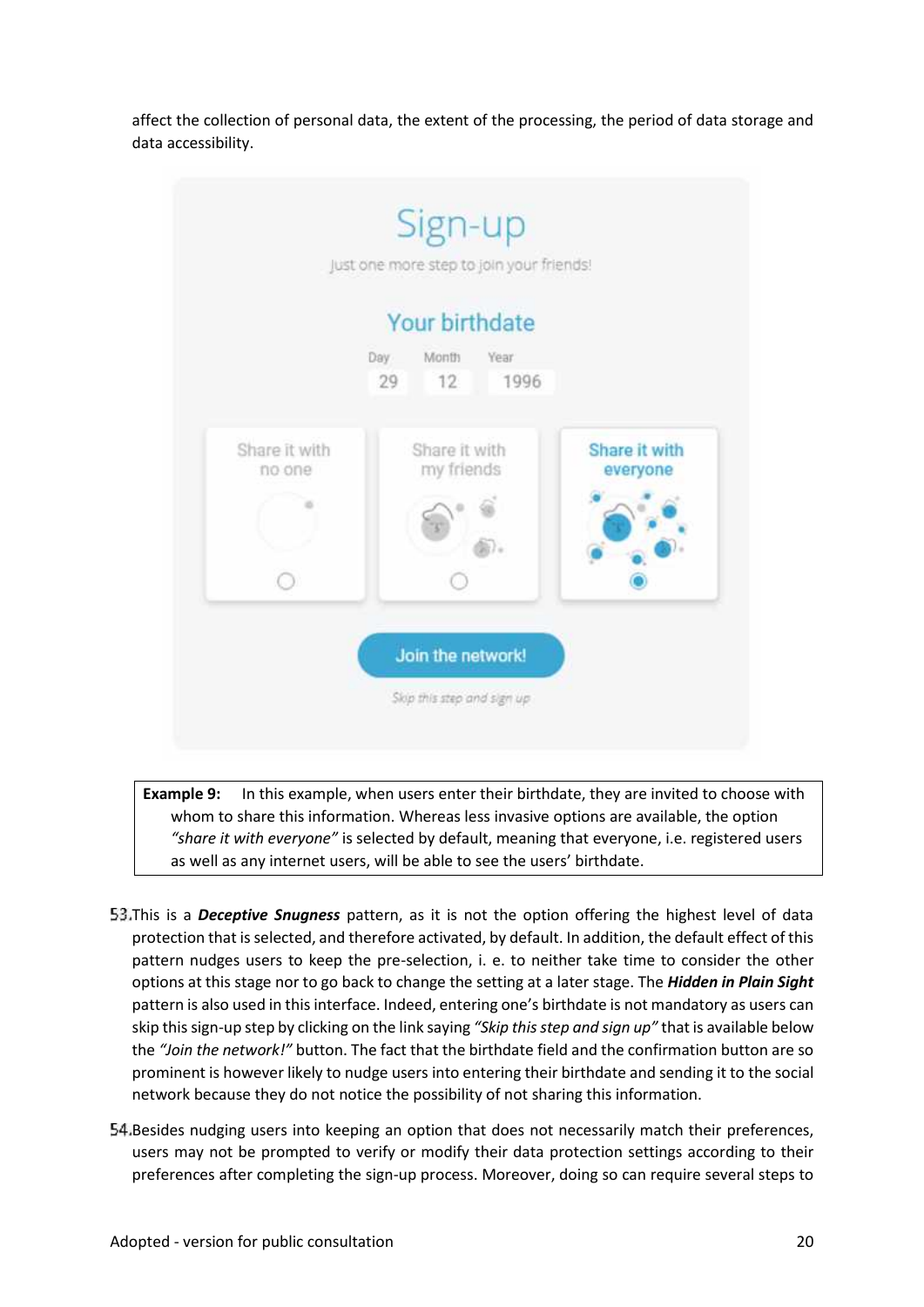change these default settings. When users are not in any way prompted to verify or modify their data protection settings or are not directed in a clear manner to any related information, their data protection level will depend on their own initiative.

Finally, when *Deceptive Snugness* is applied to the collection of consent, which would equate with considering that users consent by default, for example by using a pre-ticked box or considering inactivity as approval, conditions for consent set in Article 4 (11) GDPR are not met and the processing would be considered unlawful under Articles 5 (1) (a) and 6 (1) (a) GDPR.

#### *Hindering – Dead end (Annex checklist 4.4.1)*

**56.** It is important to point out that the sign-up process stage is a defining moment for users to get informed. If they are looking for information and cannot find it as no redirection link is available or working, this constitutes a *Dead end* dark pattern because users are left unable to achieve that goal.

**Example 10:** Users are not provided with any links to data protection information once they have started the sign-up process. Users cannot find this information as none is provided anywhere in the sign-up interface, not even in the footer.

- 57. In practice, this example entails that users will only be able to either stop the registration and go back to the start page if this contains a link to the privacy notice, or to complete the registration, log in to the social media platform and only then have access to data protection related information. This goes against the principle of transparency and easy access to information that data subjects shall be provided with as required in Article 12 (1) GDPR. It also fails to meet the requirements of Article 13 (1) and (2) GDPR as no information is provided and accessible at the time when personal data are obtained.
- 58. The **Dead end** dark pattern can also occur in another way when users are provided with a data protection related action or option during the sign-up process that they cannot find again later, while using the service.

**Example 11:** During the sign-up process, users can consent to the processing of their personal data for advertising purposes and they are informed that they can change their choice whenever they want once registered on the social media by going to the privacy policy. However, once users have completed the registration process and they go to the privacy policy, they find no means or clues on how to withdraw their consent for this processing.

- In this specific example, users have no mean to withdraw their consent once signed up. Here, the *Dead end* dark pattern infringes the data subject right to withdraw consent at any time, and as easily as giving consent, under Article 7 (3) phrases 1 and 4 GDPR.
- Finally, pointing users to a link that supposedly leads them to data protection related pages, such as settings or data protection information, is also an example of a *Dead end* dark pattern if the link is broken and no fall-back links are made available that would help users find what they are looking for. This way, users cannot seek for the relevant information, while no explanations are provided to them, such as the reason why this takes place (e.g. technical issues). In such a case, the same issues related to transparency and easy access to information as described in para. 58 occur.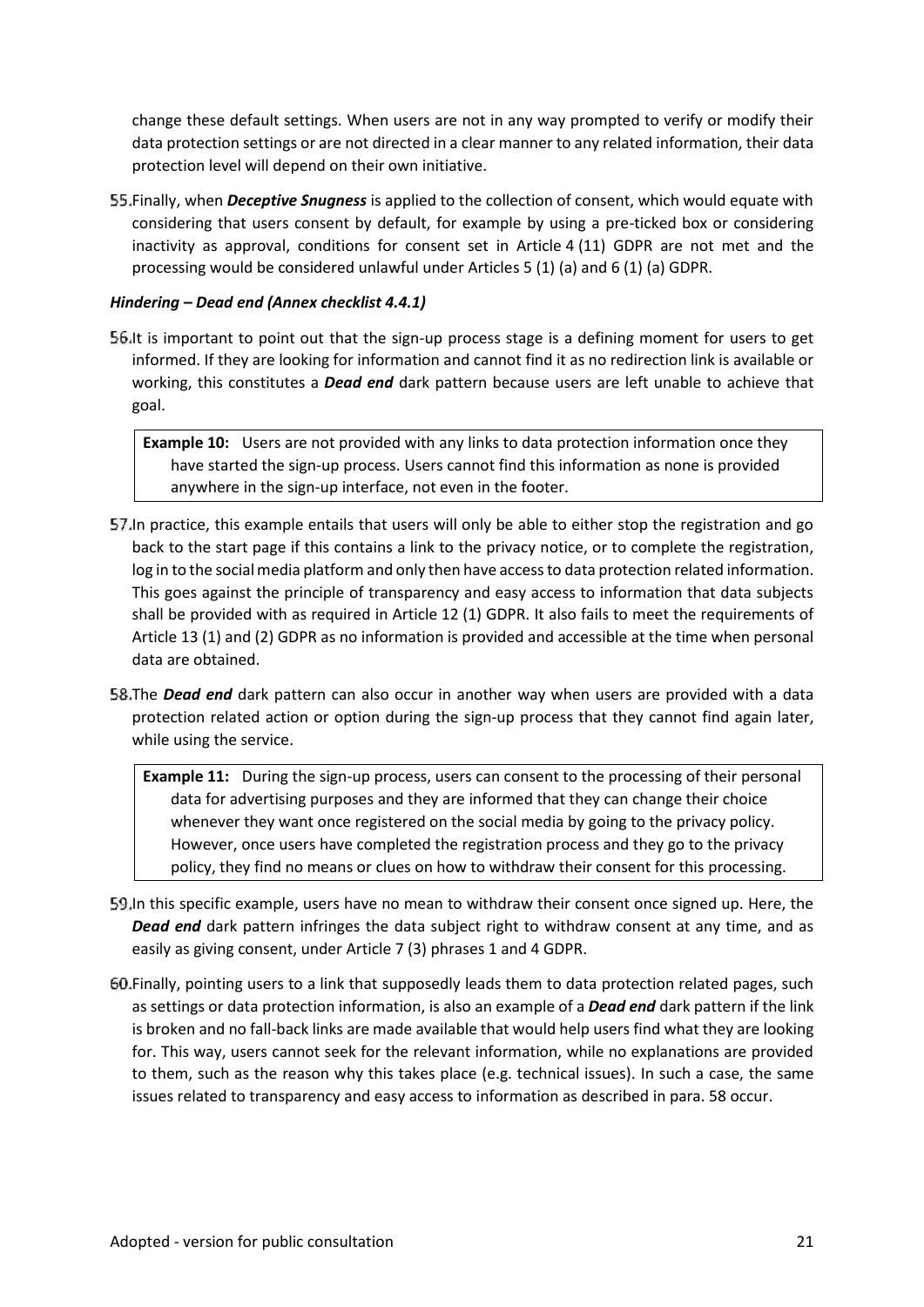#### **d. Best practices**

To design user interfaces which facilitate the effective implementation of the GDPR, the EDPB recommends implementing the following best practices for the sign-up process:

**Shortcuts**: Links to information, actions or settings that can be of practical help to users to manage their data and their data protection settings should be available wherever they are confronted to related information or experience (*e.g. links redirecting to the relevant parts of the privacy policy*).

**Contact information**: The company contact address for addressing data protection requests should be clearly stated in the privacy policy. It should be present in a section where users can expect to find it, such as a section on the identity of the data controller, a rights related section or a contact section.

**Reaching the supervisory authority**: Stating the specific identity of the supervisory authority and including a link to its website or the specific website page related to lodging a complaint. This information should be present in a section where users can expect to find it, such as a rights related section.

**Privacy Policy Overview**: At the start / top of the privacy policy, include a (collapsible) table of contents with headings and sub-headings that shows the different passages the privacy notice contains. The names of the single passages clearly lead users regarding the exact content and allow them to quickly identify and jump to the section they are looking for.

**Change spotting and comparison**: When changes are made to the privacy notice, make previous versions accessible with date of release and highlight changes.

**Coherent wordings**: Across the website, the same wording and definition is used for the same data protection. The wording used in the privacy policy should match the one used on the rest of the platform.

**Providing definitions**: When using unfamiliar or technical words or jargon, provide a definition in plain language will help users understand the information provided to them. The definition can be given directly into the text, when users hover over the word, as well as be made available in a glossary.

**Contrasting Data protection elements**: Making data protection related elements or actions visually striking in an interface that is not directly dedicated to the matter. For example, when posting a public message on the platform, controls over association of the geolocation should be directly available and clearly visible.

**Data Protection Onboarding**: Just after the creation of an account, include data protection points within the onboarding experience of the social media provider for users to smoothly discover and set their preferences. For example, this can be done by inviting them to set their data protection preferences after adding their first friend or sharing their first post.

**Use of examples**: In addition to mandatory information clearly and precisely stating the purpose of processing, examples can be used to illustrate a specific data processing to make it more tangible for users.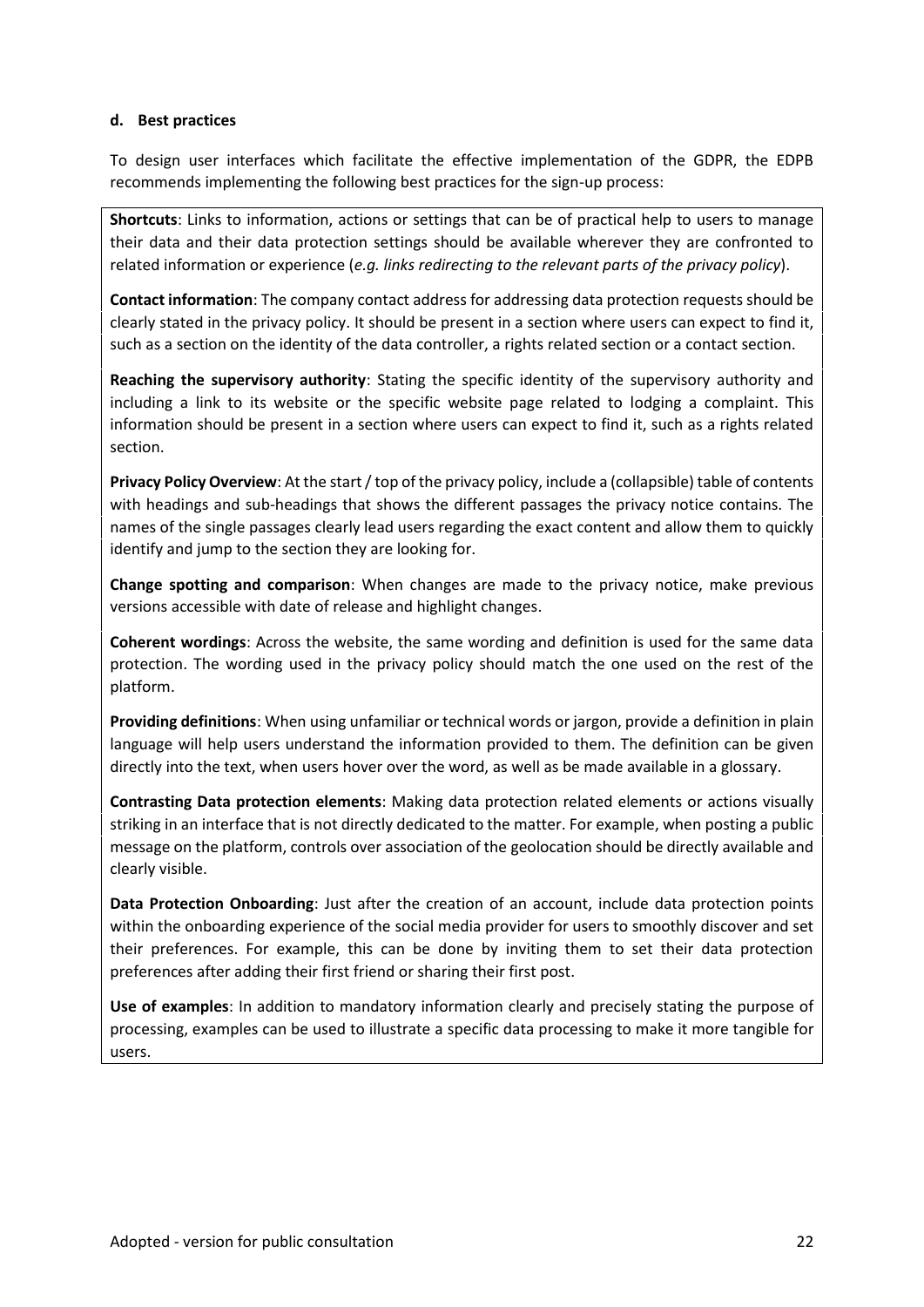# 3.2 Staying informed on social media Use case 2a: A layered privacy notice

# **a. Description of the context**

61.As already highlighted in the Guidelines on transparency, the principle of transparency is very closely linked to the principle of fair processing of personal data.<sup>32</sup> However, information about the processing of personal data also makes data controllers reflect on their own actions, makes data processing more comprehensible for data subjects, and ultimately empowers data subjects to have control over their data, especially by exercising their rights. The resulting equalisation of abilities of the persons involved leads to a fair system of processing personal data. However, more information does not necessarily mean better information. Too much irrelevant or confusing information can obscure important content points or reduce the likelihood of finding them. Hence, the right balance between content and comprehensible presentation is crucial in this area. If this balance is not met, dark patterns can occur.

# **b. Relevant legal provisions**

62. The relationships just outlined become clear on the basis of Article 5 GDPR. Transparency and fairness are already systematically mentioned side by side in Article 5 (1) (a) GDPR, as one component determines the other. The fact that not only external but also internal transparency must exist is also made clear by the accountability requirement in Article 5 (2) GDPR. The most important part of internal transparency is the requirement to keep a record of processing activities under Article 30 GDPR. For external transparency, social media providers can provide a layered privacy notice to users, among other means of information. This need for comprehensibility and fair processing also results in the requirements of Article 12 (1) GDPR, which state that any information referred to in Articles 13 and 14 shall be provided in a concise, transparent, intelligible and easily accessible form, using clear and plain language. Consequently, the information content must be made available without obstacles. If the requirements of Article 12 are not met, there is no valid information within the meaning of Articles 13 and 14 GDPR. Thus, for effective control, controllers and processors can be held accountable, leading to effectiveness of the GDPR requirements in practice.

# **c. Dark patterns**

# **i. Content-based patterns**

63. Regarding this use case, content-based patterns find their limits in Article 12 (1) GDPR, which requires a precise and intelligible form as well as clear and plain language regarding the information provided.

# *Left in the Dark – Conflicting Information (Annex checklist 4.6.2)*

- 64. One of the most obvious cases where this can occur is when **Conflicting Information** is given, which leaves users unsure of what they should do and of the consequences of their actions, therefore not taking any, or keeping the default settings.
- Infringements in this area, such as the breach of Article 12 (1) GDPR, can be amplified by other effects such as *Emotional Steering*. Motivating texts, images and colours, as well as appealing

<sup>&</sup>lt;sup>32</sup> Guidelines on transparency, p. 4-5.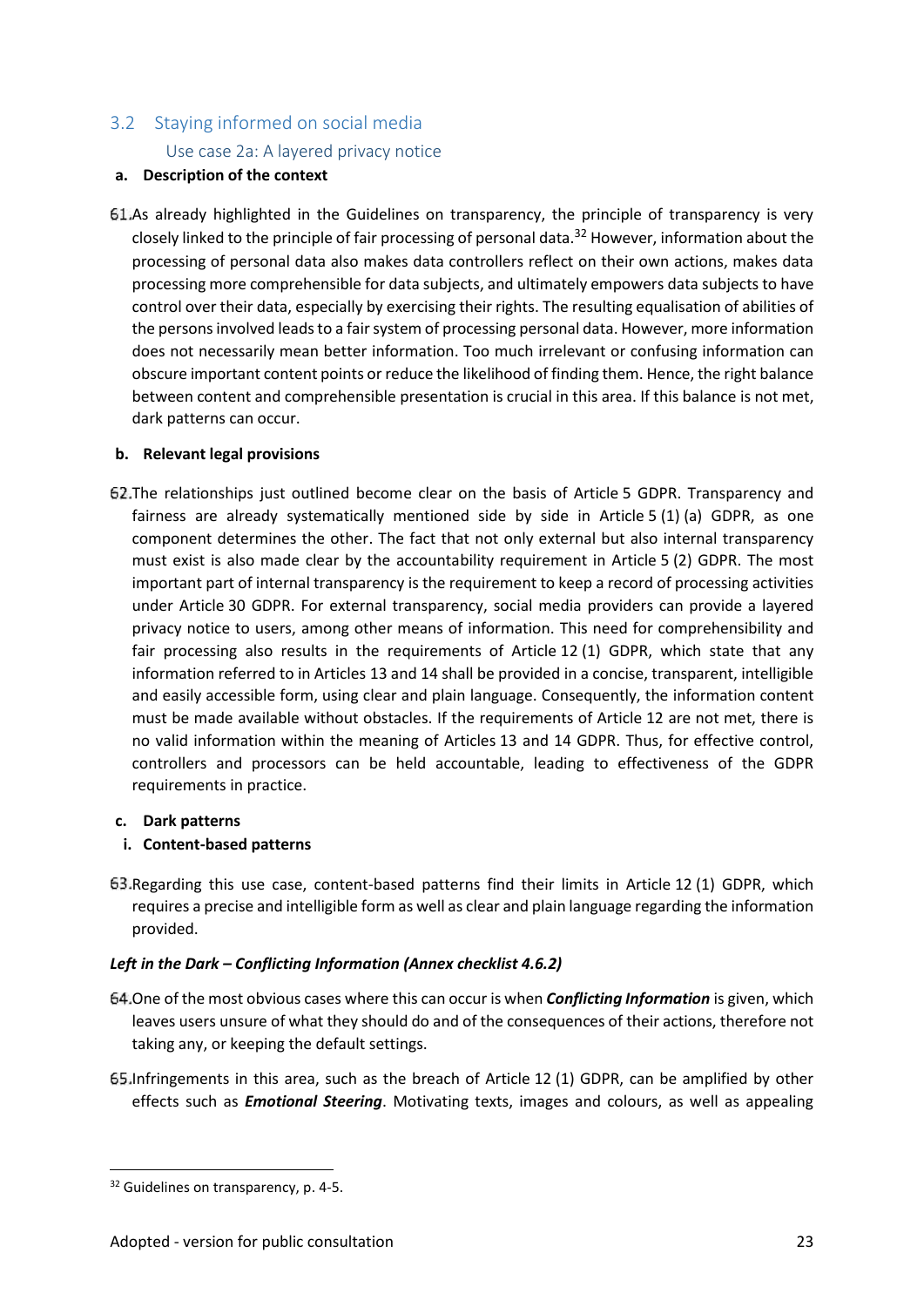advertising are permissible in principle. However, they are likely to increase the effect of dark patterns including unfair processing within the meaning of Article 5 (1) (a) GDPR.

#### Sharing your information

On our platform you can share everything and anything! The more you share, the more exciting your experience will be! And at any time you can set your preference on the visibility of the information you share on our platform.

For example, you can decide if you want to share your geolocation or who will be able to read your posts.

If you change the publicity of your information once it is posted online, you will lose visibility and some people might not be able to see it anymore.



**Example 12:** In this example, the information related to data sharing gives a highly positive outlook of the processing by highlighting the benefits of sharing as many data as possible. Coupled to the illustration representing the photograph of a cute animal playing with a ball, this *Emotional Steering* can give users the illusion of safety and comfort with regard to the potential risks of sharing some kind of information on the platform. On the other hand, information given on how to control the publicity of one's data is not clear. First it is said that users can set their sharing preference any time they want. Then, however, the last sentence indicates that this is not possible once something has already been posted on the platform. Those pieces of *Conflicting Information* leave users unsure of how to control the publicity of their data.

#### *Fickle – Lacking Hierarchy (Annex checklist 4.5.1)*

Similar effects as with *Conflicting Information* and *Emotional Steering* can occur if the presentation of the information does not follow an internal system or any hierarchy. Information related to data protection which is *Lacking Hierarchy* occurs when said information appears several times and is presented in several different ways. Users are likely to be confused by this redundancy and to be left unable to fully understand how their data are processed and how to exercise control over them. Such architecture makes information hard to understand, as the complete picture is not easily accessible. In cases as the one described in the following example, this infringes the requirements of intelligibility and ease of access under Article 12 (1) GDPR.

**Example 13:** Information related to data subject rights is spread across the privacy notice. Although different data subject rights are explained in the section "*Your options*", the right to lodge a complaint and the exact contact address is stated only after several sections and layers referring to different topics. The privacy notice therefore partly leaves out contact details at stages where this would be desirable and advisable.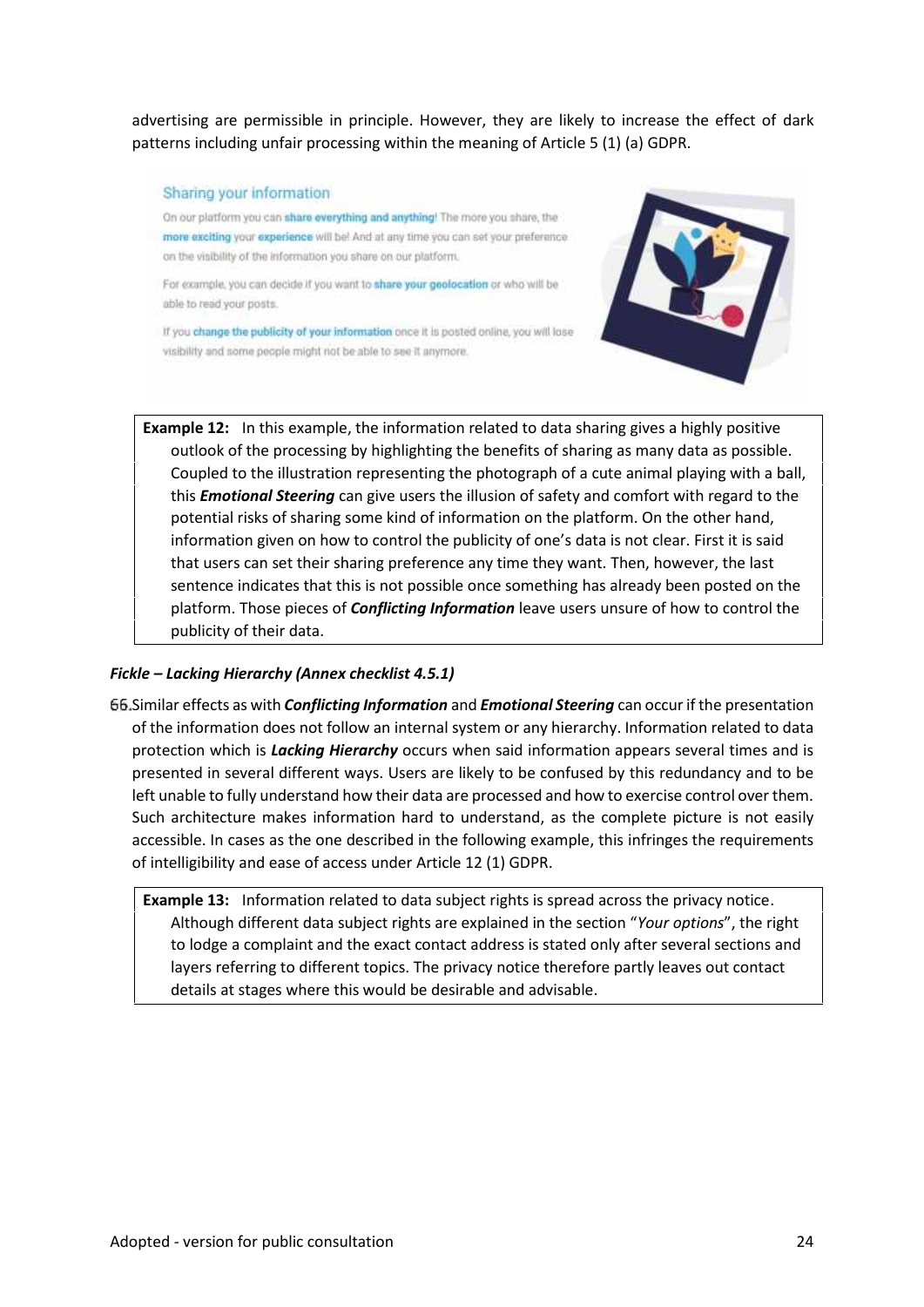*Lacking Hierarchy* can also emerge when the given information is structured in a way that makes it hard for users to orientate, as the following example shows.

**Example 14:** The privacy policy is not divided into different sections with headlines and content. There are more than 70 pages provided. However, there is no navigation menu on the side or the top to allow users to easily access the section they are looking for. The explanation of the self-created term *"creation data"* is contained in a footnote on page 67.

# *Left in the Dark – Ambiguous Wording or Information (Annex checklist 4.6.3)*

- 67. Even if the choice of words is not overtly contradictory, problems can arise from the use of ambiguous and vague terms when giving information to users. With such information, users are likely to be left unsure of how data will be processed or how to have some control over the data. If it can be assumed that average users would not understand the genuine message of the information without special knowledge, the conditions of Article 12 (1) GDPR are not met. By extension, the use of *Ambiguous wording or information* can contradict the principle of fairness of Article 5 (1) (a) GDPR, since information cannot be considered transparent, making data subjects unable to understand the processing of their personal data and to exercise their rights.
	- **Example 15:** A privacy notice describes part of a processing in a vague and imprecise way, as in this sentence: "*Your data might be used to improve our services*". Additionally, the right of access to personal data is applicable to the processing as based on Article 15 (1) GDPR but is mentioned in such a way that it is not clear to users what it allows them to access: *"You can see part of your information in your account and by reviewing what you've posted on the platform".*
- In the example, the use of conditional tense ("*might*") leaves users unsure whether their data will be used for the processing or not. The term *"services"* is likely to be too general to qualify as "clear". In addition, it is unclear how data will be processed for the improvement of services. The EDPB recalls that the use of conditional tense or vague wording does not constitute "clear and plain language" as required by Article 12 (1) phrase 1 GDPR and may only be used if controllers are able to demonstrate that this does not undermine the fairness of processing.<sup>33</sup>

# *Left in the dark – Language discontinuity (Annex checklist 4.6.1)*

When online services are offered and addressed to residents of certain Member States, the data protection notices should also be offered in these languages.<sup>34</sup> In this context, it is important that the choice of a particular language can also be switched manually and is implemented continuously without interruptions. If these criteria are not met, data subjects are confronted with a *Language Discontinuity*, leaving them unable to understand information related to data protection. Users will face this dark pattern when data protection information is not provided in the official languages of the country where they live, whereas the service is provided in that language. If users do not master the language in which data protection information is given, they will not be able to read it easily and therefore will not be aware of how their personal data are processed. It is important to note that *Language Discontinuity* can confuse users and create a settings environment that they do not understand how to make use of. This dark pattern can appear in various ways, as will be shown throughout these Guidelines.

<sup>&</sup>lt;sup>33</sup> See Guidelines on transparency, para. 12, including the "Poor Practice Examples", and para. 13.

<sup>&</sup>lt;sup>34</sup> See Guidelines on transparency, para. 13 and footnote 15.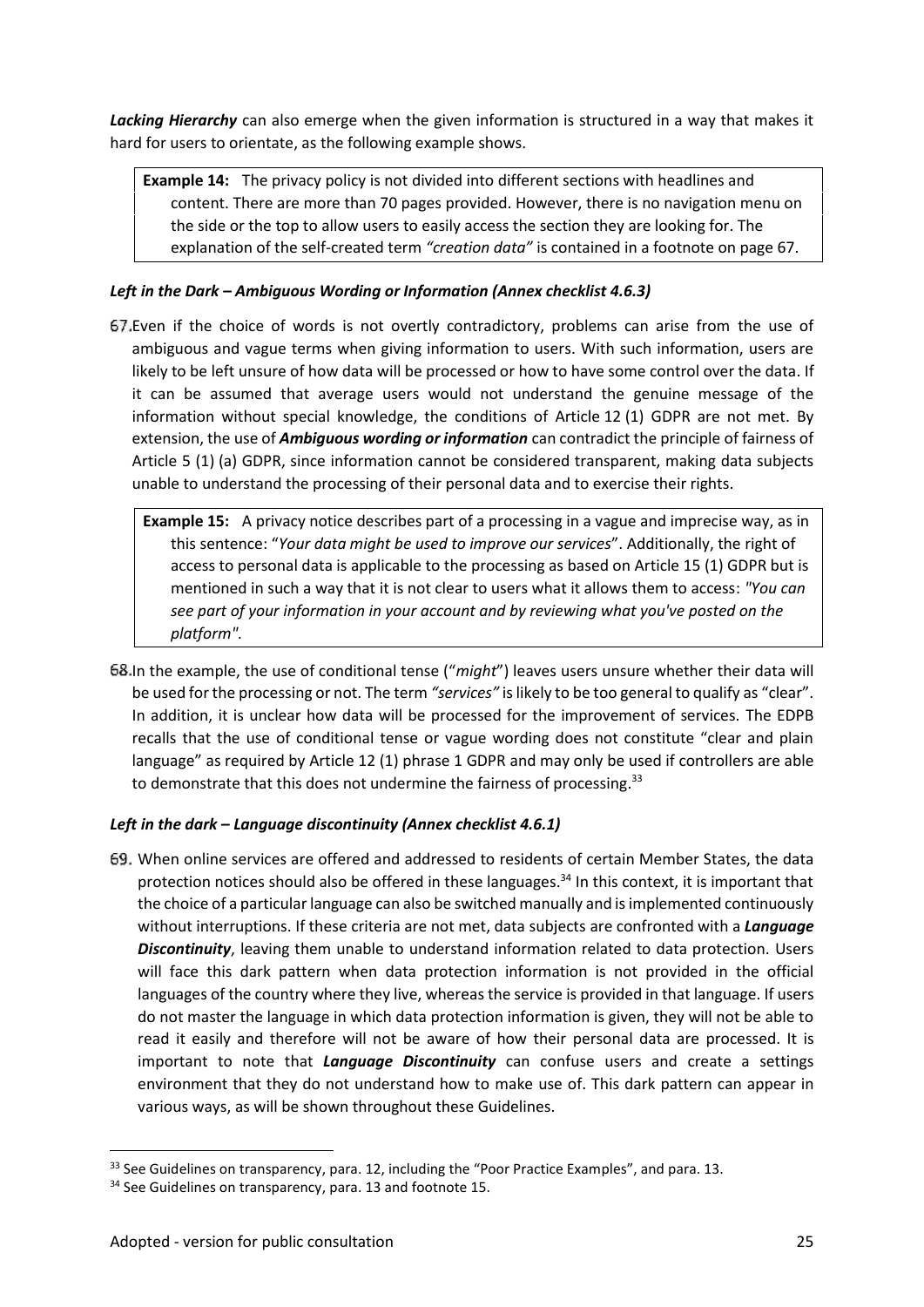#### **Example 16:**

**Variation A:** The social media platform is available in Croatian as the language of users' choice (or in Spanish as the language of the country they are in), whereas all or certain information on data protection is available only in English.

**Variation B:** Each time users call up certain pages, such as the help pages, these automatically switch to the language of the country users are in, even if they have previously selected a different language.

- Variation A illustrates the case where no information is available in a language apparently mastered by the data subject. This means that they cannot read the information and by extension cannot understand how their personal data are processed. Information cannot be considered intelligible as required in Article 12 (1) GDPR. Due to the lack of data protection information in the understandable language, the information required under Article 13 respectively 14 GDPR cannot be considered to have been given to data subjects.
- Variation B describes a case where data protection information pages are by default presented in the language of the users' country of residence despite their clear language choice. This means that users have to reset their language preference each time they access a data protection information page. This can be considered as an unfair practice toward data subjects and could contribute to a breach of the principle of fairness of Article 5 (1) (a).

# **ii. Interface-based patterns**

72. In some cases, social media providers make use of specific practices to present their data protection settings. During the sign-up process, users are provided with a lot of information and different settings related to data protection. To make sure users can find their way to these settings and make changes at any point when using the platform, the settings should be easily accessible and associated with relevant information for users to make an informed decision. The "easily accessible" element means that data subjects should not have to seek out the information. Regarding privacy policies, the Article 29 Working Party has already stated that a positioning or colour schemes that make a text or link less noticeable, or hard to find on a webpage, are not considered easily accessible.<sup>35</sup>

# *Overloading – Privacy Maze (Annex checklist 4.1.2)*

73. According to the Guidelines on Transparency, the privacy notice should be easily accessible, i.e. through one click on websites.<sup>36</sup> Using the method of layered approach can help present the privacy notice more clearly. However, this should not result in making the exercise of important functions or rights unnecessarily difficult by providing a complex privacy policy consisting of innumerable layers that would result in the *Privacy Maze* dark pattern. This pattern corresponds to an information or data protection control being particularly difficult to find, as users have to navigate through many pages without having a comprehensive and exhaustive overview available. This is likely to make users overlook the relevant information/setting or to give up looking for them. The layered arrangement is intended to facilitate readability and give information on how to exercise

<sup>&</sup>lt;sup>35</sup> Guidelines on transparency, para. 11.

<sup>&</sup>lt;sup>36</sup> See Guidelines on transparency, example in para. 11.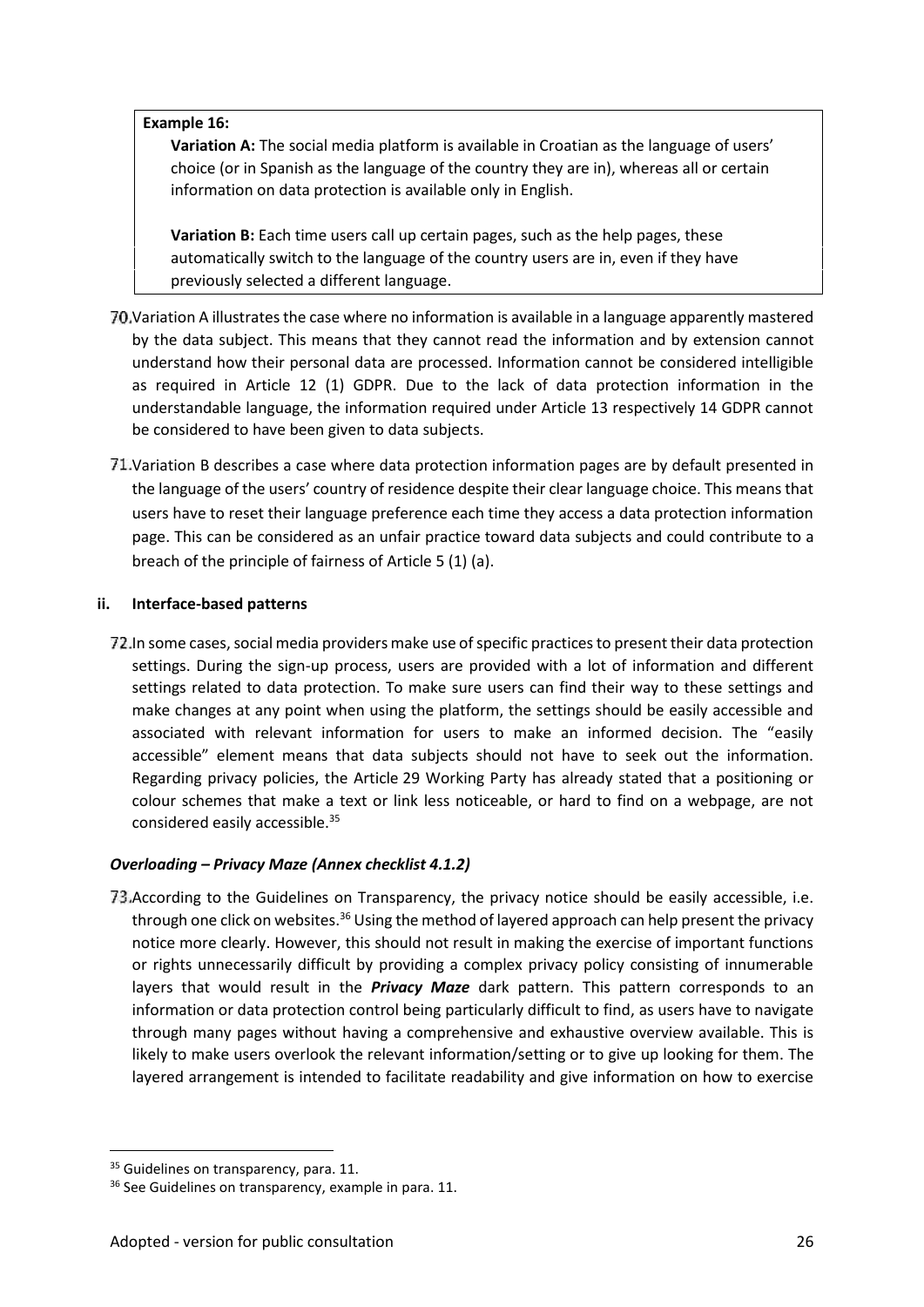data subject rights, not to make them more difficult. It is central to ensure that users can easily follow the explanations.

- In that regard, what is best for users is not a one-size-fit-all approach and depends on many criteria, such as the kind of users on the platform or the general type of design of the application. Where possible, testing the implemented layered approach with users to get their feedback should be carried out to assess its effectiveness. For this reason, no concrete number can be quantified for the maximum number of information layers permissible. It must therefore always be determined on a case-by-case basis whether too many layers are used and thus dark patterns occur. However, the higher the number, the more it can be assumed that users will be discouraged or misled. A high number of layers will only be appropriate for special individual cases in which it is not easy to provide the complex information comprehensively.
- 75. However, this is to be assessed differently when it comes to the exercise of the rights of the users. The GDPR requires that the exercise of these rights is always granted. This framework determines the presentation of information on related functions and the exercise of rights. When users want to exercise their rights, the number of steps should be as low as possible. As a result, users should get to the function that allows them to exercise their rights as directly as possible. In most cases, having to navigate a high number of information layers before users can actually exercise their rights through functions could discourage them from exercising these rights. If a high number of steps are implemented, the social media provider should be able to demonstrate the benefit this has for users as data subjects under the GDPR. In addition to the explanation of data subject rights in the privacy notice, as required by Article 13 (2) (b), (c) and (d) GDPR, the exercise of rights should also be accessible independently from this information. For example, users should be able to exercise data subject rights via the platform's menu as well.

**Example 17:** On its platform, the social media provider makes available a document called "*helpful advice*" that also contains important information about the exercise of data subject rights. However, the privacy policy does not contain any link or other hint to this document. Instead, it mentions that more details are available in the Q&A section of the website. Users expecting information about their rights in the privacy policy will therefore not find these explanations there and will have to navigate further and search through the Q&A section.

- This example clearly shows a *Privacy Maze* pattern that makes access to further information to the data subject rights, and in particular on how to exercise them, harder to find than it should, which goes against Article 12 (2) GDPR. In addition, if the privacy policy is incomplete, this infringes Article 13 (2) (b), (c) and (d), respectively Article 14 (2) (c), (d) and (e) GDPR. Indeed, whereas more detailed information or the direct mean to exercise the rights could be one click away from where they are mentioned in the privacy policy, users in the example will have to navigate to the Q&A and search it in order to find the "*helpful advice"* document.
- 77. It is important to note that even stronger effects than those caused by too many layers<sup>37</sup> can occur when not only several devices, but also several apps provided by the same social media platform, such as special messenger apps, are used. Users who use that kind of secondary app would face greater obstacles and efforts if they have to call up the browser version or the primary app to obtain data protection related information. In such a situation, which is not only cross-device but cross application, the relevant information must always be directly accessible no matter how users use the platform.

<sup>&</sup>lt;sup>37</sup> See above, para. 75 and 76.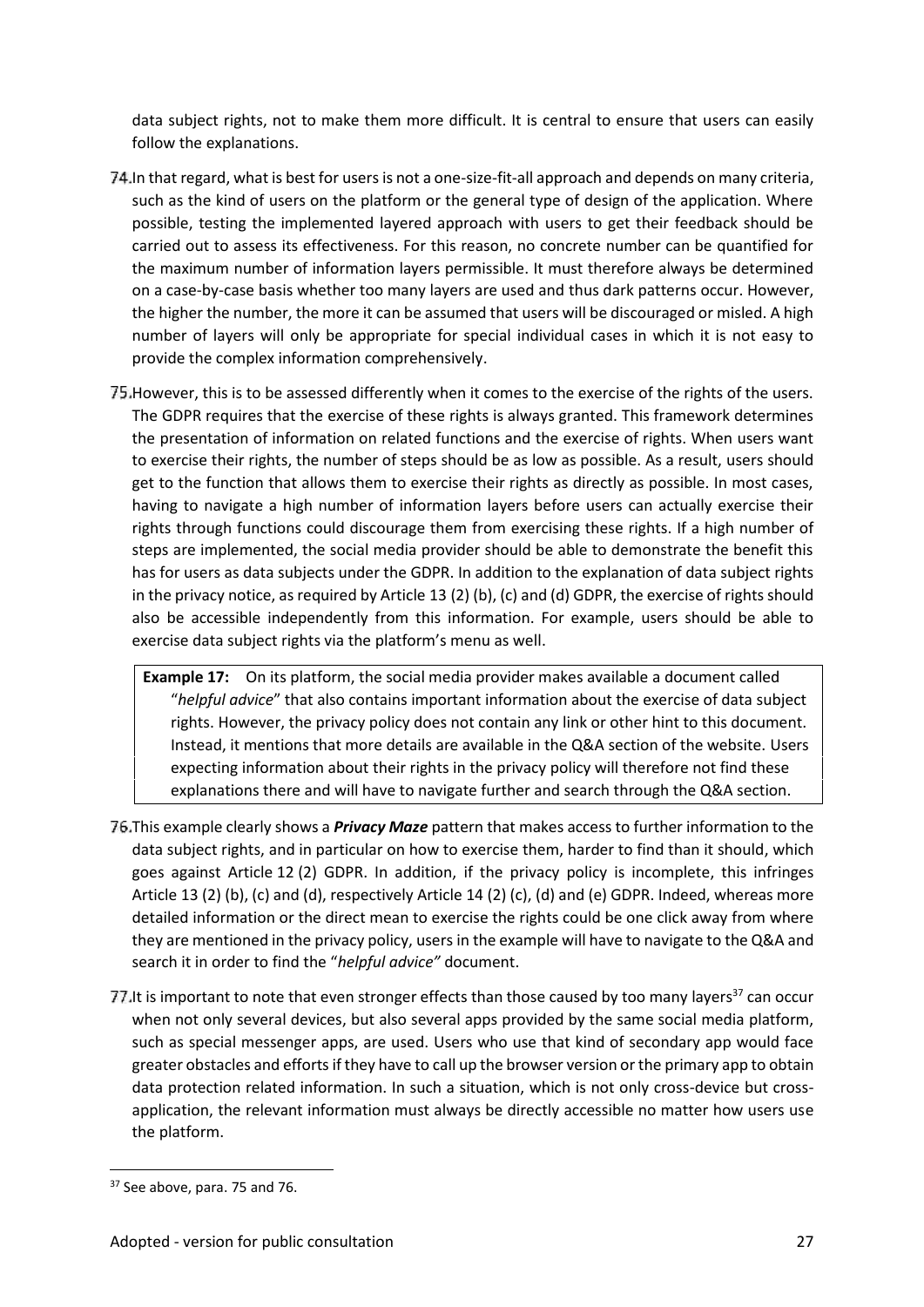#### *Hindering – Dead end (Annex checklist 4.4.1)*

Violations of legal requirements can also occur when data protection information required by the GDPR is made available through further actions, such as clicking on a link or a button. In particular, misdirected navigation or inconsistent interface design that leads to ineffective features cannot be classified as fair under Article 5 (1) (a) GDPR, as users are misled when they either try to reach some information or set their data protection preferences. *Dead ends* where users are left alone without functions to pursue their rights should therefore be avoided in any case and directly violate Article 12 (2) GDPR stating that the controller has to facilitate the exercise of rights.

**Example 18:** In its privacy policy, a social media provider offers many hyperlinks to pages with further information on specific topics. However, there are several parts in the privacy policy containing only general statements that it is possible to access more information, without saying where or how.

The privacy policy is generally viewed as the document that centralises all information concerning data protection matters in accordance with the obligations set in Articles 12, 13 and 14 GDPR. Therefore, it is necessary to also ensure redirection to all the relevant places on the social media platform for users to control their data or exercise their rights. In example 18 above, this is only partly implemented, as links to further information are provided for some elements, but not for others. For these, the *Dead end* dark pattern can lead to a breach of Article 12 (1) GDPR, by making some data protection information hard to access, or of Article 12 (2) GDPR, by not facilitating the exercise of the rights.

#### **d. Best practices**

**Sticky navigation**: While consulting a page related to data protection, the table of contents can be constantly displayed on the screen allowing users to always situate themselves on the page and to quickly navigate in the content thanks to anchor links.

**Back to top**: Include a return to top button at the bottom of the page or as a sticky element at the bottom of the window to facilitate users' navigation on a page.

**Shortcuts**: see use case 1 for definition (p. 22). (*e.g. in the privacy policy, provide for each data protection information links that directly redirects to the related data protection pages on the social media platform*).

**Contact information**: see use case 1 for definition (p. 22).

**Reaching the supervisory authority**: see use case 1 for definition (p. 22).

**Privacy Policy Overview**: see use case 1 for definition (p.22).

**Change spotting and comparison**: see use case 1 for definition (p. 22).

**Coherent wordings**: see use case 1 for definition (p. 22).

**Providing definitions**: see use case 1 for definition (p. 22).

**Use of examples**: see use case 1 for definition (p. 22).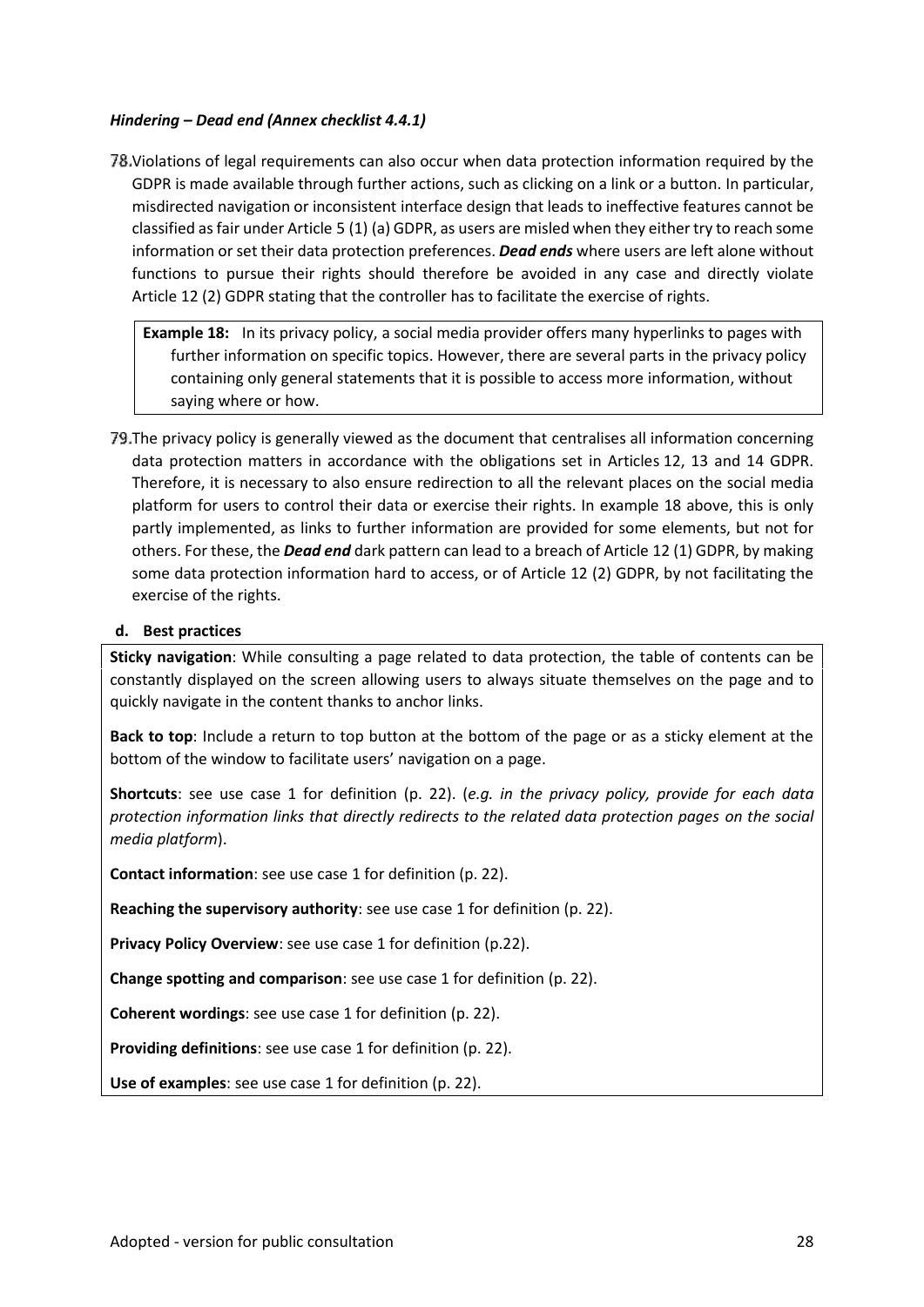Use case 2b: Providing information about joint controllership to the data subject, Article 26 (2) GDPR

The second sentence of Article 26 (2) GDPR provides for additional transparency provisions in the specific case of joint controllership. These ensure that the essence of the joint controllership agreement is made available to the data subjects. With regard to dark patterns, the challenge for controllers in this constellation is to integrate this information into the online system in such a way that it can be easily perceived and does not lose its clarity and comprehensibility, even though Article 12 (1) phrase 1 GDPR does not refer directly to Article 26 (2) phrase 2 GDPR. However, due to the data protection principles of fairness, transparency and accountability under Article 5 (1) (a) and (2) GDPR, comparable requirements derive as well to the case of joint controllership. When joint controllers provide information about the essence of the arrangement in a privacy notice, this also needs to be done in a clear and transparent way. Therefore, the processing can no longer be assessed as fair if the information about it is made difficult to grasp because links are not provided or the information is spread across several information areas. The dark pattern *Privacy Maze*<sup>38</sup> could be even more confusing than, generally, in a privacy notice, as users expect the information according to Article 26 (2) phrase 2 GDPR to be given in one piece. The explanations under Article 26 (2) phrase 2 GDPR are more difficult to conceive when they are no longer coherent. This incoherence effect is amplified when social media platforms use self-created terminology which average users do not usually associate with the processing of personal data, as shown in the example below.

**Example 19:** A Social Media Provider always refers to *"creation data"* within the privacy policy and does not use the term personal data. Only on page 90, the layered privacy notice contains the explanation that *"creation data might include personal data of the users"*.

# Use case 2c: Communication of a personal data breach to the data subject

# **a. Description of the context and relevant legal provisions**

- **81.** To be able to identify and address a data breach, a controller has to be able to recognize one.<sup>39</sup> According to Article 4 (12) GDPR, "personal data breach" means "a breach of security leading to the accidental or unlawful destruction, loss, alteration, unauthorised disclosure of, or access to, personal data transmitted, stored or otherwise processed". When it comes to social media controllers, data breaches can happen in several ways. For example, if an attacker manages to access personal data and users' chat messages. Alternatively, due to a programming failure, an app could access personal data outside the scope of the permissions granted by users. Another example would be that users share pictures under the setting "share with my best friends", but their pictures are made available to a wider range of people instead. As a last example, a bug could allow a social media platform based on real-time video to share further streaming of content despite the fact that users had previously pressed a button to stop the recording.
- If a personal data breach occurs, a controller shall, in any event, notify the competent supervisory authority according to Article 33 GDPR, unless the personal data breach is unlikely to result in a risk to the rights and freedoms of natural persons. If a data breach is likely to result in a high risk to the rights and freedoms of natural persons, the controller shall, in general, also communicate such a

<sup>&</sup>lt;sup>38</sup> See above, use case 2a, example 17 in these Guidelines.

<sup>&</sup>lt;sup>39</sup> See also EDPB Guidelines 01/2021 on Examples regarding Data Breach Notification, adopted on 14 December 2021, Version 2.0, para. 4, available at https://edpb.europa.eu/system/files/2022- 01/edpb\_guidelines\_012021\_pdbnotification\_adopted\_en.pdf.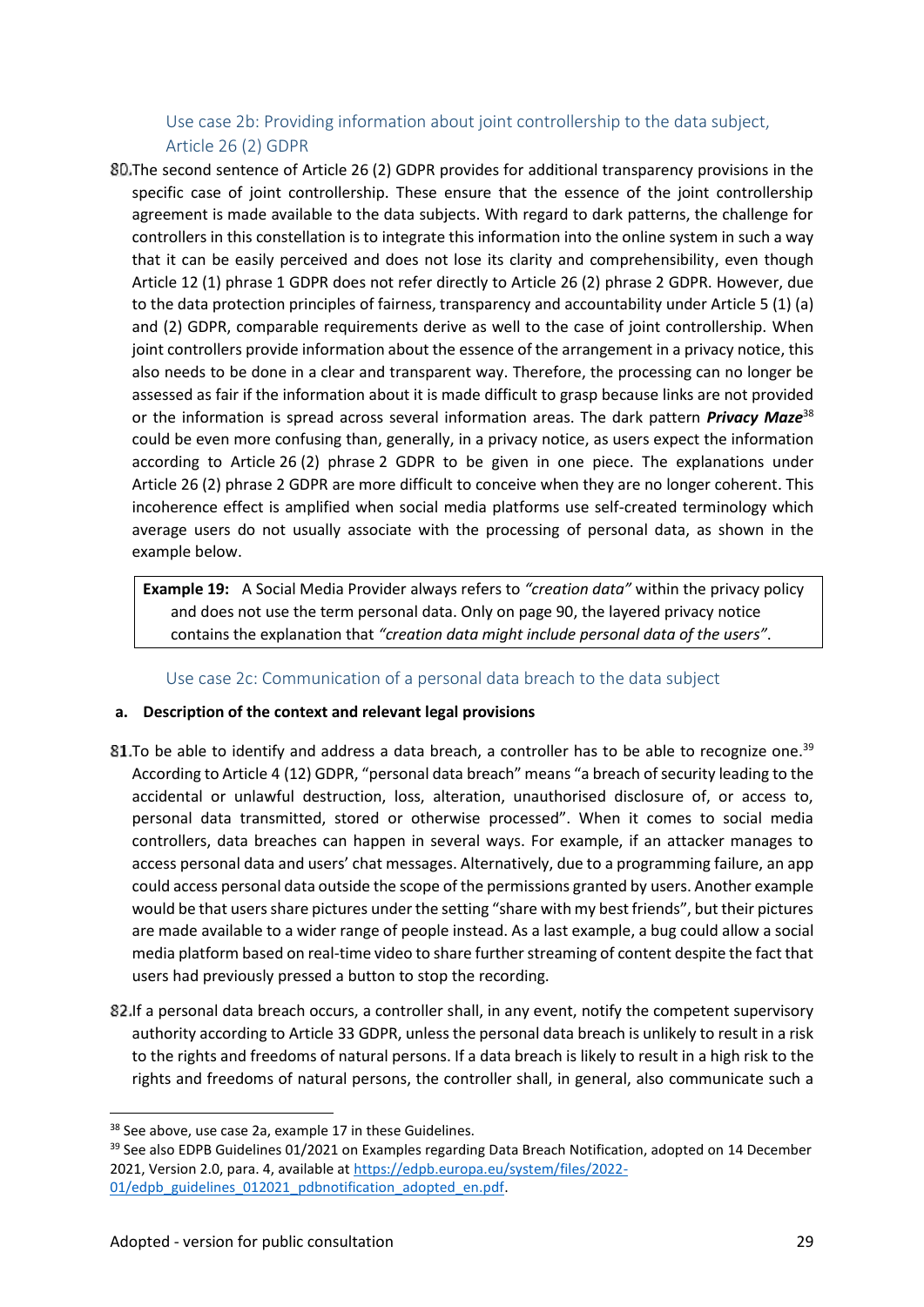breach to the data subjects according to Article 34 (1) and (2) GDPR. In this case, the controller must inform the data subjects without undue delay. This information must describe in clear and plain language the nature of the personal data breach, as Article 12 GDPR also applies. Moreover, this information must contain at least information and measures such as (see also Article 33 (3) (b) to (d) in conjunction with Article 34 (2) GDPR):

- the name and contact details of the data protection officer (DPO), if applicable, or another contact point where more information can be obtained;
- a description of the likely consequences of the personal data breach; and
- a description of the measures taken or proposed to be taken by the controller to address the breach, including, where appropriate measures to mitigate its possible adverse effects.<sup>40</sup>
- 83. Such data breach communications under Article 34 GDPR can also contain dark patterns. For example, if the respective controller provides all the necessary information to the data subjects to inform them about the scope of the data breach but also provides them with unspecific and irrelevant information and the implications and precautionary measures the controller has taken or suggests to take. This partly irrelevant information can be misleading and users affected by the breach might not fully understand the implications of the breach or underestimate the (potential) effects.

# **b. Dark patterns**

84. To outline some negative examples, malpractices of data breach notifications, going against Article 34 GDPR in conjunction with Article 12 GDPR, could occur as follows:

# **i. Content-based patterns**

# *Left in the Dark – Conflicting Information (Annex checklist 4.6.2)*

#### **Example 20:**

The controller only refers to actions of a third party, that the data breach was originated by a third party (e.g. a processor) and that therefore no security breach occurred. The controller also highlights some good practices that have nothing to do with the actual breach.

The controller declares the severity of the data breach in relation to itself or to a processor, rather than in relation to the data subject.

# *Left in the dark – Ambiguous wording or information (Annex checklist 4.6.3)*

When it comes to the language of the communication of the breach to the data subject, it is crucial for controllers to keep in mind that most recipients will not be used to specific, maybe technical or legal data protection related language.

**Example 21:** Through a data breach on a social media platform, several sets of health data were accidentally accessible to unauthorised users. The social media provider only informs users that "*special categories of personal data*" were accidentally made public.

<sup>&</sup>lt;sup>40</sup> Article 29 Working Party Guidelines on personal data breach notification, endorsed by the EDPB, p. 20 https://ec.europa.eu/newsroom/article29/items/612052/en.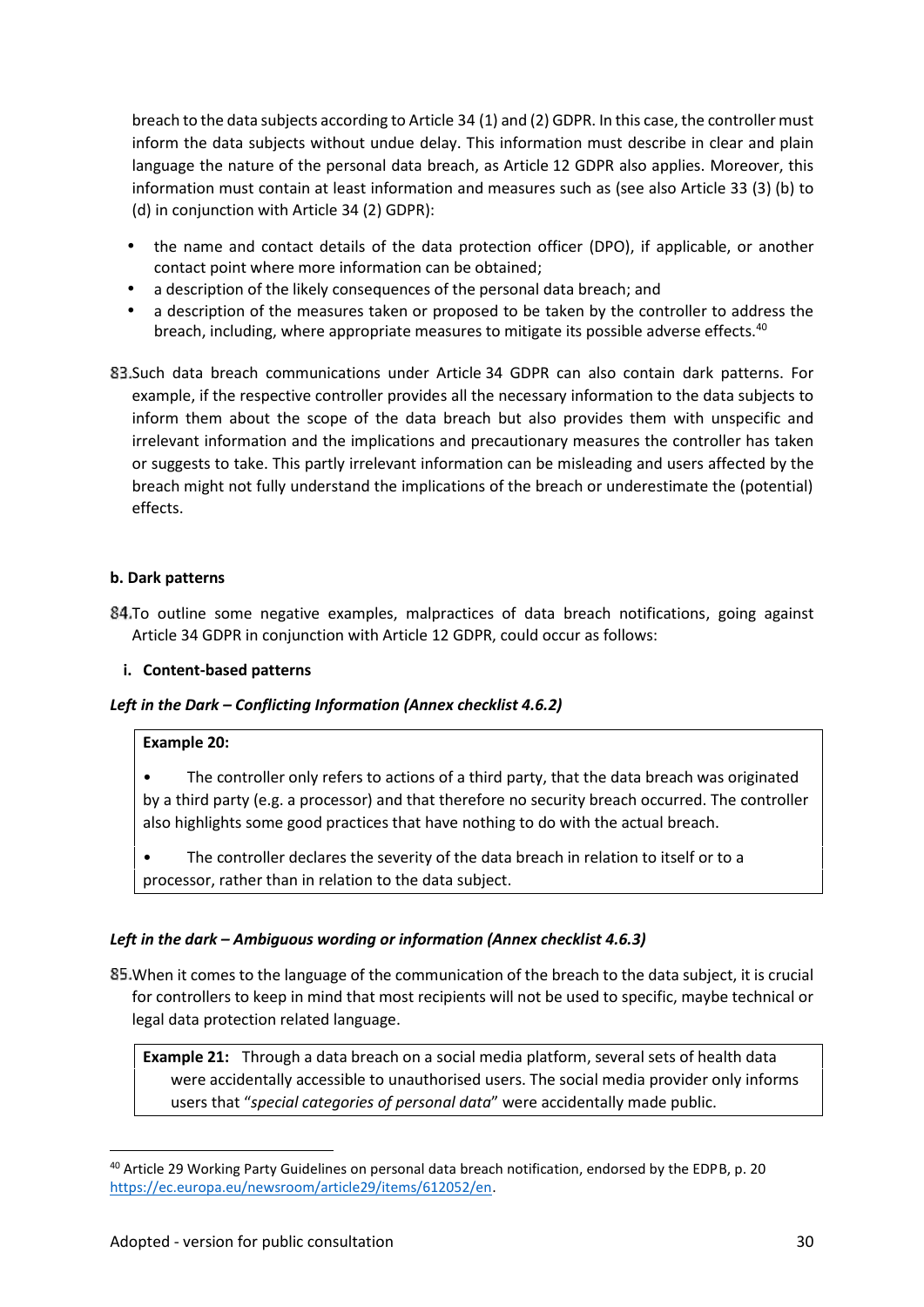- This constitutes *Ambiguous wording*, as average users do not understand the term "*special categories of personal data"* and therefore do not know that their health data has been leaked. This is due to the fact that "special" has a very different meaning in general language than "special" in the narrow GDPR-related language use. Average users do not know that under Article 9 (1) GDPR, *"special categories of personal data"* relate to personal data revealing racial or ethnic origin, political opinions, religious or philosophical beliefs, or trade union membership, or genetic data, biometric data for the purpose of uniquely identifying a natural person, or to data concerning health or data concerning a natural person's sex life or sexual orientation. Thus, the designation *"special categories of personal data"* constitutes a dark pattern in this scenario, as it misleads users because it is not accompanied with further explanations. This is an example of a situation in which a controller tries to inform data subjects about the breach, but fails to fully comply with its obligation to communicate the data breach in accordance with Article 34 GDPR because the seriousness of the incident will be underestimated by the average reader. The short information in the example is also not intelligible, as required by Article 34 in conjunction with Article 12 (1) phrase 1 GDPR.
- Another example of *Ambiguous wording* is the following:

**Example 22:** The controller only provides vague details when identifying the categories of personal data affected, e. g. the controller refers to documents submitted by users without specifying what categories of personal data these documents include and how sensitive they were.

88.It is important to note that this dark pattern can occur in all parts of the data breach notification. Whereas the two above-mentioned examples refer to unclear wording about the affected data categories, the next example shows that the category of affected data subjects could be equally unclear:

**Example 23:** When reporting the breach, the controller does not sufficiently specify the category of the affected data subjects, e. g. the controller only mentions that concerned data subjects were students, but the controller does not specify whether the data subjects are minors or groups of vulnerable data subjects.

Finally, the seriousness of the incident can also be underestimated when *Ambiguous information* is given similarly to the example below:

**Example 24:** A controller declares that personal data was made public through other sources when it notifies the breach to the Supervisory Authority and to the data subject. Therefore, the data subject considers that there was no security breach.

#### **ii. Interface-based patterns**

Negative examples of a data breach notification, contrary to Article 34 GDPR in conjunction with Article 12 GDPR, can also constitute interface-based dark patterns, as shown in the following: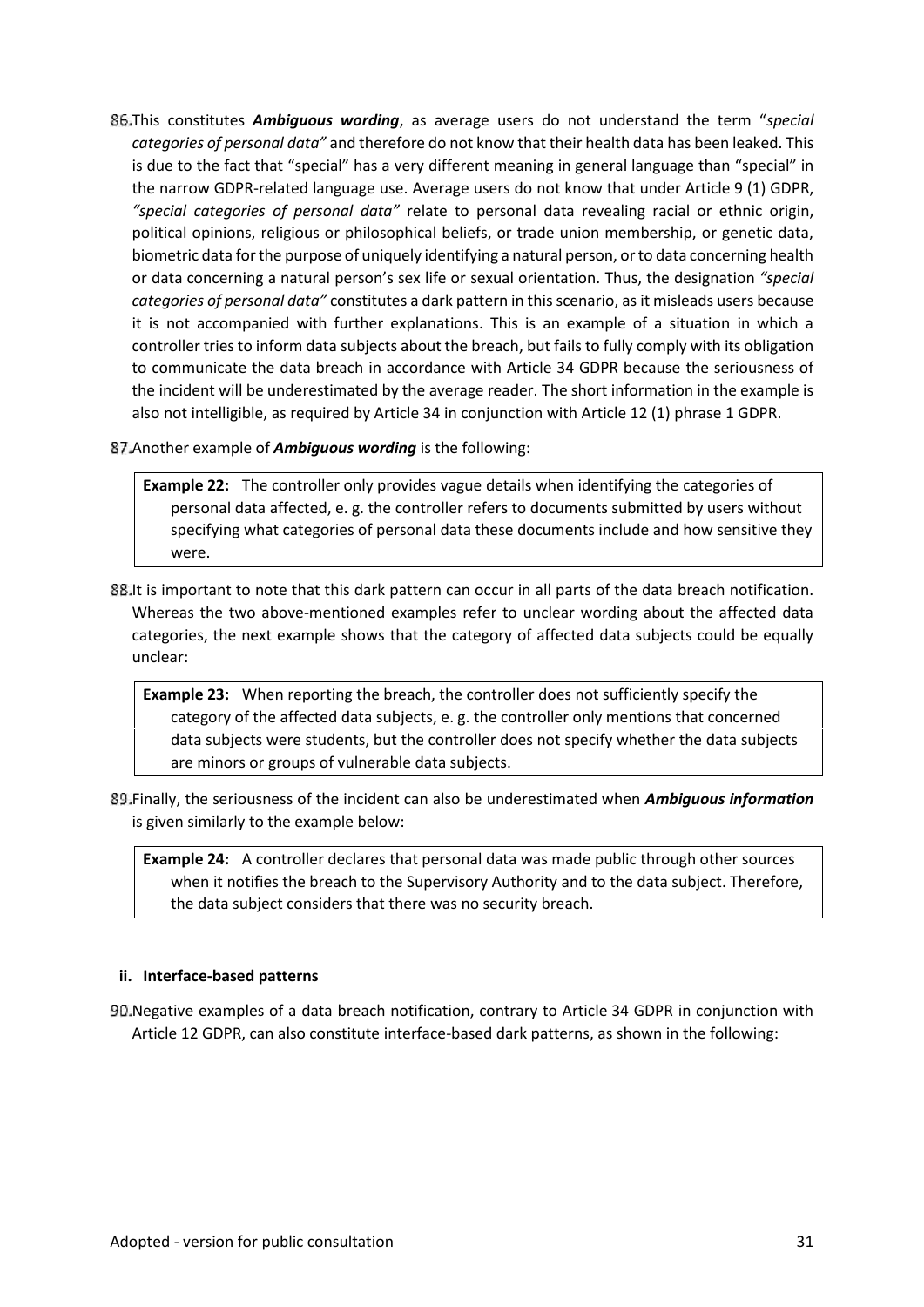#### **Example 25:**

- The controller reports through texts that contain a lot of non-relevant information and omit the relevant details.
- In security breaches that affect access credentials and other types of data, the controller declares that the data is encrypted or hashed, while this is only the case for passwords.

In this case, even if the relevant details are in the report, data subjects are likely to be deflected from it by an overload of irrelevant information.

#### **c. Best practices**

**Notifications**: Notifications can be used to raise awareness of users on aspects, change or risks related to personal data processing (*e.g. when a data breach occurred*). These notifications can be implemented in several ways, such as through inbox messages, pop-in windows, fixed banners at the top of the webpage, etc.

**Explaining consequences**: When users want to activate or deactivate a data protection control, or give or withdraw their consent, inform them in a neutral way on the consequences of such action.

**Shortcuts**: see use case 1 for definition (p.22) (*e.g. provide users with a link to reset their password*).

**Coherent wordings**: see use case 1 for definition (p.22).

**Providing definitions**: see use case 1 for definition (p.22).

**Use of examples**: see use case 1 for definition (p.22).

# 3.3 Staying protected on social media

#### Use case 3a: Managing one's consent while using a social media platform

#### a. **Description of the context and relevant legal provisions**

92. Social media platform users need to provide their respective consent during different parts of data processing activities, for example before receiving personalized advertisement. As already outlined in the EDPB Guidelines on Targeting of Social Media Users, consent can only be an appropriate legal basis if a data subject is offered control and genuine choice.<sup>41</sup> In addition, according to Article 4 (11) GPDR, consent must be specific, informed and unambiguous.<sup>42</sup> It is important to underline that the requirements for valid consent under the GDPR do not constitute an additional obligation, but are preconditions for lawful processing of users' personal data. Moreover, when online marketing or online tracking methods are concerned, Directive 2002/58/EC (e-Privacy Directive) is applicable.

<sup>&</sup>lt;sup>41</sup> Guidelines 08/2020 on the targeting of social media users, para 51.

<sup>42</sup> See also para. 23-26 above.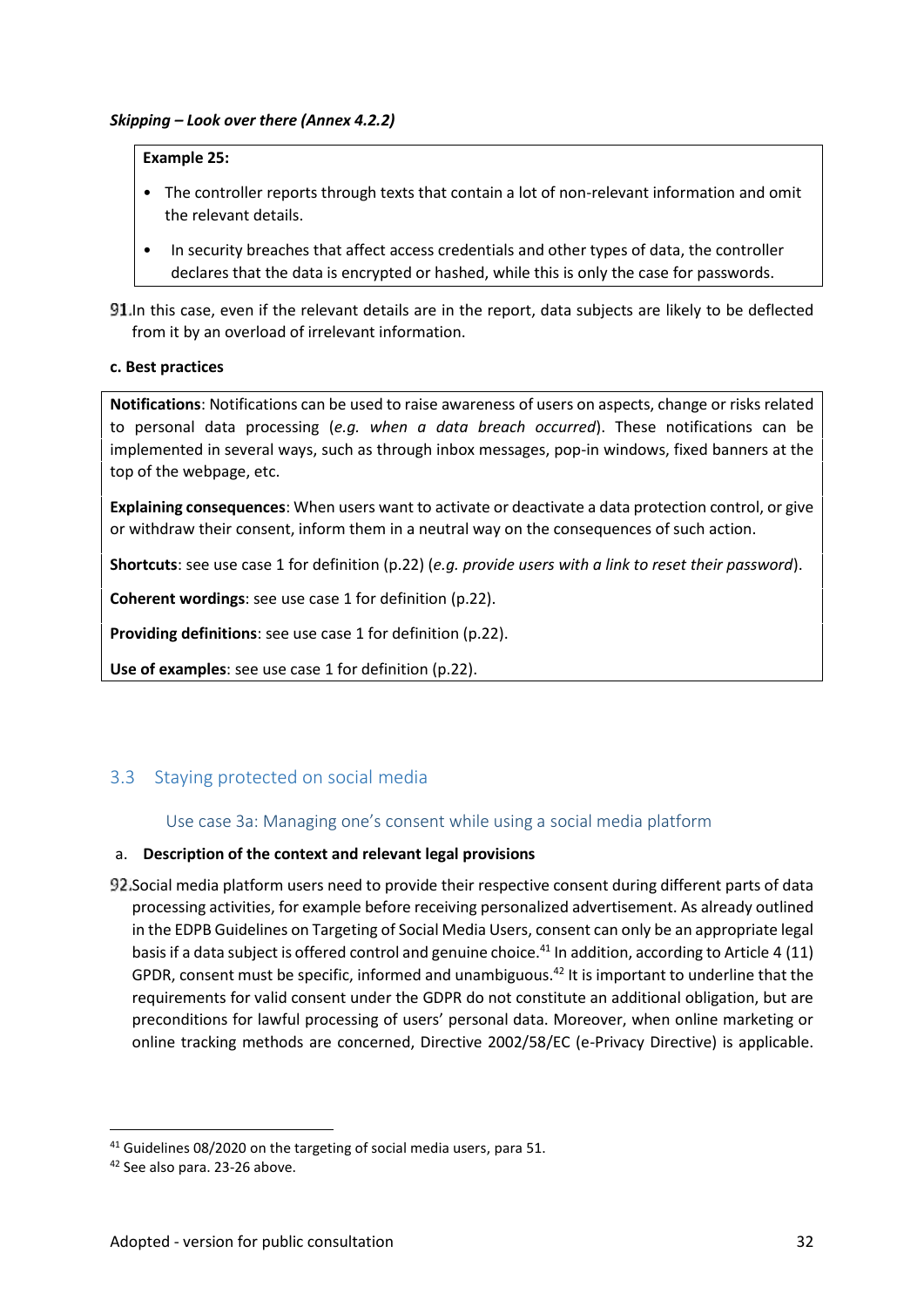However, the prerequisites for valid consent under the e-Privacy Directive are identical to the provisions related to consent in GDPR.<sup>43</sup>

Given the principle of accountability laid down in Article 5 (2) GDPR, as well as the necessity for the controller to be able to demonstrate that data subjects have consented to the processing of their personal data under Article 7 (1) GDPR, it is crucial that the social media provider can prove having properly collected users' consent. This condition can become a challenge to prove, e.g. if users are supposed to provide consent by accepting cookies. Furthermore, data subjects might not always be aware that they are giving consent while they click quickly on a highlighted button or on pre-set options. Nevertheless, as Article 7 (1) GDPR underlines, the burden of proof that users have freely given consent relies on the controller.

#### **b. Dark patterns**

#### **i. Content-based patterns**

94. In addition to the content-based patterns already explained previously that could apply to the information related to a consent request.<sup>44</sup> two more content-based dark patterns can be found in relation to consent.

# *Conflicting Information – Left in the Dark (Annex 4.6.2)*



Giving *Conflicting Information* when collecting consent makes the information unclear and unintelligible. The example above illustrates a case where the visual information is equivocal. Indeed, confronted to such toggles, users will be unsure if they gave their consent or not. When visual signifiers are mixed up in such a way or presented in other colours that appear contradictory to the actual setting – example 26 containing only one illustration of confusing toggles –, consent

<sup>&</sup>lt;sup>43</sup> See Article 2(f) of Directive 2002/58/EC as well as EDPB, Opinion 5/2019 on the interplay between the ePrivacy Directive and the GDPR, in particular regarding the competence, tasks and powers of data protection authorities, adopted on 12 March 2019, para 14, https://edpb.europa.eu/our-work-tools/our documents/opinion-board-art-64/opinion-52019-interplay-between-eprivacy\_en.

<sup>&</sup>lt;sup>44</sup> See use case 1, para. 29-47, or UC1 example numbers listed in the Annex.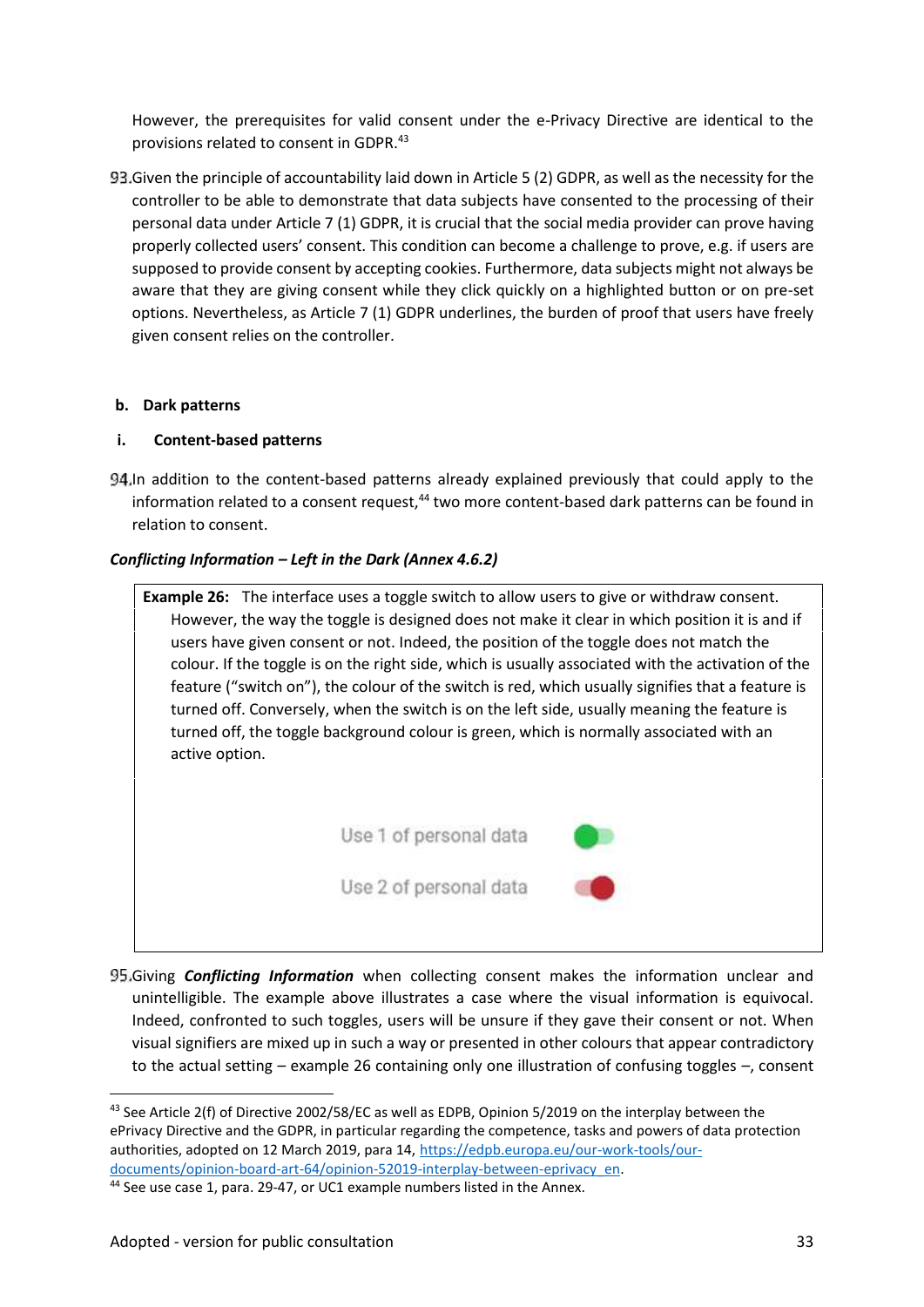cannot be considered as given in an unambiguous way, under Article 7 (2) GDPR, in conjunction with Article 4 (11) GDPR. *Conflicting Information* can also be given by textual means as shown below.

**Example 27:** The social media provider gives contradictory information to users: Although the information first asserts that contacts are not imported without consent, a pop-up information window simultaneously explains how contacts will be imported anyway.

# *Hindering – Misleading information (Annex checklist 4.4.3)*

- Besides providing *Conflicting Information*, controllers can implement information that misleads users by not matching their expectations. *Misleading information* is when a discrepancy between information and actions available to users nudges them to do something they do not intend to. The difference between what users expect and what they get is likely to discourage them from going further.
	- **Example 28:** Users browse their social media feed. While doing so, they are shown advertisements. Intrigued by one ad and curious about the reasons it is shown to them, they click on a "?" sign available on the right bottom corner of the ad. It opens a pop-in window that explains why users see this particular ad and lists the targeting criteria. It also informs users that they can withdraw their consent to targeted advertisement and provides a link to do so. When users click on this link, they are redirected to an entirely different website giving general explanations on what consent is and how to manage it.
- 97. The case above exemplifies content that does not answer to users' expectations. Indeed, when users click on the link, they would expect to be redirected to a page that allows them to directly withdraw their consent. The page they are provided with instead does not allow them to do so and does not state the specific way to withdraw their consent on the social media platform. This gap between what users are supposed to find and what they actually find is likely to confuse them and leave them unsure of how to proceed. In the worst case, they could believe they cannot withdraw their consent. Such *Misleading Information* cannot be considered transparent as required in Article 12 (1) GDPR. Additionally, comparing withdrawal with the way consent is collected, this practice could go against Article 7 (3) GDPR if withdrawing consent turns out to be harder than giving it.

# **ii. Interface-based patterns**

98. Apart from the two dark patterns above, it is mostly interface-based dark patterns that are relevant in this use case.

# *Skipping – Look over there (Annex 4.2.2)*

When a data protection related action or information is put in competition with another element related or not to data protection, if users choose this other option they are likely to forget about the other, even if it was their primary intent. This is a *Look over there* pattern that needs to be assessed on a case-by-case basis.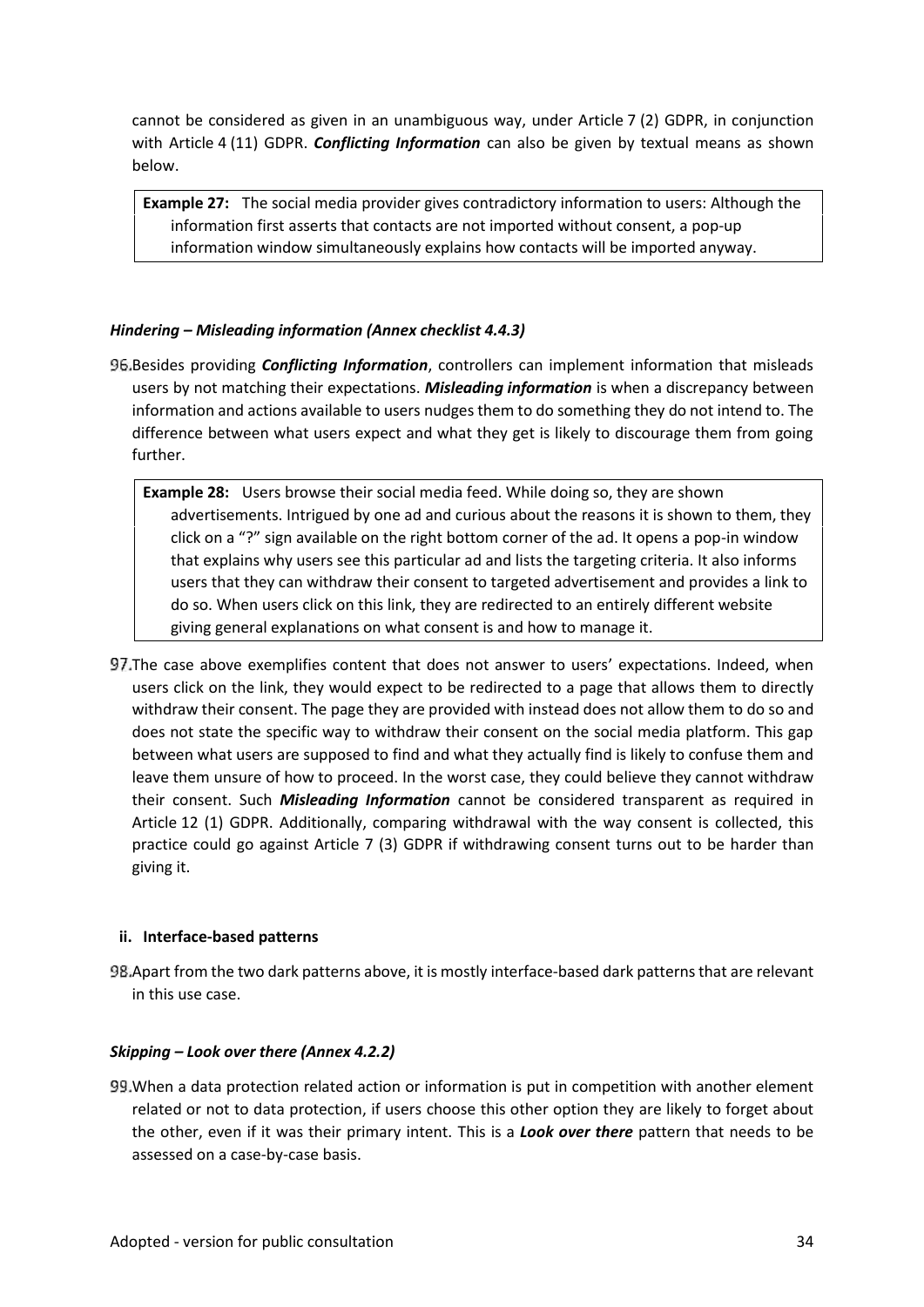**Example 29:** A cookie banner on the social media platform states *"For delicious cookies, you only need butter, sugar and flour. Check out our favourite recipe here [link]. We use cookies, too. Read more in our cookie policy [link]."*, along with an *"okay"* button.

- 100. Humour should not be used to misrepresent the potential risks and invalidate the actual information. In this example, users might be tempted to only click on the first link, read the cookie recipe and then click on the *"okay"* button. Apart from not providing users with a mean not to consent, this example illustrates a case where consent might not be properly informed. Indeed, by clicking on the *"okay"* button, users might think they just dismiss a funny message about cookies as baked snack and not consider the technical meaning of the term *"cookies"*. This case would not constitute informed consent in the sense of Article 7 (2) GDPR in conjunction with Article 4 (11) GDPR.
- 101. Article 7 (2) GDPR further states that a consent request should be clearly distinguishable from other matters. Therefore, it is necessary that the data protection information is not overshadowed by other contexts. In this example, the wordplay based on "cookie" homonyms can make the bakery context outshine the data protection context. For information to be clearly distinguishable, the relevant information for users to provide valid consent should be upfront, not *Hidden in Plain Sight*, and not mixed with other matters or meanings. No confusion should exist between data protection information and other kind of content. Otherwise, users might get distracted from the real implications of the processing of their personal data. When implementing these prerequisites, designers need to be given some leeway in order to make the information appealing.

# *Hindering – Dead end (Annex checklist 4.4.1)*

102. Confusion or distraction is not the only effect possible with dark patterns when it comes to consent. In particular, the *Dead end* dark pattern can interfere in several ways with the conditions for consent set in Article 7 GDPR in conjunction with Article 4 (11) GDPR.

**Example 30:** Users want to manage the permissions given to the social media platform based on consent. They have to find a page in the settings related to those specific actions and wish to disable the sharing of their personal data for research purposes. When users click on the box to untick it, nothing happens at the interface level and they get the impression that the consent cannot be withdrawn.

- 103. In this specific example, the *Dead end* dark pattern could go against Article 7 (3) GDPR as users are seemingly left unable to withdraw their consent to the processing of their personal data for research purposes as the mean to do so is apparently not working. If the action of the users is not properly registered within the system, a breach of Article 7 (3) GDPR can be observed. If the choice is actually registered in the system, the fact that the interface does not reflect the users' action could be considered not respecting the principle of fairness of Article 5 (1) (a) GDPR. When an interface appears to offer the means to properly manage one's consent, by allowing users to give consent or to withdraw a previously given consent, but does not produce any visual effect when interacted with, it is misleading for the user and creates confusion and even frustration for them. Such a gap between the state the system is in and the information conveyed by the interface should be avoided as it can generally hinder users in controlling their personal data.
- 104. Many processing activities involve several parties, i.e. another (joint) controller or another processor being involved besides the controller or processor the data subject is in direct contact with.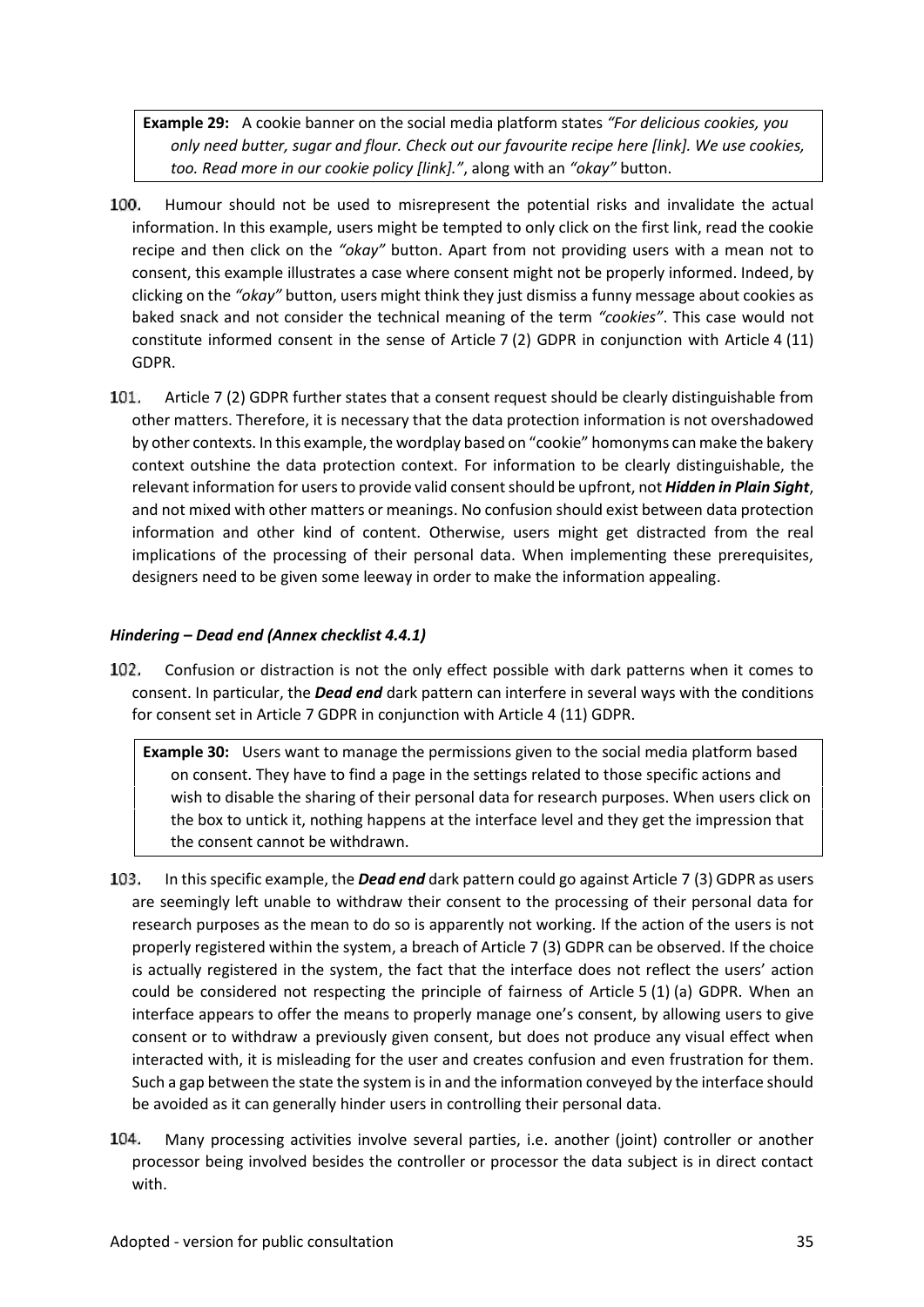**Example 31:** A social media provider works with third parties for the processing of its users' personal data. In its privacy policy, it provides the list of those third parties without providing a link to each of their privacy policies, merely telling users to visit the third parties websites in order to get information on how these entities process data and to exercise their rights.

105. This example of the *Dead end* pattern shows how access to information about the respective processing is made more difficult for users. Given that they are likely not to receive all the relevant information about the processing it could be considered that such practice infringes the requirements of Article 12 (1) GDPR of easily accessible information. If such practice is used on information provided to collect consent, it can go against the requirements of informed consent as stated in Article 7 (2) in conjunction with Article 4 (11) GDPR as information would be too difficult to reach, making data subjects not fully aware of the consequences of their choice.

# *Hindering - Longer than necessary (Annex checklist 4.4.2)*

106. Each controller is bound by the principle of data minimisation under Article 5 (1) (c) GDPR, which obliges the controller to only process personal data that are relevant and necessary in relation to the purposes for which they are processed. Moreover, against the background of the accountability principle in the sense of Article 5 (2) GDPR, the controller is responsible for, and must be able to demonstrate compliance with the principles laid down in Article 5 (1) GDPR, such as the principle of data minimisation. Nevertheless, as long as users are not pushed into activating more options that are more data sharing invasive, this pattern does not seem to go against the above mentioned principle of data minimisation. Thus, this pattern is not capable of being subject to judicial review, but should be improved in a more user-friendly and data restrictive way in order to encourage users to make use of more data restrictive options (which will be further specified in the best practice section).

**Example 32:** A social media provider does not provide a direct opt-out from a targeted advertisement processing even though the consent (opt-in) only requires one click.

107. Article 7 (3) GDPR states that the withdrawal of consent should be as easy as giving consent. The Guidelines 05/2020 on consent under Regulation 2016/679 elaborate further on the matter by stating that giving and withdrawing consent should be available through the same mean. This entails using the same interface, but also implies that the mechanisms to withdraw consent should be easily accessible, for example through a link or an icon available at any time while using the social media platform. The time needed or the number of clicks necessary to withdraw one's consent can be used to assess if it is effectively easy to achieve. Implementing the *Longer than Necessary* dark pattern within the user journey to withdraw their consent goes against these principles, thus breaching Article 7 (3) GDPR.

# *Overloading* - *Privacy Maze (Annex checklist 4.1.2)*

As highlighted in the Guidelines 05/2020 on consent, information on the processing based on 108. consent has to be provided to the data subjects in order for them to make an informed decision.<sup>45</sup>

<sup>45</sup> Guidelines 05/2020 on consent, para. 62-64.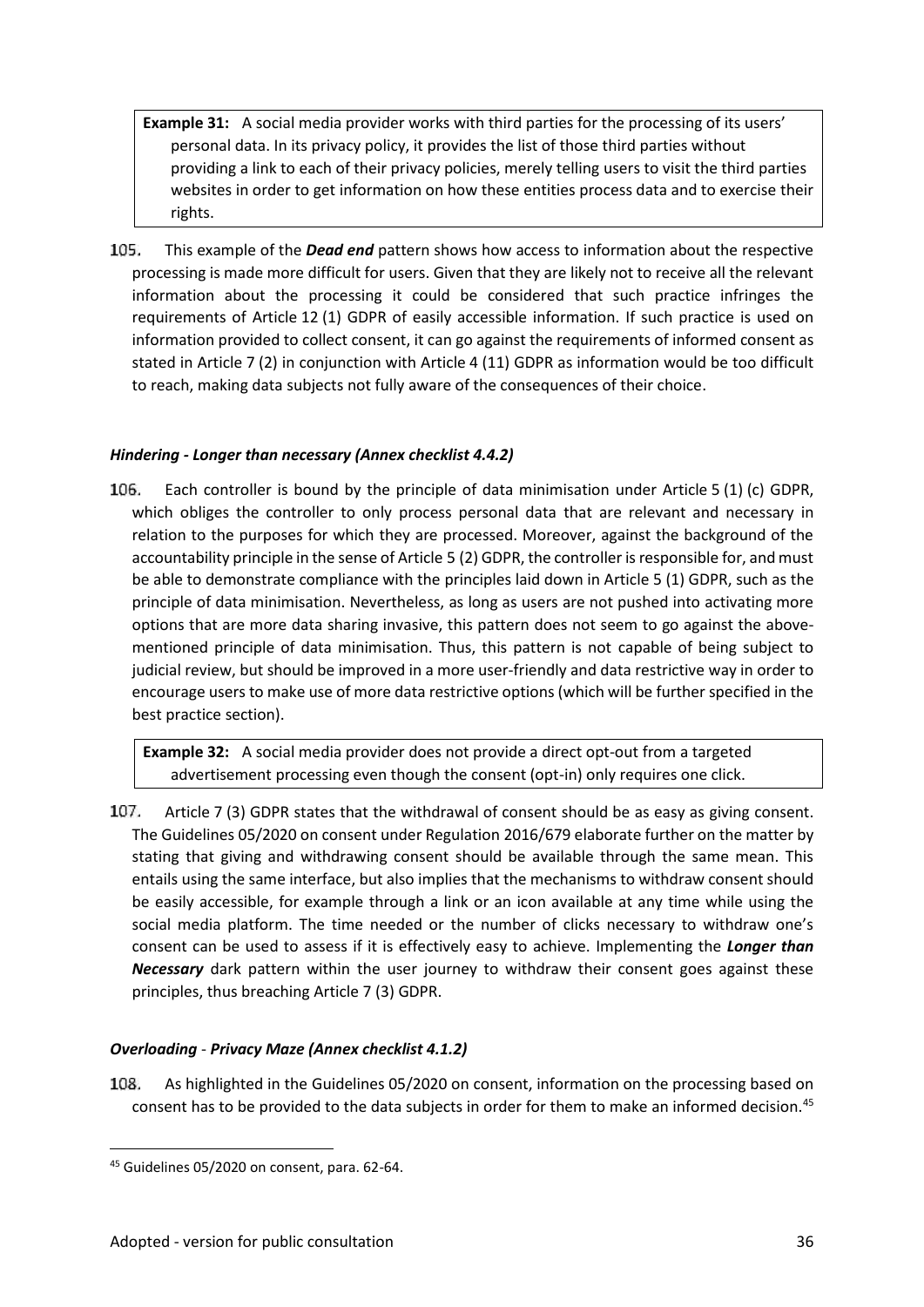Without it, consent cannot be considered as valid. The same Guidelines further develop the ways to provide information, specifying that layered information can be used to do so. However, as shown in use case 2a,<sup>46</sup> social media providers need to stay mindful of avoiding the *Privacy Maze* dark pattern when providing information related to a consent request in a layered fashion. If some information becomes too difficult to find as data subjects would need to navigate through several pages or documents, consent collected by providing such information could not be considered as informed, going against Article 7 GDPR in conjunction with Article 4 (11) GDPR. By extension, this would mean that the consent is invalid and that the social media provider would breach Article 6 GDPR.

**Example 33:** Information to withdraw consent is available from a link only accessible by checking every section of their account and information associated to advertisements displayed on the social media feed.

109. As the scenario described above shows, the dark pattern *Privacy Maze* can also be an issue once consent is collected, by not respecting the condition under Article 7 (3) sentence 4 GDPR, which states that the withdrawal of consent shall be as easy as to give consent. This is specifically due to the fact that the process of withdrawal of consent includes more steps than the affirmative action of providing consent. As the given information is also not easily accessible to the data subject, as it is spread over different parts of the page, the principle as laid down in Article 12 (1) GDPR is violated.

# *Overloading – Continuous prompting (Annex checklist 4.1.1)*

110. *Continuous Prompting*, when used on users who have not consented to the processing of their personal data for a specific purpose, creates a hindrance in the regular use of the social media. This means that users cannot refuse consent, and by extension withdraw it, without detriment. This contravenes the freely given condition for consent under Article 7 in conjunction with Article 4 (11) GDPR, that consent means any freely given indication of the data subjects' wishes by which they signify agreement to the processing of personal data relating to them. Recital 42 (5) GDPR asserts further that consent cannot be considered freely given if users have no genuine or free choice. This is also supported by the EDPB Guidelines on consent, describing that consent will not be valid if data subjects have no real choice or feel compelled to consent by any element of inappropriate pressure or influence upon them, which prevents them from exercising their free will.<sup>47</sup> As *Continuous Prompting* can cause such kind of pressure, this goes against the principle of freely given consent. Additionally, as it is unlikely that once users have consented, the social media provider will regularly (e.g. every time they log back into their account) offer the possibility to withdraw consent, this dark pattern can infringe Article 7 (3) sentence 4 GDPR, laying down that it shall be as easy to withdraw as to give consent ("mirroring effect").

<sup>46</sup> See above, para. 76-78.

<sup>&</sup>lt;sup>47</sup> Guidelines 05/2020 on consent, para. 13-14.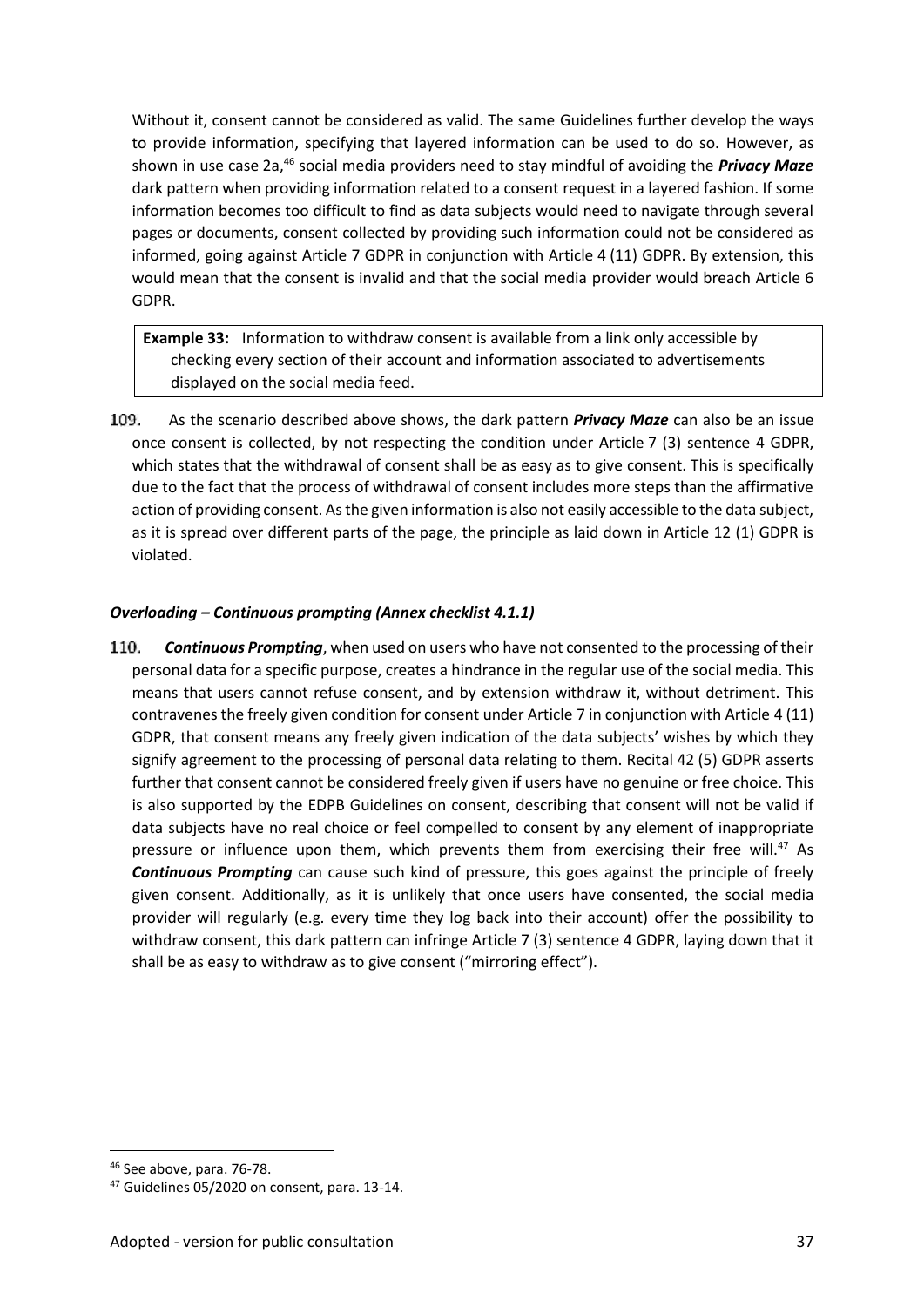

- **Example 34:** In this example, when users create their account, they are asked if they accept their data to be processed to get personalised advertising. In case users do not consent at sign-up to this use of their data, they regularly see – while using the social network – the prompting box illustrated above, asking if they want personalised ads. This box is blocking them in their use of the social network. Being displayed on a regular basis, this *Continuous prompting* is likely to fatigue users into consenting to personalised advertisement. Furthermore, in this interface the **Hidden in plain sight** pattern<sup>48</sup> is also used, as the action to accept ads is far more visible than the refusing option.
- 111. Additionally, the controller could infringe the principle of fairness in the sense of Article 5 (1) (a) GDPR. Given that, in the above example, users did not consent by a clear action to the processing of their personal data for targeted advertisement when creating their account, the

<sup>48</sup> See above para. 48, or below in part 4.3.2 of the Annex.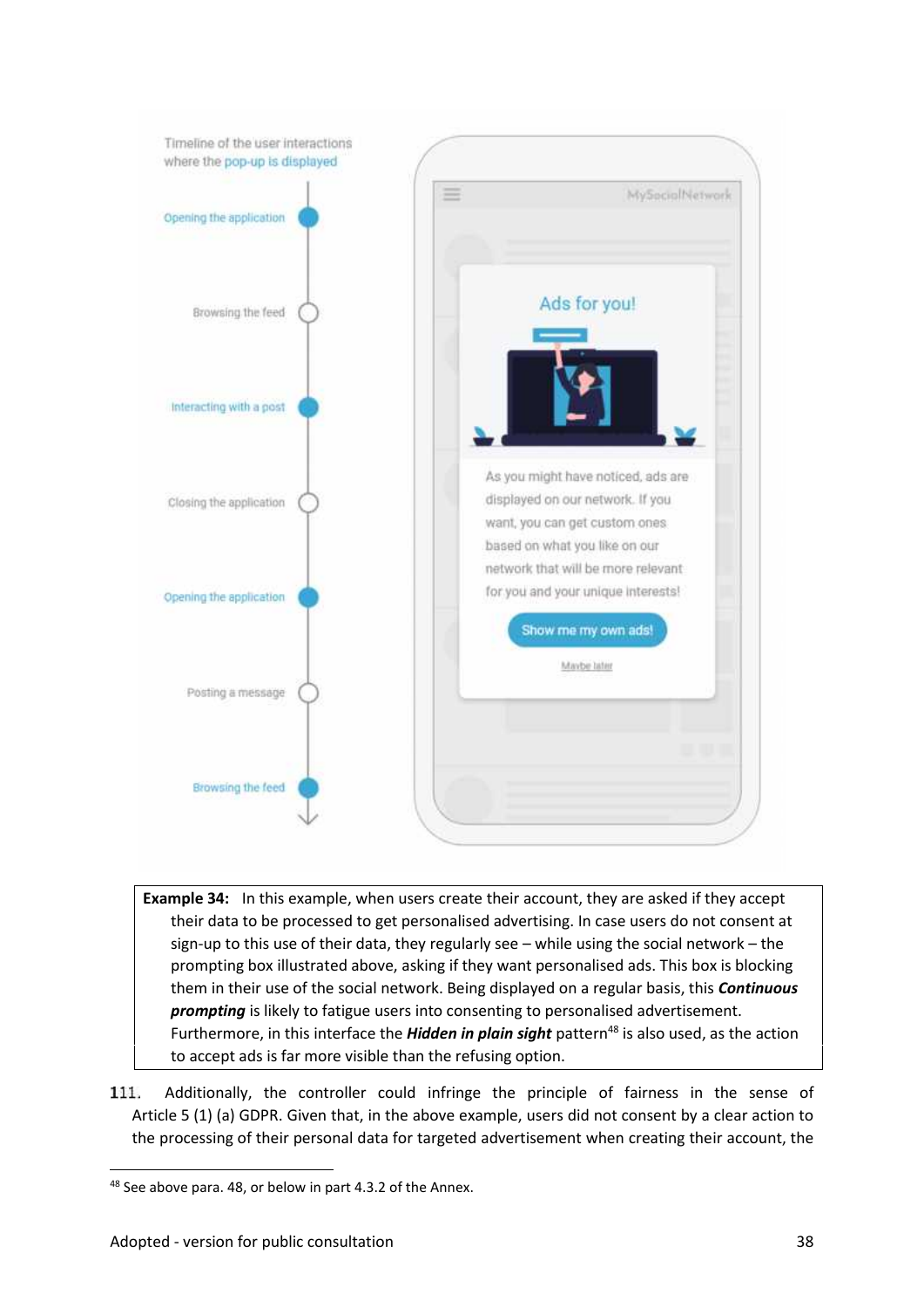repetitive prompting constantly putting into question a clear refusal they made is burdensome. This clear action that users took during the registration process is now constantly put into question. The induced degradation of the user experience significantly increases the probability that users will accept the targeted advertisement at some point, just to avoid being asked again every time they log into their account and wish to use the social media platform. In this case, not giving one's consent has a direct impact on the quality of the service given to users and condition the performance of the contract.

#### **c. Best practices**

**Cross-device consistency:** When the social media platform is available through different devices (e.g. computer, smartphones, etc.), settings and information related to data protection should be located in the same spaces across the different versions and should be accessible through the same journey and interface elements (menu, icons, etc.).

**Change spotting and comparison:** see use case 1 for definition (p. 22)**.**

**Coherent wordings**: see use case 1 for definition (p. 22).

**Providing definitions**: see use case 1 for definition (p. 22).

**Use of examples**: see use case 1 for definition (p. 22).

**Sticky navigation**: see use case 2a for definition (p. 28).

**Back to top**: see use case 2a for definition (p. 28).

**Notifications**: see use case 2c for definition (p. 32).

**Explaining consequences**: see use case 2c for definition (p. 32).

# Use case 3b: Managing one's data protection settings

#### **a. Description of the context**

- 112. After completing the sign-up process, and during the entire life cycle of their social media account, users should be able to adjust their data protection settings.
- 113. Whether users have prior knowledge of data protection in general and the GDPR in particular or not, and whether they are attentive to the personal data they do or do not wish to share and others to see, they all are entitled to being informed about their possibilities in a transparent manner while using a social media.
- 114. Users share a lot of personal data on social media platforms. They are often encouraged by the social media platforms to keep sharing more on a regular basis. While users might want to share moments of their life, to participate in a debate on an issue or to broaden their networks of contacts, be it for professional or personal reasons, they also need to be given the tools to control who can see which parts of their personal data.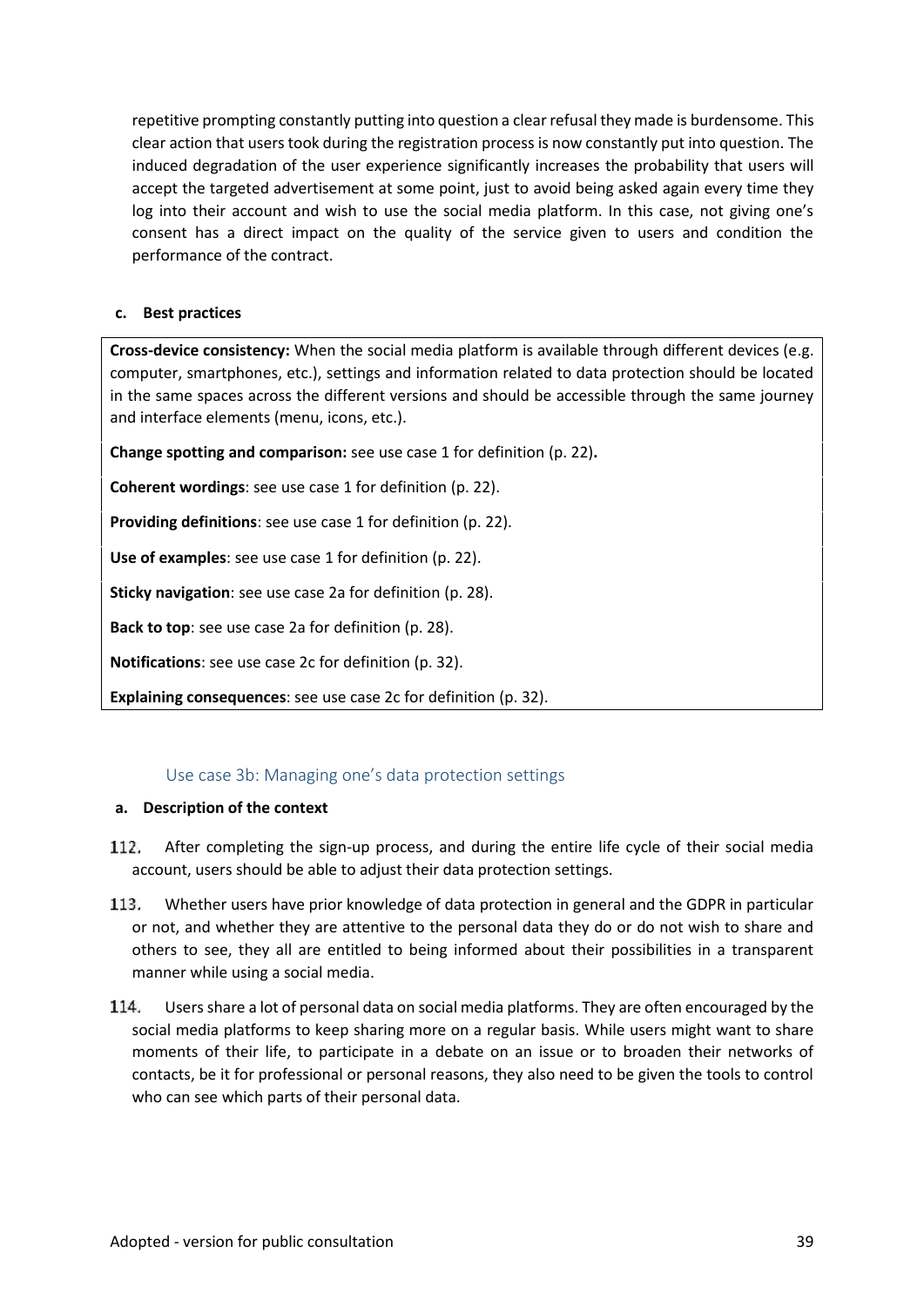# **b. Relevant legal provisions**

115. As mentioned above, $49$  as one of the main principles concerning the processing of personal data, Article 5 (1) (a) of the GDPR stipulates that personal data shall be processed lawfully, fairly and, especially crucial in this regard, in a transparent manner in relation to the data subject ("lawfulness, fairness and transparency"). According to the accountability principle as per Article 5 (2) GDPR, controllers are required to show which measures they are taking to make their processing activities not only lawful and fair, but also transparent. In addition, the principles of minimisation under Article 5 (1) (c) and data protection by design and default under Article 25 GDPR are relevant in this use case.

# **c. Dark patterns**

# **i. Content-based patterns**

- 116. The first issue that users encounter in this context is where to actually find settings dealing with data protection. Users might read the data protection notice and then decide to make changes related to the processing of their personal data. They could also wish to do so without having read the notice, just through their regular use of the social media, for example when they realise that an information posted on a social media platform (e.g. a photo at the beach with one's family) is shared with an undesired group of people (e.g. co-workers). In any event, the principle of transparency requires the setting options to be easily accessible as well as to be available in an understandable way.
- 117. There are several design patterns related to this issue which make it hard for users to find the settings. Social media platform designers therefore ought to be mindful to avoid these dark patterns.

# *Overloading – Too many options (Annex checklist 4.1.3)*

118. Data protection settings need to be easily accessible and ordered logically. Settings related to the same aspect of data protection should preferably be located in a single and prominent location. Otherwise, users will be facing too many pages to check and review which overburdens them in the settings of their data protection preferences. Indeed, confronted with *Too many options* to choose from, it can leave them unable to make any choice or make them overlook some settings, finally giving up or missing the settings of their data protection preferences. This goes against the principles of transparency and fairness. In particular, it can go against Article 12 (1) GDPR as it either makes a specific control related to data protection hard to reach as it is spread across several pages or makes the difference between the different options provided to users unclear.

**Example 35:** Users are likely to not know what to do when a social media platform's menu contains multiple tabs dealing with data protection: "*data protection*", "*safety*", "*content*", "*privacy"*, "*your preferences*".

119. In this example, the tab titles do not obviously indicate what content users can expect on the associated page or that they all relate to data protection, especially when one of the tab specifically bears this name. This can create the risk of preventing users from making changes. For example, if they would like to restrict or broaden the number of persons who can see the pictures they have uploaded, the tab names could lead them to either click on "safety", if users think there are some

<sup>49</sup> See above, para. 1, 8, 9, 13-15.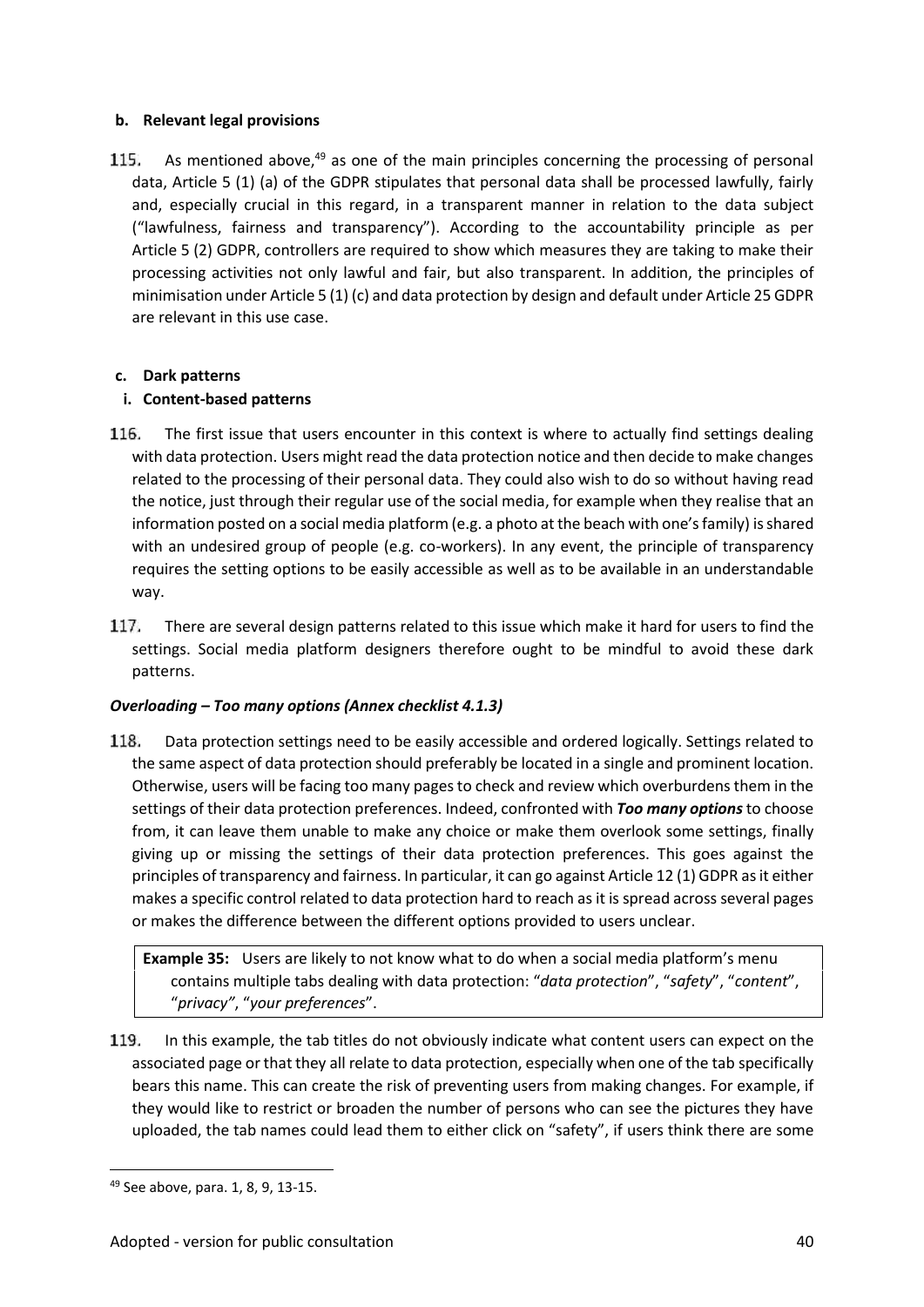safety risks in having their data publicly accessible; "content", as users wish to set the visibility of their post; or "privacy", as this specific notion directly relates to what people want to share with others. This means that these titles are not clear enough in regard of the action users would like to achieve. In particular, the terms "data protection" and "privacy" are often used as synonyms and are therefore especially confusing if presented as different sections.

# *Left in the dark – Conflicting information (Annex checklist 4.6.2)*

120. As already described in example 12 and further illustrated in the following example, users can also be given *Conflicting information* within the framework of the data protection settings.

**Example 36:** User X switches off the use of their geolocation for advertisement purpose. After clicking on the toggle allowing to do so, a message appears saying *"We've turned off your geolocation, but your location will still be used."*

# *Overloading – Privacy maze (Annex checklist 4.1.2)*

121. When users change a data protection setting, the principle of fairness also requires social media providers to inform users about other settings that are similar. If such settings are spread across different, unconnected pages of the social media platform, users are likely to miss one or several means to control an aspect of their personal data. Users expect to find related settings next to each other.

**Example 37:** Related topics, such as the settings on data sharing by the social media provider with third parties and vice versa, are not made available in the same or close spaces, but rather in different tabs of the settings menu.

122. There is no "one size fits all approach" when it comes to the average number of steps still bearable for users of social media platforms to take when changing a setting. At the same time, a higher number of steps can discourage users from finalising the change or make them miss parts of it, especially if they want to make several changes. Hindering in such a way the will of users goes against the principles of fairness in Article 5 (1) GDPR. In addition, changing the settings is closely related to the exercise of data subject rights.<sup>50</sup> Changing a data related setting, such as correcting one's name or deleting one's graduation year, can be considered an exercise of the right to rectification, respectively right to erasure, for these specific data. The number of steps required should therefore be as low as possible. While it might vary, an excessive number of steps hinders users and therefore goes against the fairness principle, as well as Articles 12 (1) and (2) GDPR.

# *Left in the Dark – Language Discontinuity (Annex checklist 4.6.1)*

123. With regard to transparent information, social media platform designers also need to be careful to avoid content-based dark patterns listed in use case 2.a., such as *Language discontinuity*. Not making the setting pages (or parts of them) available in the language users chose for the social media platform makes it harder for them to understand what they can change and therefore set their preferences.

<sup>50</sup> See below, Use cases 4 and 5, i.e. parts 3.4. and 3.5. of these Guidelines.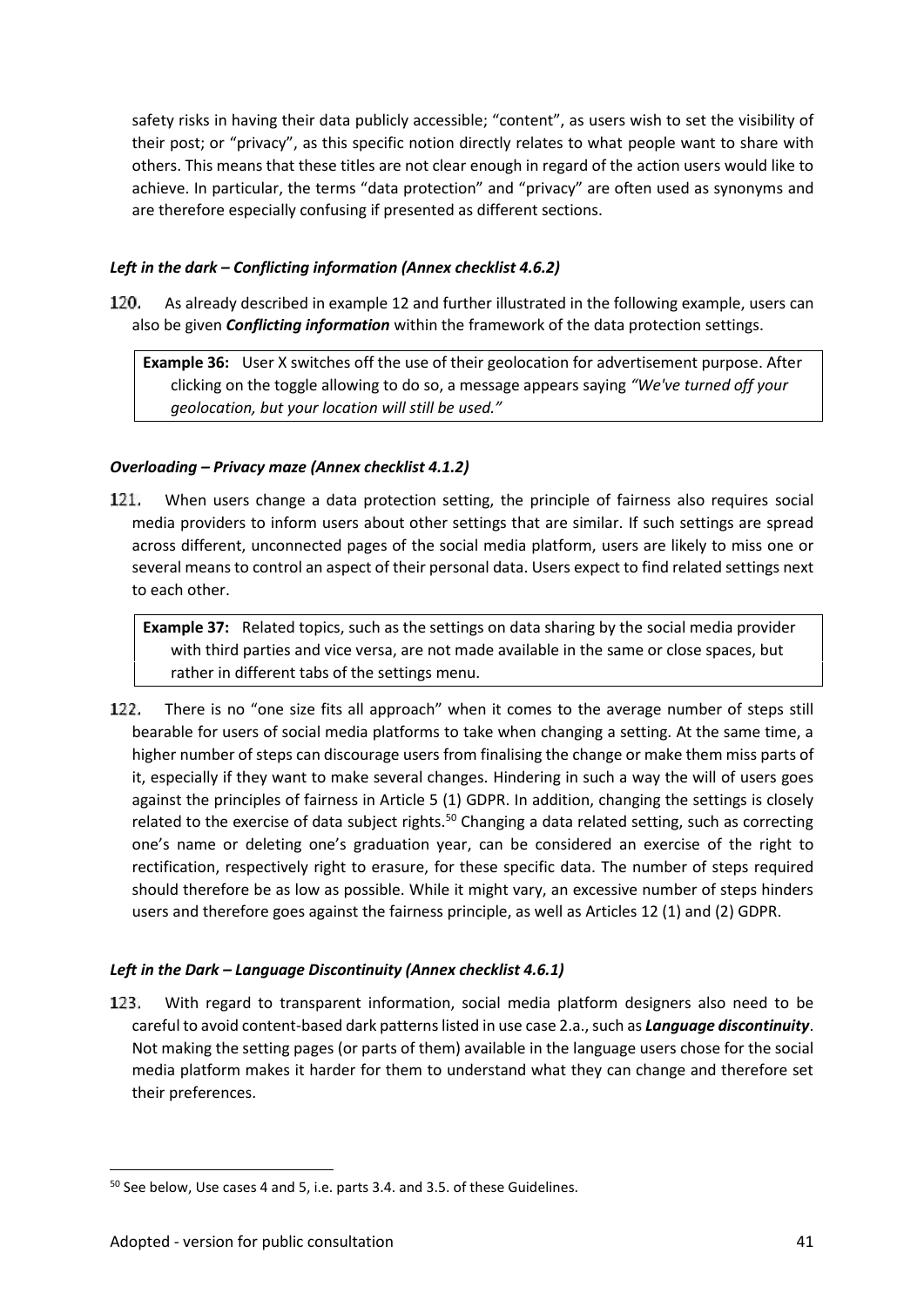# *Fickle – Lacking Hierarchy (Annex checklist 4.5.2)*

124. In this context, another issue occurs when social media platforms offer data protection friendly choices to users, but do not inform them about it in a clear manner. This can be the case when the social media platform suddenly differs from its usual design pattern.

**Example 38:** Throughout the social media platform, nine out of ten data protection setting options are presented in the following order:

- most restrictive option (i.e. sharing the least data with others)
- limited option, but not as restrictive as the first one
- least restrictive option (i.e. sharing the most data with others).

Users of this platform are used to their data protection settings being presented in this order. However, this order is not applied at the last setting where the choice of visibility of users' birthdays is instead shown in the following order:

- *Show my whole birthday: 15 January 1929* (= least restrictive option)

- *Show only day and month: 15 January* (= limited option, but not the most restrictive one)
- *Do not show others my birthday* (= most restrictive option).
- In the example, the three choices in the last setting are presented in a different order than the 125. previous settings. Users who have previously changed their other settings are likely to be used to the "usual" order of settings one to nine. At the last setting, they are so used to this order that they instinctively choose the first option, assuming that this must be the most restrictive one. Arranging the options of one data protection setting so differently from the others in the same social media platform is *Lacking Hierarchy* as it plays with what users are used to and their expectations. This can lead to confusion or leave users to think they took the choice they wanted when, in reality, this is not the case.

#### **ii. Interface-based patterns**

126. The second issue one encounters in the context of data protection settings is that the settings might infringe on the principle of data protection by default. Article 25 (1) GDPR requires controllers to take appropriate measures designed to implement data protection principles, such as data minimisation (Article 5 (1) (c) GDPR). These provisions are not respected when the settings on sharing of personal data are pre-set to one of the more invasive options rather than the least invasive one.

#### *Skipping – Deceptive Snugness (Annex checklist 4.2.1)*

**Example 39:** Between the data visibility options *"visible to me", "to my closest friends" "to all my connections",* and *"public"*, the middle options *"to all my connections"* is pre-set. This means that all other users connected to them can see their contributions, as well as all information entered for signing-up to the social media platform, such as their email address or birthdate.

127. Social media providers might argue that the least invasive setting would defeat the goal that users of a particular social media platform have, for example being found by unknown people to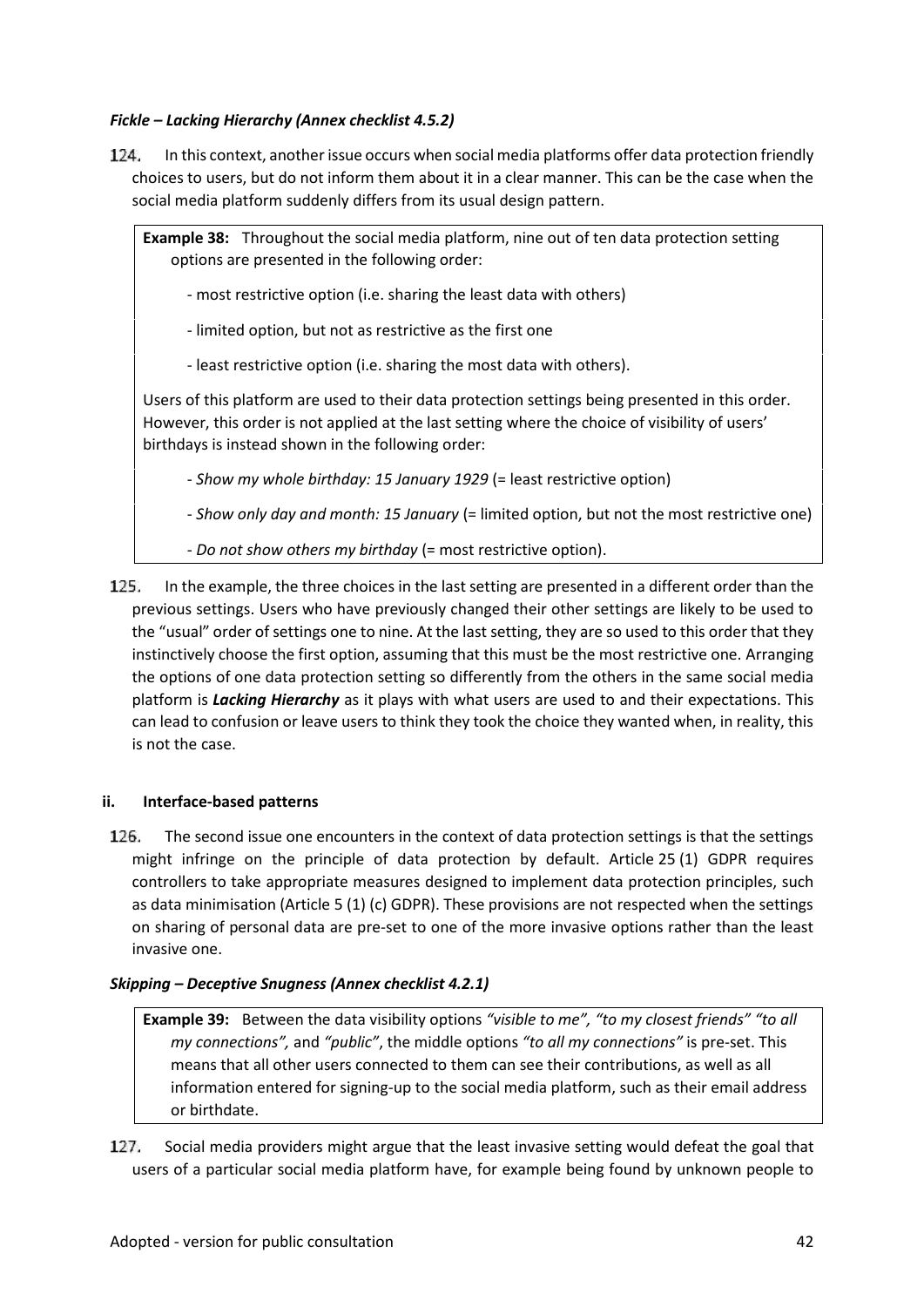find a new buddy, date or job. While this might be true for some particular settings, social media providers need to keep in mind that the fact that a user uploads certain data on the network does not constitute consent to share this data with others.<sup>51</sup> Where social media providers defer from data protection by default, they will need to be mindful to properly inform users about it. This means that users need to know what the default setting is, that there are less invasive options available and where on the platform they need to go to make changes. In the given example, it means that when the option "*to my closest friends*" is pre-set for contributions users actively post on the social media platform, they should be shown where to change this setting. However, pre setting the visibility to "*all user connections*" (or even the general public) constitutes *Deceptive Snugness,* especially when it is applied to data the social media provider required from users to create an account, such as the email address or their birthdate. As described in Use Case 1 para. 53, this practice infringes Article 25 (2) GDPR.

<sup>&</sup>lt;sup>51</sup> For example their birthdate, see para. 54 above.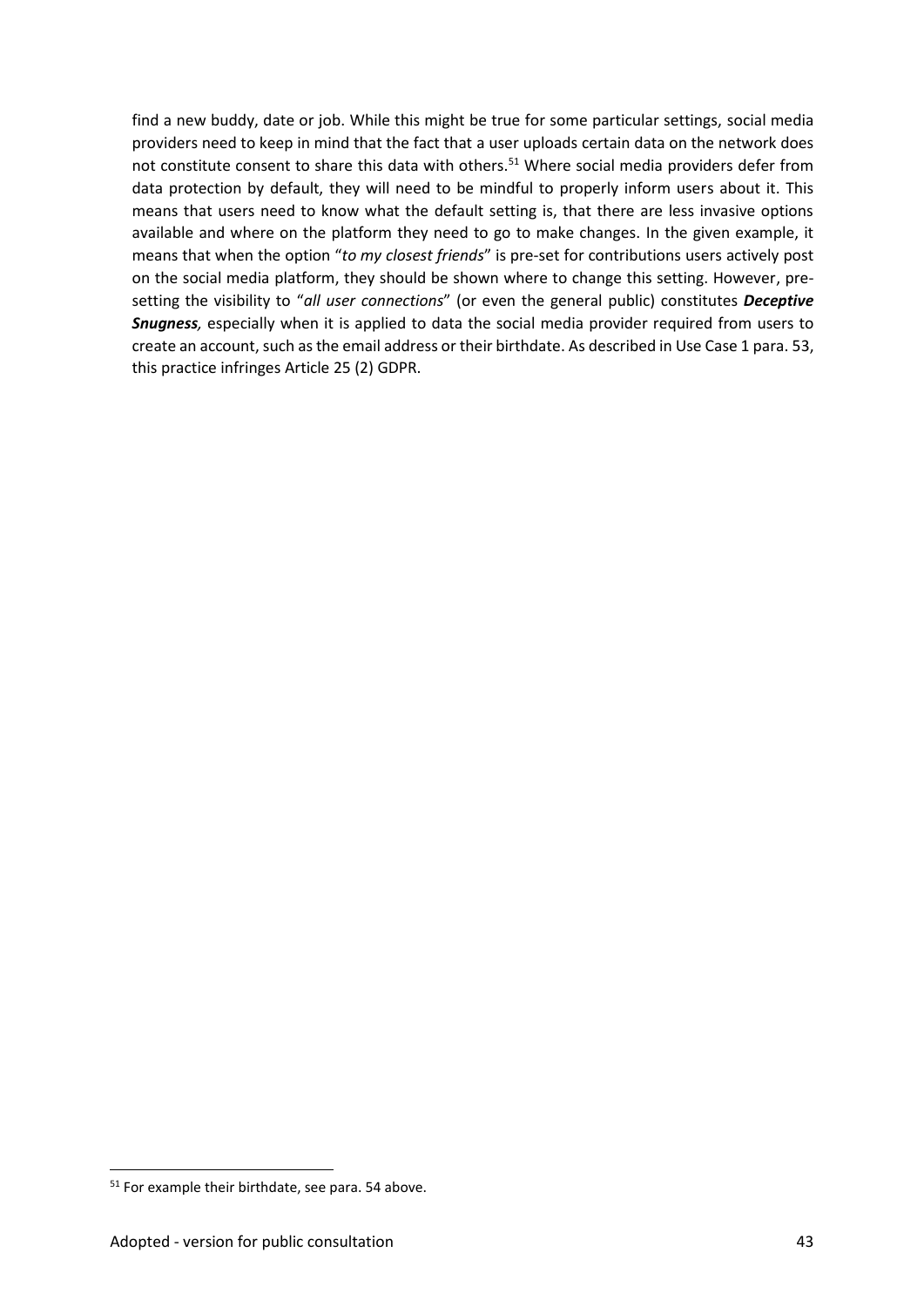#### *Stirring – Hidden in plain sight (Annex checklist 4.3.2)*

128. The *Hidden in Plain Sight* and *Deceptive Snugness* dark patterns can easily be combined when it comes to the selection of data protection related options as illustrated in example 9 for the sign up process, and below when users want to change their data protection preferences while using the social media.



**Example 40:** In this example, when users want to manage the visibility of their data, they have to go in the *"privacy preference"* tab. The information for which they can set their preference is listed there. However, the way that information is displayed does not make it obvious how to change the settings. Indeed, users have to click on the current visibility option in order to access a dropdown menu from which they can select the option they prefer.

129. Even though changing one's preferences is available in this tab, it is *Hidden in plain sight***,** as the dropdown menu is not directly visible for users who have to guess that clicking on the current option will open something. There is indeed no usual visual clue (underlined text, down arrow) about the possibility of interacting and opening the dropdown menu. This specific practice is unfair to users and could participate in a general failure to meet the principle of fairness of Article 5 (1) (a) GDPR. Additionally, if the options were pre-selected by default, the *Deceptive Snugness* dark pattern could be also observed, as described above in para. 128.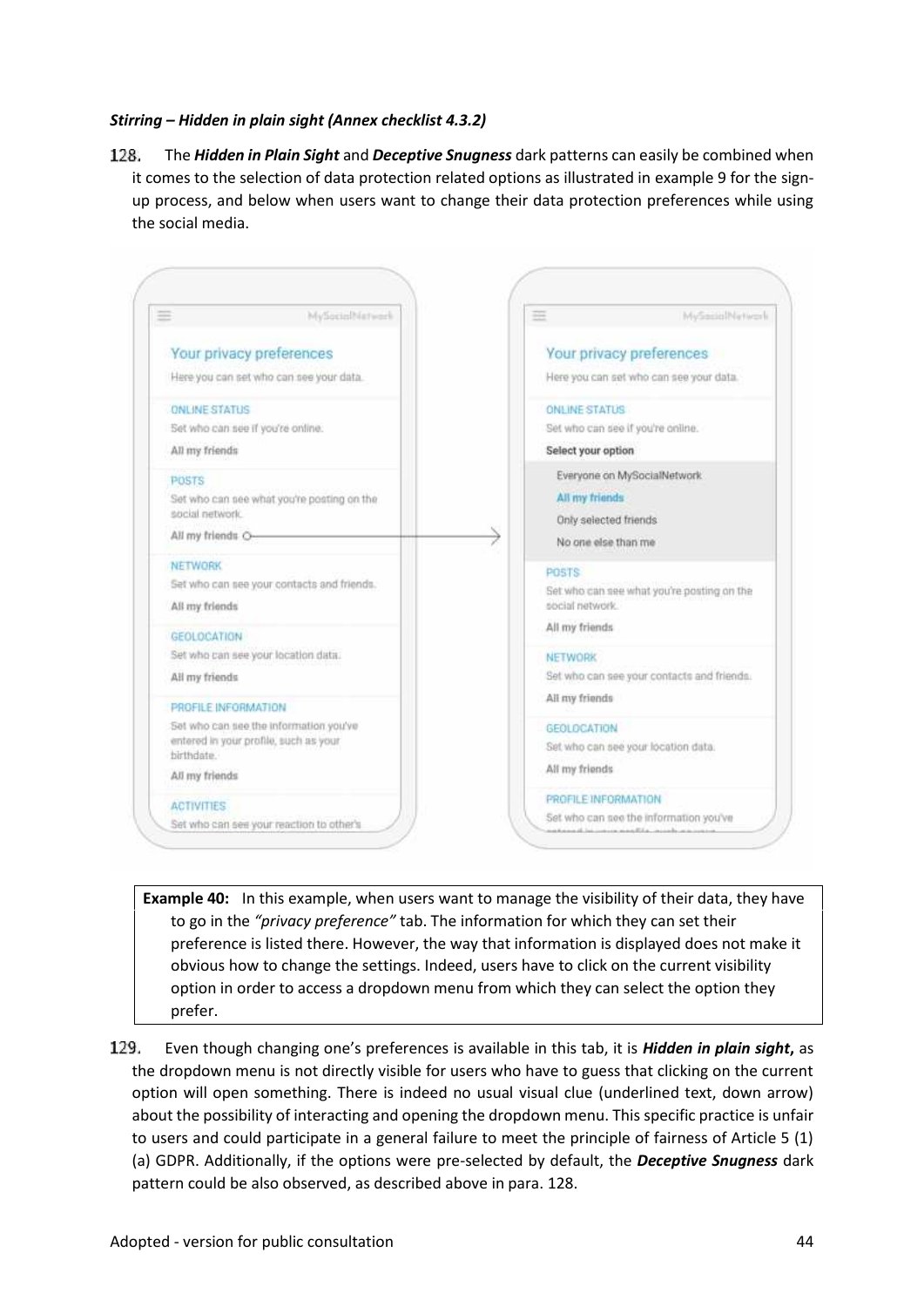#### *Fickle – Decontextualising (Annex checklist 4.5.2)*

130. *Decontextualising* happens when a data protection related information or control is located on a page that is out of context, so that users are unlikely to find it as it would not be intuitive to look for it on that specific page.

**Example 41:** The data protection settings are difficult to find in the user account, as on the first level, there is no menu chapter with a name or heading that would lead in that direction. Users must look up other submenus such as "*Security*".

131. In this example, users are not guided to the data protection settings because no meaningful and clear terms are used to indicate where these are on the social media platform. Indeed, the term *"Security"* only covers a fraction of what can be expected of data protection settings. It is therefore not intuitive for users to look up this menu to find such settings. This lack of transparency makes access to information harder than it should and can be considered as contravening Article 12 (1) GDPR, and potentially Article 12 (2) GDPR if those settings relate to the exercise of a right.

**Example 42:** Changing the setting is hindered since in the social media platform's desktop version, the "*save*" button for registering their changes is not visible with all the options, but only at the top of the submenu. Users are likely to overlook it and wrongly assume their settings are saved automatically, therefore moving to another page without clicking on the "*save*" button. This problem does not occur in the app and mobile versions. Therefore, it creates additional confusion for users moving from the mobile/app to the desktop version, and can make them think they can only change their settings in the mobile version or the app.

132. Once users have found the data protection settings and set their choices, they may not be hindered from doing so. Once users have made a change, the way to save it has to be obvious, whether this happens as soon as users adjust a setting or it needs a confirmation by clicking on a specific element of the interface such as a "save" button. In addition, the principle of fairness under Article 5 (1) (a) GDPR requires social media providers to be consistent throughout their platform, especially across different devices. That is not the case when the interface uses a dark pattern as described in the examples above.

#### **d. Best practices**

**Data protection directory:** For easy orientation through the different section of the menu, provide users with an easily accessible page from where all data protection related actions and information are accessible. This page could be found in the social media provider main navigation menu, the user account, through the privacy policy, etc.

**Shortcuts:** see use case 1 for definition (p. 22) *(e.g. when users are informed about an aspect of the processing, they are invited to set their related data preferences on the corresponding setting/dashboard page)***.**

**Coherent wordings**: see use case 1 for definition (p. 22).

**Providing definitions**: see use case 1 for definition (p. 22).

**Use of examples**: see use case 1 for definition (p. 22).

**Sticky navigation**: see use case 2a for definition (p. 28).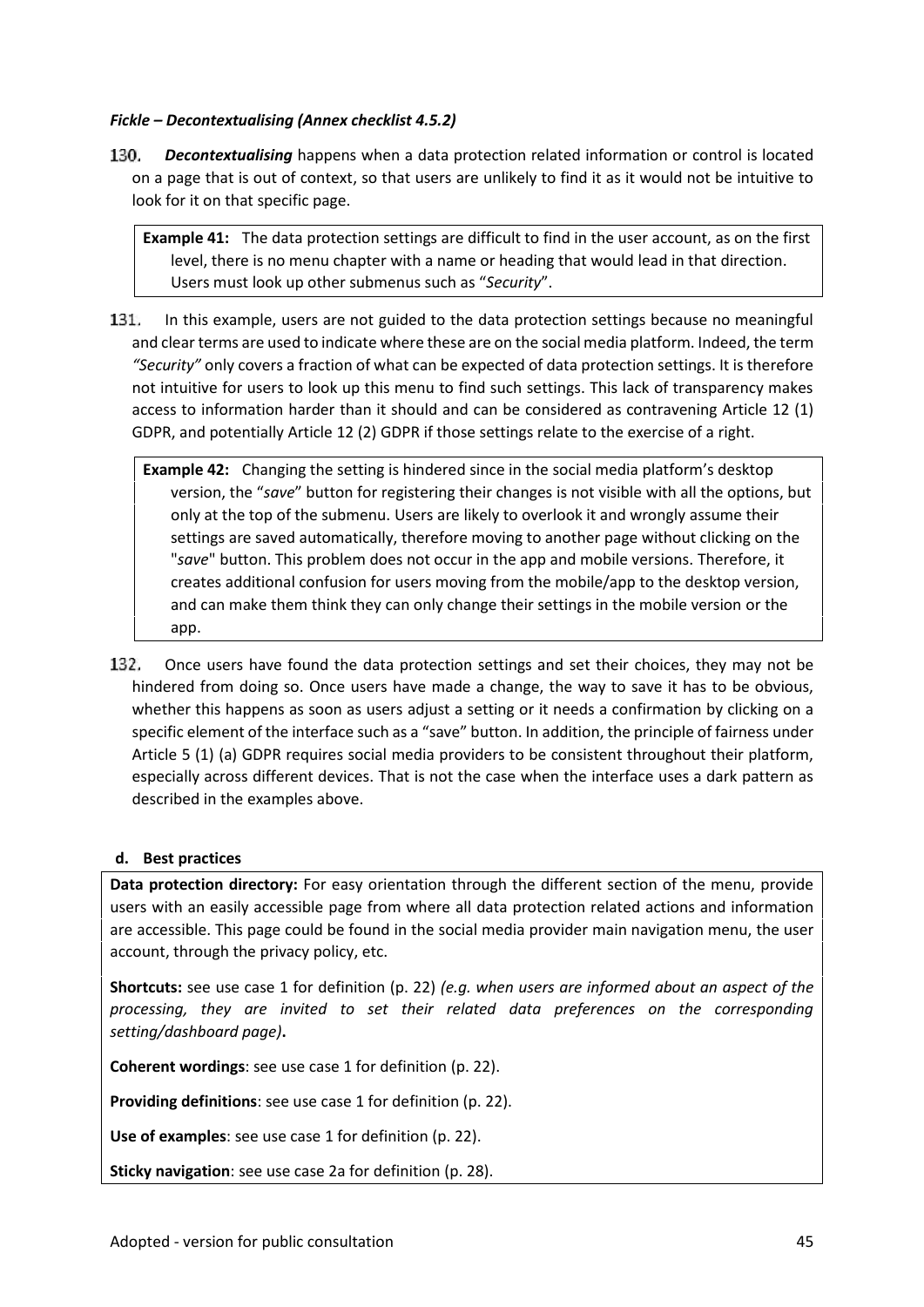**Notifications**: see use case 2c for definition (p. 32).

**Explaining Consequences:** see use case 2c for definition (p. 32)**.**

**Cross-device consistency**: see use case 3a for definition (p. 39).

# 3.4 Staying right on social media: Data subject rights

Use case 4: How to provide proper functions for the exercise of data subject rights

# **a. Description of the context**

133. Using a social media platform means taking advantage of its functions along the purposes stated by the social media provider. This also means for users to be able to exercise their data protection rights. They are key elements of data protection and controlling one's own information, regardless of whether data are directly and knowingly provided by data subjects, provided by data subjects by virtue of the use of the service or the device, or inferred from the analysis of data provided by the data subject.<sup>52</sup> The amount of personal data flowing throughout the platform requires enabling users to control their data with the help of the rights provided by GDPR in a clear and intuitive manner. The EDPB has explained these concepts in several guidelines.<sup>53</sup> The exercise of rights must be available from the beginning until the end of using the platform, and in some cases, even after users have decided to leave the platform and the controller has not yet deleted their data. Non-users of the platform also need to be enabled to exercise data subject rights pertaining to processing of their data. Of course, in some instances not all the data subject rights are available depending on the legal basis for processing the data. The social media provider should therefore also clearly explain why certain rights are not applicable and why some of them may be limited. As mentioned above and in previous chapters the use of rights must be made operative. Automation as well as other functionalities of social media platforms should be used to facilitate the exercise of rights.

# **b. Relevant legal provisions**

134. The GDPR describes seven different rights that data subjects can exercise according to certain conditions (e.g. legal basis of the processing, etc.). Article 15 GDPR allows data subjects to know if personal data concerning them are processed and to access them, i.e. to obtain further information on their processing, as well as to receive a copy of that data. Article 16 GDPR details the right to rectification allowing data subjects to update the personal data the controller processes. The right to erasure under Article 17 GDPR allows data subjects to obtain the erasure of personal data concerning them. The right to restriction of processing as per Article 18 GDPR gives the data subjects the possibility to stop temporarily the processing of their personal data. Article 20 GDPR introduces the right to data portability allowing data subjects to receive their personal data and

<sup>&</sup>lt;sup>52</sup> See Article 29 Working Party Guidelines on the right to data portability under Regulation 2016/679, WP242 rev.01, p. 10, https://ec.europa.eu/newsroom/article29/items/611233/en.

<sup>&</sup>lt;sup>53</sup> Guidelines on the right to data portability and EDPB Guidelines 5/2019 on the criteria of the Right to be Forgotten in the search engines cases under the GDPR (part 1) - version adopted after public consultation, https://edpb.europa.eu/our-work-tools/our-documents/guidelines/guidelines-52019-criteria-right-beforgotten-search-engines\_en.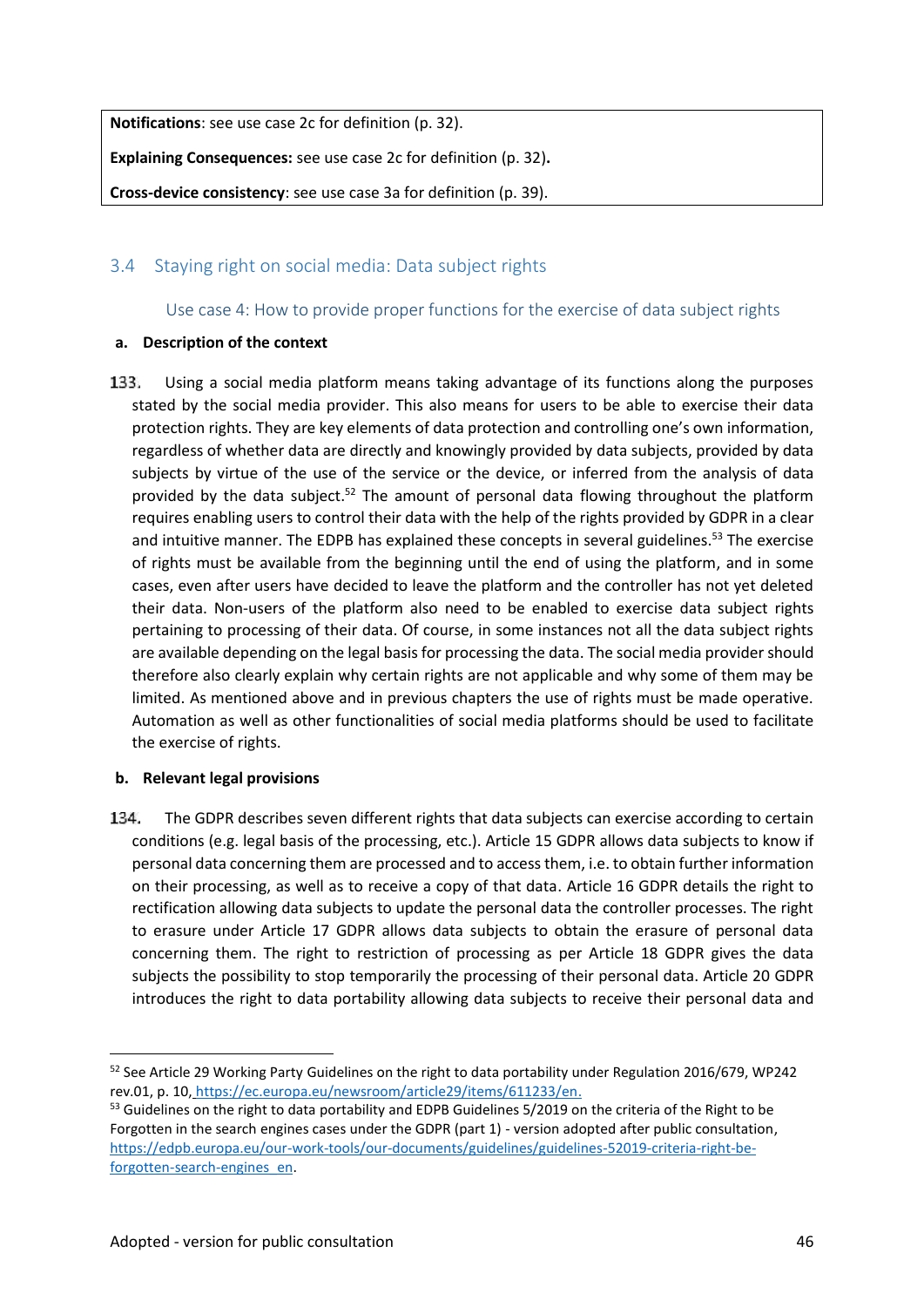transmit it to another controller.<sup>54</sup> Data subjects have also the right to object to the processing of their personal data as laid out in Article 21 GDPR. Finally, Article 22 GDPR gives data subjects the right not to be subject of a decision based solely on automated processing.<sup>55</sup>

The EDPB underlines that not all of these rights will apply to every social media platform, 135. depending on its legal basis and purposes of processing of personal data and types of services provided. The differences should be explained by the controller in accordance with Article 12 GDPR. This means that the information on applicable rights should be concise and clear to users, including why certain rights do not apply. Such an explanation could limit the amount of communication with users when they are trying to exercise some of them. The exercise of the right should be easy and accessible in accordance with Article 12 (2) GDPR and the reply should be given without undue delay as required per Article 12 (3). Similarly, the social media platform should explain why certain requests cannot be fulfilled and inform on the possibility to lodge a complaint to a designated supervisory authority as per Article 12 (4) GDPR. Thus, the following dark patterns may not be applicable to all of the rights mentioned above. The right to erasure is discussed in detail in the next chapter.

# **c. Dark Patterns**

**i. Content-based patterns**

# *Hindering – Dead end (Annex checklist 4.4.1)*

136. The *Dead end* dark pattern can directly impact the ease of access to the exercise of the rights. When links redirecting to the means to exercise a right are broken or clear explanations on how to exercise a right are missing, users will not be able to properly exercise it, which goes against Article 12 (2) GDPR.

**Example 43:** Users click on "*exercise my right of access*" in the privacy notice, but are redirected to their profile instead, which does not provide any features related to exercising the right.

137. The above-mentioned example of a dark pattern outlines the need to provide users with a clear and intuitive manner to exercise their rights in accordance with Article 12 (1) and (2) GDPR, as they might otherwise not be able to exercise them. It is not enough to confirm to users that they have data subject rights as required per Article 12 (1) GDPR (including the manner of communication) and specifically per Articles 13 (2) (b) and 14 (2) (c) GDPR. Users must also be able to easily exercise them, preferably in a way embedded in the platform's interface. This would also make the user experience with a platform more positive – seeing that the provider has taken the effort to adapt to users' expectation of lawful personal data processing and control over their data by combining the exercise of rights with other functionalities of the service. When the social media platform service allows for a two-way communication among users, as well as between the controller and users, there is no reason for the controller to limit its channel of communication for the facilitation of data subject requests to a separate mean of communication like e-mail. At the

55 See also Article 29 Working Party Guidelines on Automated individual decision-making and Profiling for the purposes of Regulation 2016/679, wp251rev.01, p. 19 and following, https://ec.europa.eu/newsroom/article29/items/612053/en.

<sup>&</sup>lt;sup>54</sup> This right is further developed in the Guidelines on the right to data portability.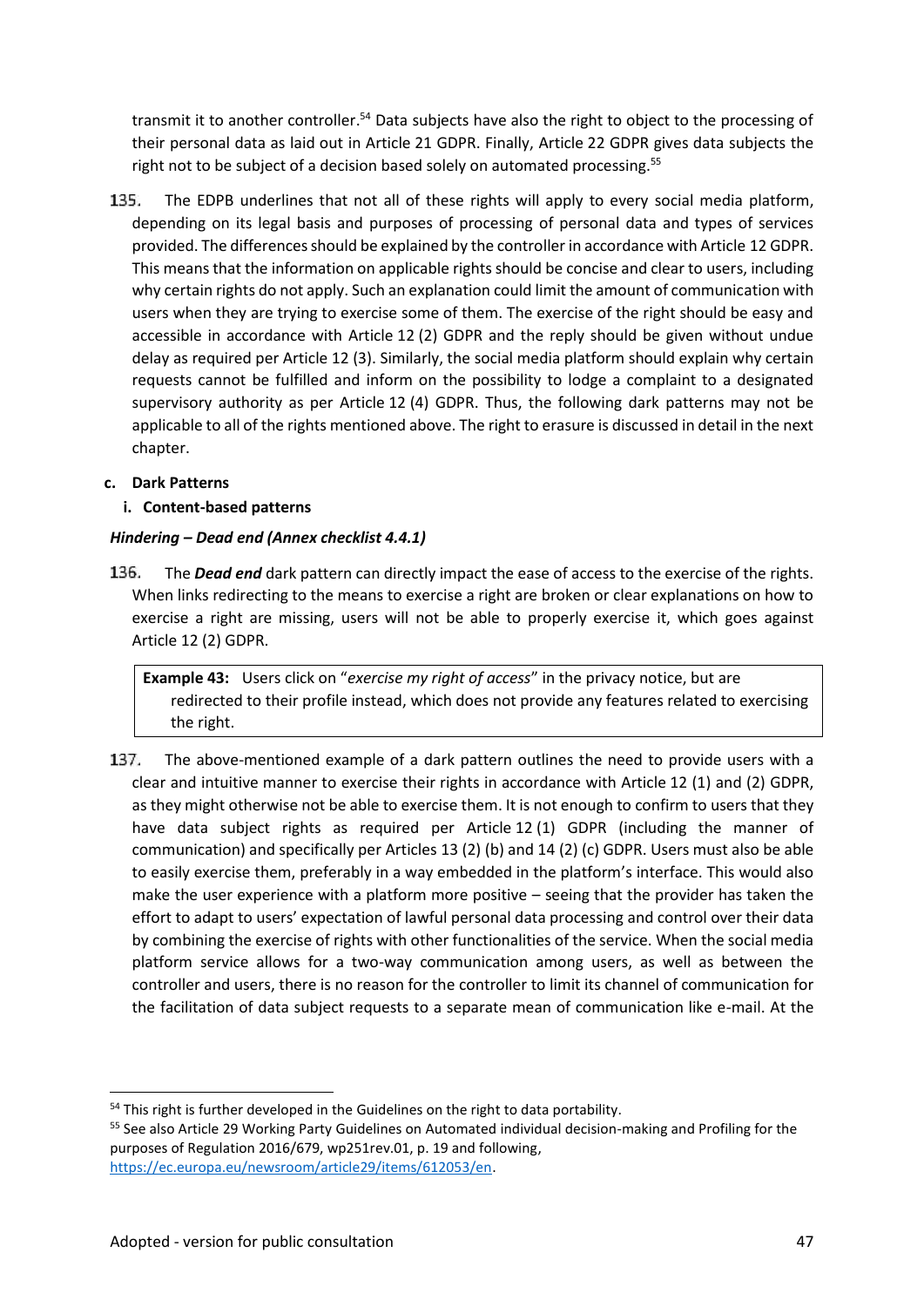same time, data subjects should not be forced to come to the platform to communicate with the controller.<sup>56</sup>

# *Left in the dark – Language discontinuity (Annex checklist 4.6.1)*

**Example 44:** When clicking on a link related to the exercise of data subject rights, the following information is not provided in the state's official language(s) of the users' country, whereas the service is. Instead, users are redirected to a page in English.

138. Bearing in mind the principle of transparency under articles 5 (1) (a) and 12 (1) GDPR, users must receive all the information about their rights in a clear and plain, comprehensible manner. This must also be related to users' location and the language used in that country or jurisdiction in which the service is offered. The fact that users confirm their ability to use a foreign language in any way does not release the controller from its obligations. The same applies when such knowledge of other languages understood by the users can be inferred from their activities. The information should be relevant and helpful to users exercising their rights.

# *Left in the dark – Ambiguous wording or information (Annex checklist 4.6.3)*

139. In the context of data subject rights, users can also be confronted with the dark pattern *Ambiguous wording or information*, as shown in the following example.

**Example 45:** The social media platform does not explicitly state that users in the EU have the right to lodge a complaint with a supervisory authority, but only mentions that in some – without mentioning which – countries, there are data protection authorities which the social media provider cooperates with regarding complaints.

140. Social media providers also need to be mindful to avoid the *Ambiguous wording or information* dark pattern when informing data subjects about their rights. Giving information to users in a way that makes them unsure of how their data will be processed or how to have some control over their data and thus how to exercise their rights goes against the principle of transparency. Additionally, vague wording is not concise language as required by Article 12 (1) GDPR and can make the information provided to the data subject incomplete, which could be considered a breach of Article 13 GDPR. The above-mentioned example also shows an infringement of Article 13 (2) (d) GDPR which requires controllers to provide data subjects with information about their right to lodge a complaint with a supervisory authority. By extension, this is also contrary to Article 12 (2) GDPR as the social media provider does not facilitate the exercise of the right to lodge a complaint.

<sup>&</sup>lt;sup>56</sup> See EDPB Guidelines 01/2022 on data subject rights - right of access, para. 136, version

<sup>1.0,</sup>https://edpb.europa.eu/system/files/2022-01/edpb\_guidelines\_012022\_right-of-access\_0.pdf.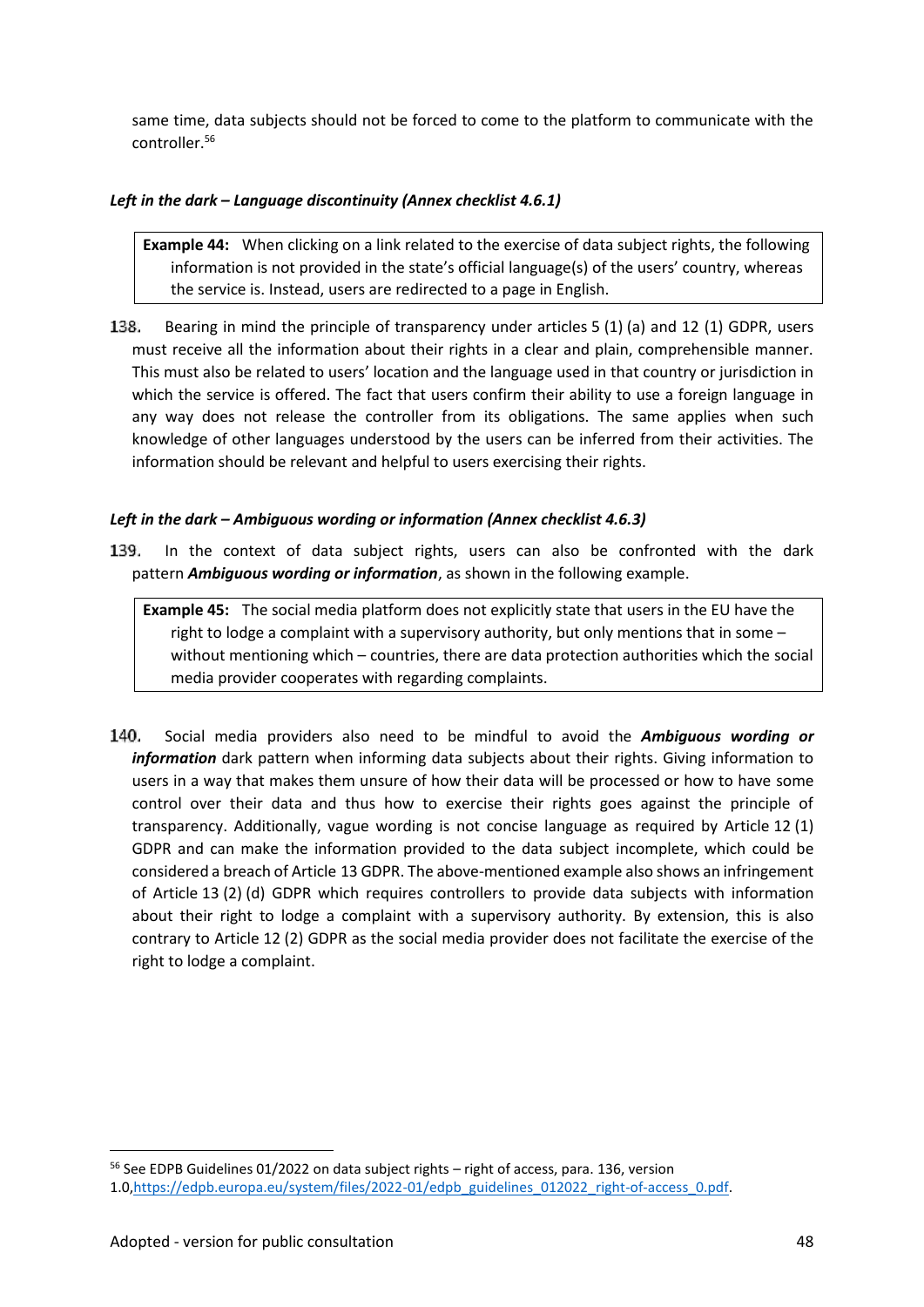#### **ii. Interface-based patterns**

## *Overloading – Privacy Maze (Annex checklist 4.1.2)*

141. As described earlier in use case 3b, the number of steps necessary to receive the relevant data protection information shall not be excessive, and neither may the number of steps to achieve the data subject rights.<sup>57</sup> Thus, users should always be able to reach the rights exercise site quickly, no matter which starting point they came from and where the social media platform has located this feature. Social media providers should therefore think carefully about the different situations from which users would like to exercise their rights and design access to the place where they can do so accordingly. This means that several paths to reach a data subject right can be created and available on a social media platform. However, each path should facilitate the access to the exercise of the rights and should not interfere with another path. If not, it would be considered to be a *Privacy Maze* dark pattern, as illustrated in examples 46 and 47, contrary to Article 12 (2) GDPR.



**Example 46:** Here, information related to data protection rights is available on at least four pages. Even though the privacy policy informs on all the rights, it does not redirect to the relevant pages for each of them. Conversely, when users visit their account, they will not find any information on some of the rights they can exercise. This *Privacy Maze* forces users to dig through many pages in order to find where to exercise each right and, depending on their browsing, they might not be aware of all the rights they have.

<sup>&</sup>lt;sup>57</sup> See above, para. 123.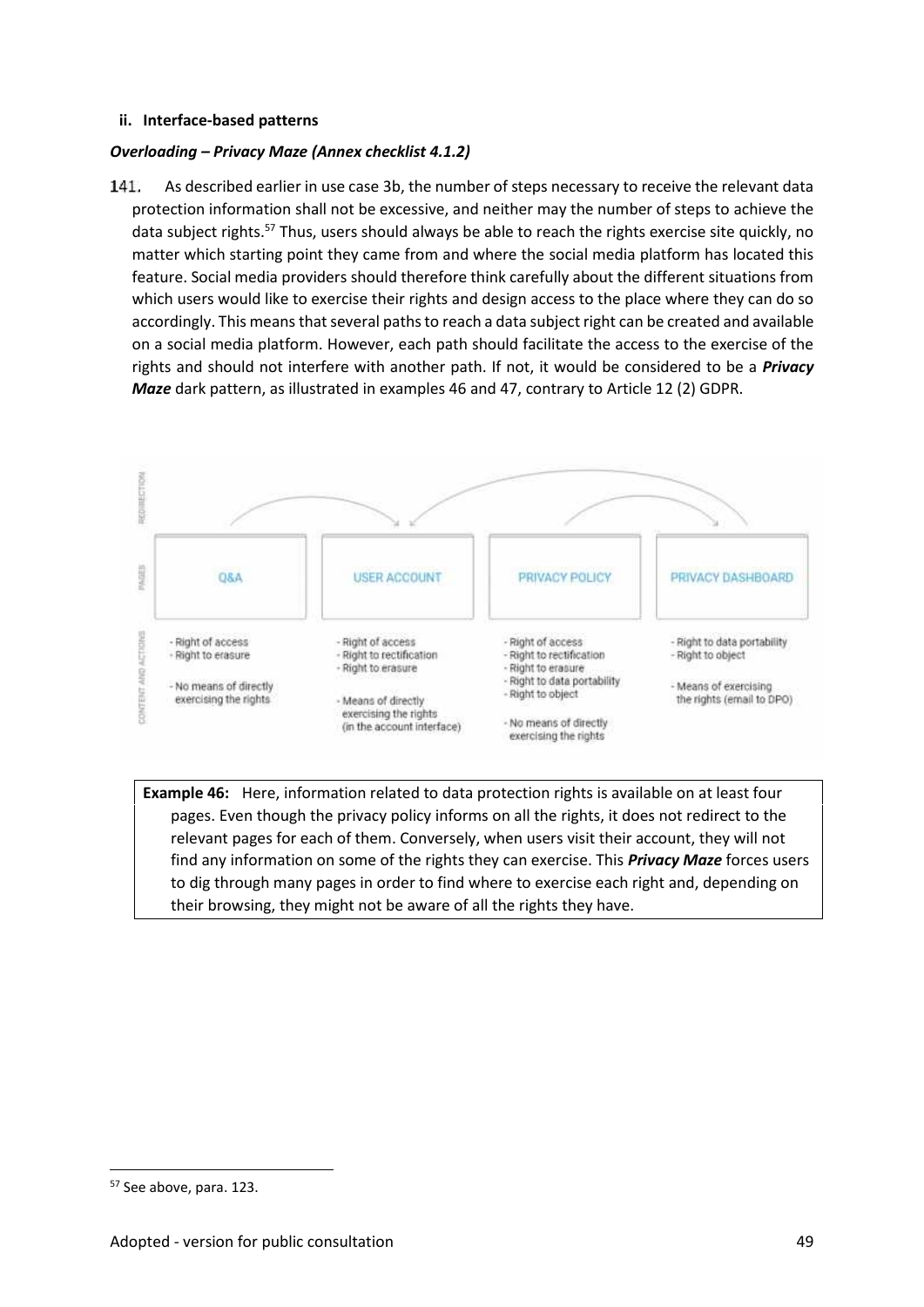

- **Example 47:** In this example, users wish to update some of their personal data but do not find a way to do it in their account. They click on a link (1) redirecting them to the Question & Answer page where they enter their question (2). Several results appear (3), some related to the rights of access and deletion. After checking all results, they click (4) on the link available in the "How to access your data" page. It redirects them to the privacy policy (5). There, they find information on additional rights. After reading this information, they click (6) on the link associated with the exercise of the right to rectification which redirects them to the user account (7). Unsatisfied, they go back to the privacy policy and click on a general link "Send us a request" (8). This brings users to their privacy dashboard (9). As none of the available options seem to match their need, users eventually go to the "exercise of other rights" page (10) where they finally find a contact address.
- 142. Both examples illustrate particularly lengthy and tiresome paths to exercise one's rights. When the means of exercising different rights are not located in the same space but a page listing all the data subject rights is available, the latest should redirect precisely to those different spaces, not only to one or part of them as illustrated in example 46. The other example shows a journey where users do not find the mean to easily exercise the specific right they wish, namely the right to rectification, as the place where it is commonly carried out, namely the user account, does not provide the mean to do so. Looking for another way to exercise this right, they cannot find a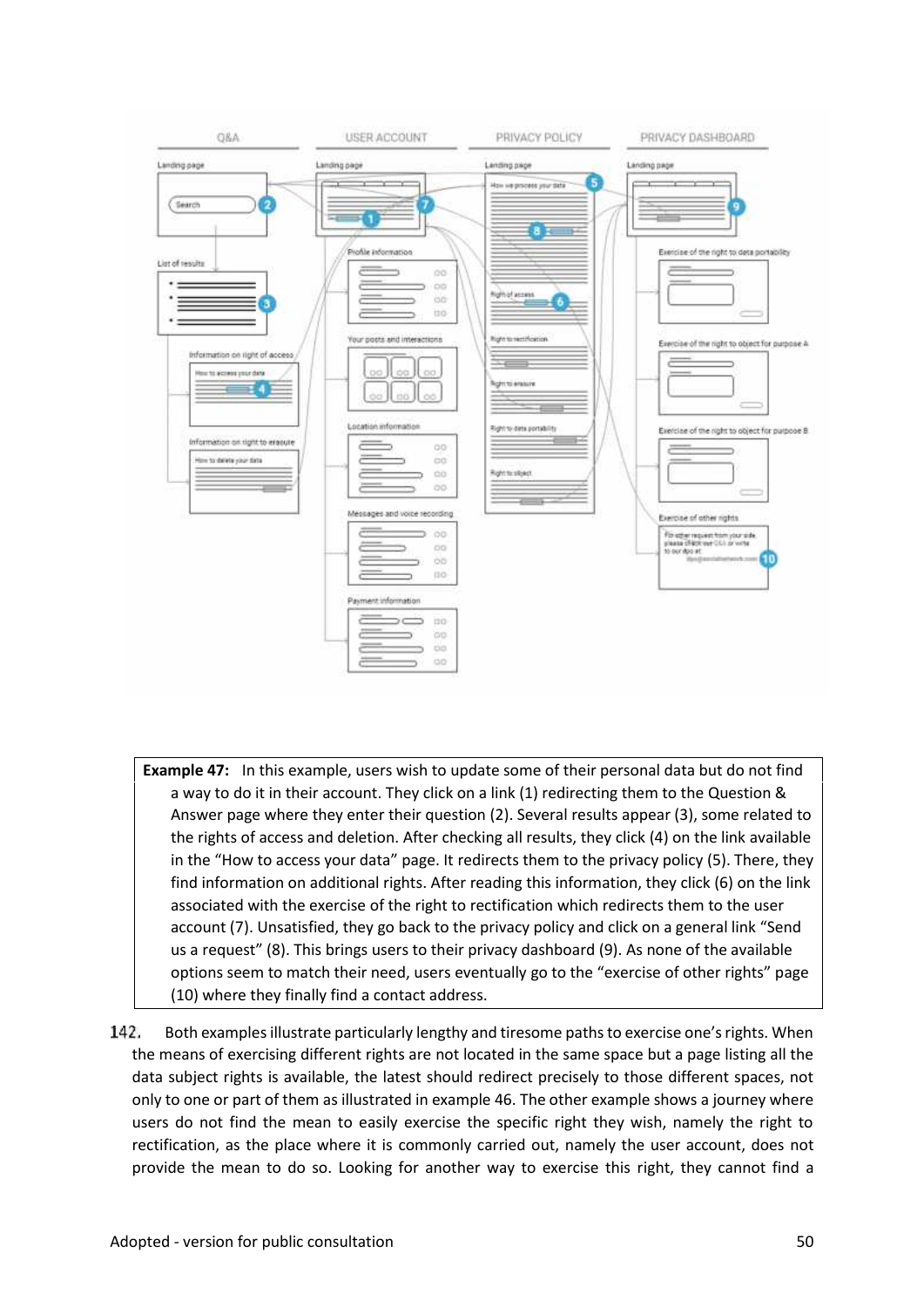specifically corresponding one and have to turn to a general mean provided in the privacy dashboard.

143. When several paths to the exercise of a right have been designed, it should always be easy for users to find the overview about the data subject rights. Privacy policies should be clear and could serve as one of the gateways to pages where users can exercise their rights. This document should include all of the rights that are applicable. If any of them should be unavailable due to legal or technical limitations this should also be explained, so that users are informed properly. Understanding the limitations of processing operations, either due to their basis or safeguards adopted by controllers, is helpful not only to users. It also limits the instances in which a social media provider has to explain why it cannot comply with a data subject rights request made by users.

# *Stirring – Hidden in plain sight (Annex checklist 4.3.2)*

144. Affecting users' ability to reach the place where to exercise their right can also be done by making related information or links hardly visible using the *Hidden in Plain Sight* dark pattern.

**Example 48:** The paragraph under the subtitle "right to access" in the privacy policy explains that users have the right to obtain information under Article 15 (1) GDPR. However, it only mentions users' possibility to receive a copy of their personal data. There is no direct link visible to exercise the copy component of the right of access under article 15 (3) GDPR. Rather, the first three words in "You can have a copy of your personal data" are slightly underlined. When hovering over these words with the users' mouse, a small box is displayed with a link to the settings.

Adding to the previous section, any means created by the controller for the exercise of rights 145. should be easily accessible. This rule cannot be understated. An action by the controller as described above can be viewed only as an effort to hinder the exercise of rights by users, which goes against Article 12 (2) GDPR. Controllers, no matter their reasons, should not inhibit such a request. Upon closer examination by a supervisory authority in a specific case this could contribute to a breach of GDPR leading to sanctioning the controller.

#### *Fickle – Lacking Hierarchy (Annex checklist 4.5.2)*

**Example 49:** The social media platform offers different versions (desktop, app, mobile browser). In each version, the settings (leading to access/objection etc.) are displayed with a different symbol, leaving users who switch between versions confused.

Confronted with interfaces across different devices that convey the same information through 146. various visual signifiers, users are likely to take more time or have difficulties finding controls they know from one device to another. In the example above, this is due to the use of different symbols or icons to direct users to the settings. Confusing users in such a way could be considered conflicting with the facilitation of data subject rights as stated in Article 12 (2) GDPR.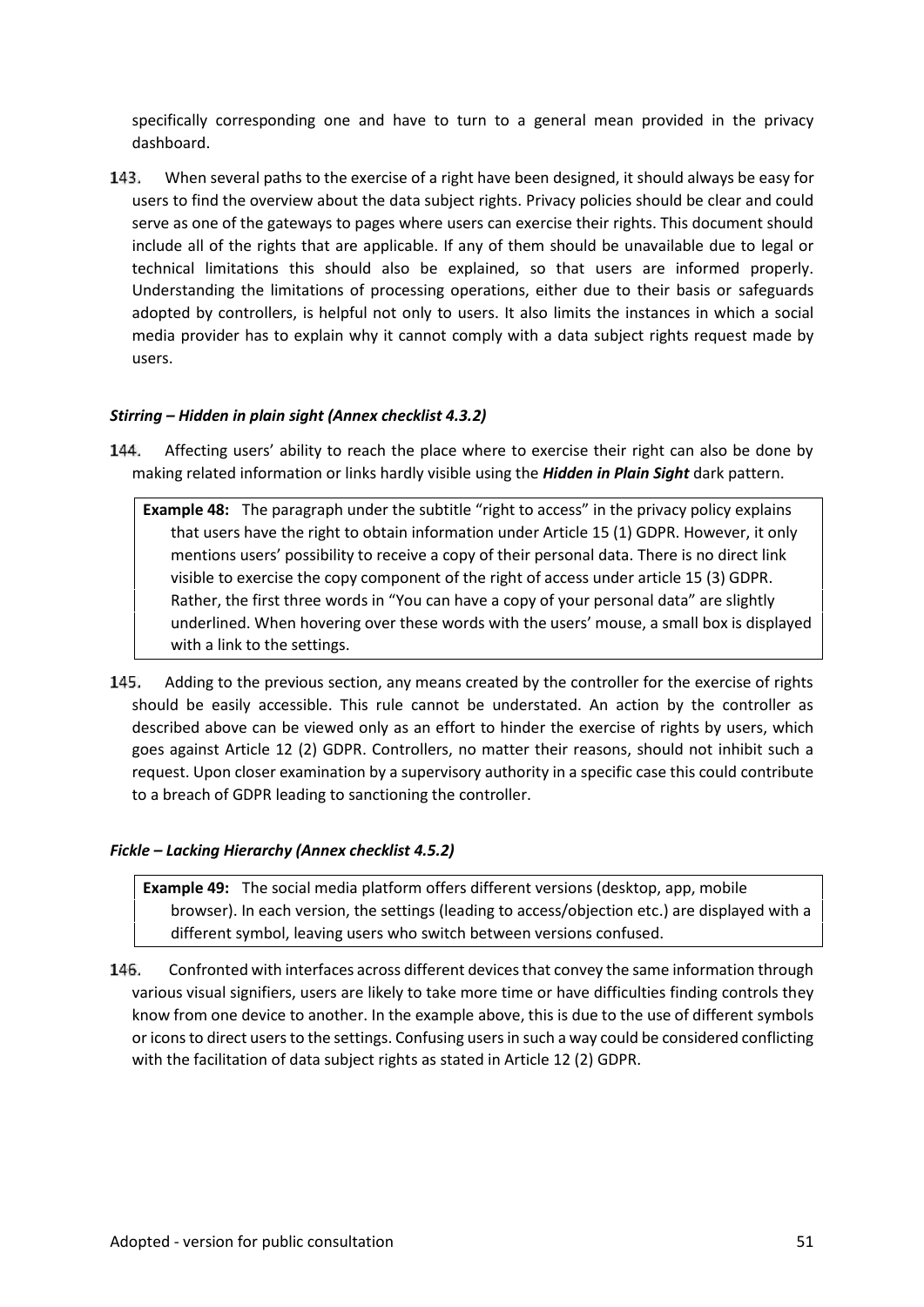#### *Hindering - Longer than necessary (Annex checklist 4.4.2)*

147. Finally, any attempt to make the exercise of a right *Longer than Necessary* can be considered contrary to the GDPR.

**Example 50:** When users choose to delete the name and place of their high school or the reference to an event they attended and shared, a second window pops up asking to confirm that choice ("*Do you really want to do so? Why do you want to do this?")*.

148. Similarly to the amount of layers in a privacy policy (use case 2a) and the number of steps to reach or change a setting (use case 3b), the amount of steps or clicks users need to take to exercise a right should not be excessive. This of course depends on the complexity of operations conducted by the controller taking into consideration the specific context. It would however be unreasonable to require users to take a high number of unnecessary actions in order to finish exercising their right. For example, users should not be discouraged by additional questions, such as whether they really want to exercise this right or what the reasons for such a request are. In most cases they should be able to just exercise their right, without their motivation being put into question. Such practices, illustrated in the example above, can be considered contrary to Article 12 (2) GDPR as the controller hinders the exercise of the rights with unnecessary steps. This of course does not preclude the controller from receiving feedback by asking additional questions afterwards for the purpose of making the service better. By asking this question afterwards, answering it would depend solely on the users' will and would not be mistaken for a requirement to exercise a right.

#### **d. Best practices**

**Shortcuts:** see use case 1 for definition (p. 22) (e.g. *provide a link to account deletion in the user account*)**.**

**Coherent wordings**: see use case 1 for definition (p. 22).

**Providing definitions**: see use case 1 for definition (p. 22).

**Use of examples**: see use case 1 for definition (p. 22).

**Sticky navigation**: see use case 2a for definition (p. 28).

**Explaining Consequences:** see use case 2c for definition (p. 32)**.**

**Cross-device consistency**: see use case 3a for definition (p. 39).

**Data protection directory**: see use case 3b for definition (p. 45).

**Data protection controls relation**: see use case 3b for definition (p. 45).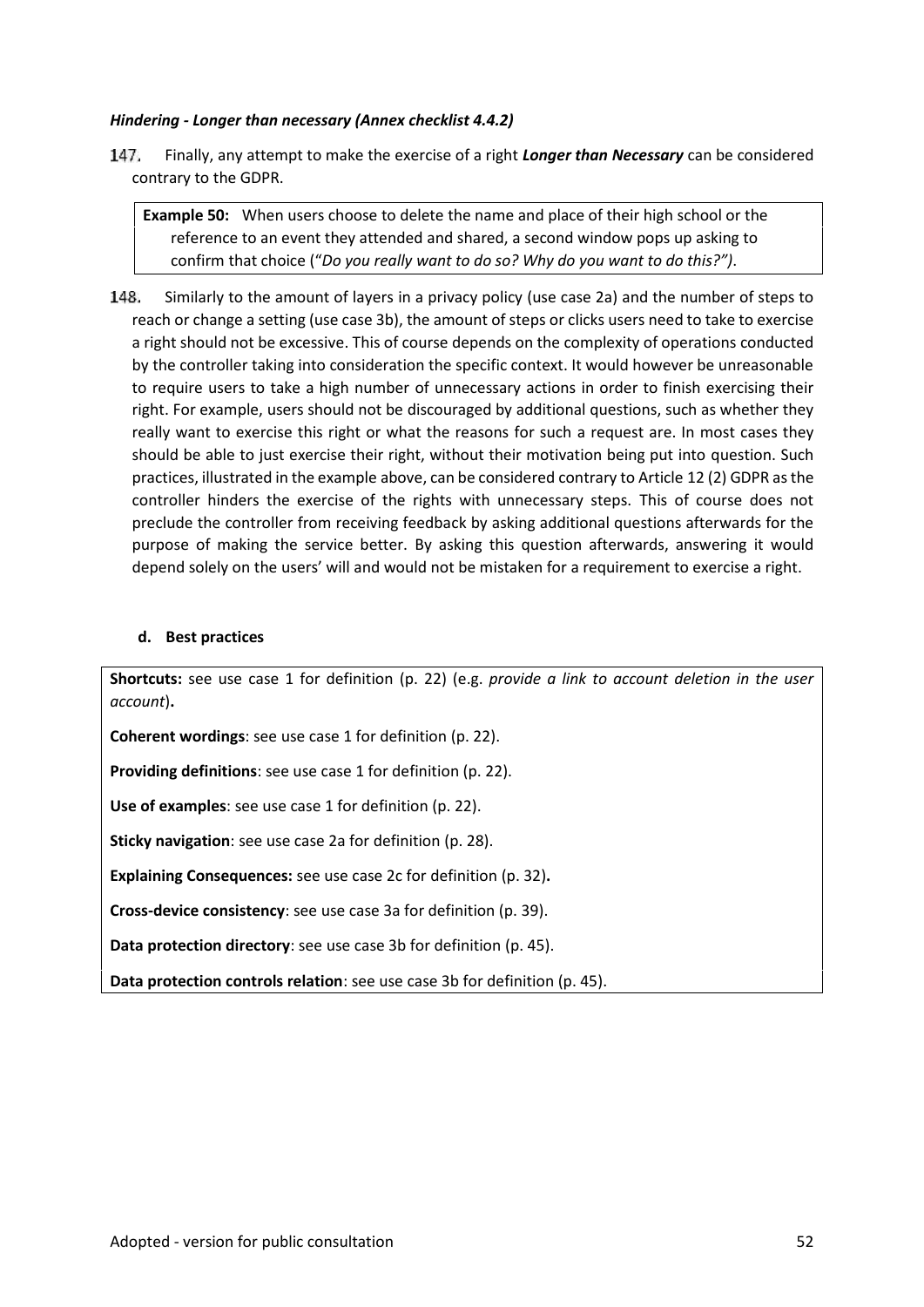# 3.5 So long and farewell: leaving a social media account

# Use case 5: pausing the account/erasure of all personal data

#### **a. Description of the context and relevant legal provisions**

149. The end of the life cycle of an account describes the situation when users decide to leave the social network. In this situation, users usually decide to leave the social media platform permanently. However, there is often also the option of only temporarily disabling the account and pausing the service. The legal implications of both decisions differ and are described below.

#### **i. Permanent erasure of the account**

- 150. The decision to permanently leave the social media platform is accompanied by the right to erasure in Article 17 (1) (a) GDPR. In this context the word "deletion" is used more often than erasure.
- 151. The word "erasure" is not legally defined in Article 17 GDPR and is only mentioned as a form of processing in Article 4 (2) GDPR. Erasure can be generally understood as a (factual) impossibility to perceive the information about a data subject previously embodied in the data to be erased. After erasure, it must no longer be possible for anyone to perceive the information in question without disproportionate effort.
- 152. Anonymisation is another way of permanently removing the relation to a person. In other words, the use of anonymisation techniques is intended to ensure that the data subject can no longer be identified. Anonymisation also means that the principles of data protection law – such as the principle of purpose limitation – are no longer applicable (see Recital 26, sentences 4 and 5).
- 153. According to Article 12 (2) GDPR, the controller shall facilitate the exercise of data subject rights under Articles 15 to 22. According to this requirement, no substantive or formal hurdles may be created in the assertion of data subject rights. Therefore, if the exercise of the right of erasure is made more difficult without actual reason, this constitutes a violation of the GDPR.
- 154. The decision to leave the social media platform triggers not only the consequences of erasure as stated in Article 17 (1) GDPR. Some data remain with the social media platform for a certain period of time if Article 17 (3) GDPR is applicable. However, users' requests to delete their social media account must be understood as implicit withdrawal of consent under Article 7 (3) GDPR.
- 155. According to Article 25 (1) GDPR, the controller shall implement appropriate technical and organisational measures to put the data protection principles into practice. According to the Guidelines 4/2019 on Article 25 Data Protection by Design and by Default, technical and organisational measures can be understood in a broad sense as any method or means that a controller may employ in the processing. Being appropriate means that the measures should be suited to achieve the intended purpose, i.e. they must implement the data protection principles effectively. The requirement to appropriateness is thus closely related to the requirement of effectiveness.<sup>58</sup>

<sup>&</sup>lt;sup>58</sup> Guidelines 4/2019 on Article 25 Data Protection by Design and by Default, page 6, para. 8.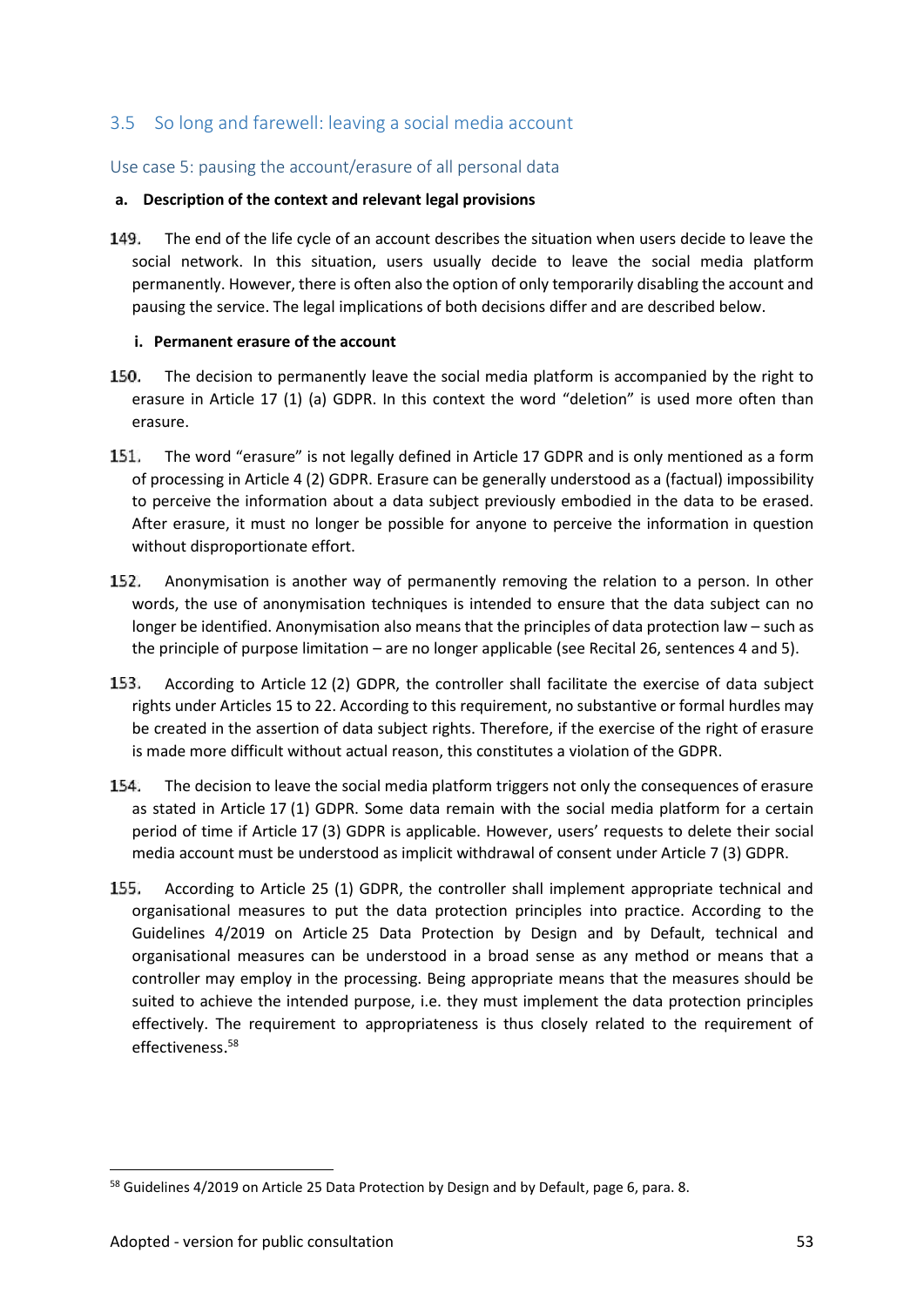#### **ii. Pausing the account**

- 156. Alternatively, users are offered the opportunity to temporarily deactivate their account which allows users to leave the social media for a period of time without deleting their account permanently. In this case, the account is temporarily disabled and the profile, pictures, comments and reactions will be hidden until users reactivate their account, e. g. by logging back in. The main difference to the erasure is that the personal data remain with the social network and the account can be re-activated by users without a new registration.
- 157. Users starting the process to delete their account may find that the option to pause the account instead is pre-selected. By offering the possibility of deactivation, the social media provider raises users' reasonable expectations that their personal data will not be processed in the same manner as during the active use of the account and that the social media provider reduces the processing of personal data to a strictly necessary level during this period. Users might expect that their data are not or not fully processed for specific purposes, e.g. by enhancing their profile with visits to third party websites that use appropriate targeting or tracking tools. In addition to informing users in a transparent manner about the consequences of pausing their account, any processing of data taking place during this pause needs to rely on a valid legal basis.
- 158. In respect of data processing relying on consent according to Article 6 (1) (a) GDPR, the social media provider must take into account that users expect that the consent they give during the registration or afterwards only covers data processing during their active use of the account. The EDPB recognises that the duration of consent depends on the context, the scope of the initial consent and the expectations of the data subject.<sup>59</sup> Although there is no specific time limit in the GDPR for how long consent will last, the validity will depend on the context, the scope of the original consent and the expectations of the data subject.<sup>60</sup> If the processing operations change or evolve considerably, then the original consent is no longer valid.<sup>61</sup> The EDPB recommends as a best practice that consent should be refreshed at appropriate intervals.<sup>62</sup> Providing all the information again helps to ensure that data subjects remain well informed about how their data is being used and how to exercise their rights.<sup>63</sup> If this is the case, consent needs to be obtained again<sup>64</sup> and all corresponding requirements must be fulfilled.
- 159. The reasonable expectations of the data subject should also be taken into consideration when Article 6 (1) (f) GDPR is applicable (see Recital 47). In particular, it is necessary to consider whether the data subject can reasonably expect at the time and in the context of the collection of the personal data that processing for that purpose may be taking place. However, users reasonably expect that only necessary data processing will take place during the time of deactivation. Moreover, the social media provider can only rely on legitimate interest if all steps of the legitimate interest test, including the balancing exercise are met. Any overriding interest or fundamental rights and freedoms of the data subject should be assessed on a case-by-case basis.
- 160. Since contractual obligations are also suspended to a large extent during the deactivation, data processing operations are only necessary to a limited extent under Article 6 (1) (b) GDPR. Only the

<sup>&</sup>lt;sup>59</sup> Guidelines 5/2020 on consent, para 110.

<sup>&</sup>lt;sup>60</sup> Guidelines 5/2020 on consent, para 110.

<sup>&</sup>lt;sup>61</sup> Guidelines 5/2020 on consent, para 110.

 $62$  Guidelines 5/2020 on consent, para 111.

<sup>&</sup>lt;sup>63</sup> Guidelines 5/2020 on consent, para 111.

<sup>&</sup>lt;sup>64</sup> See Guidelines 5/2020 on consent, para 110.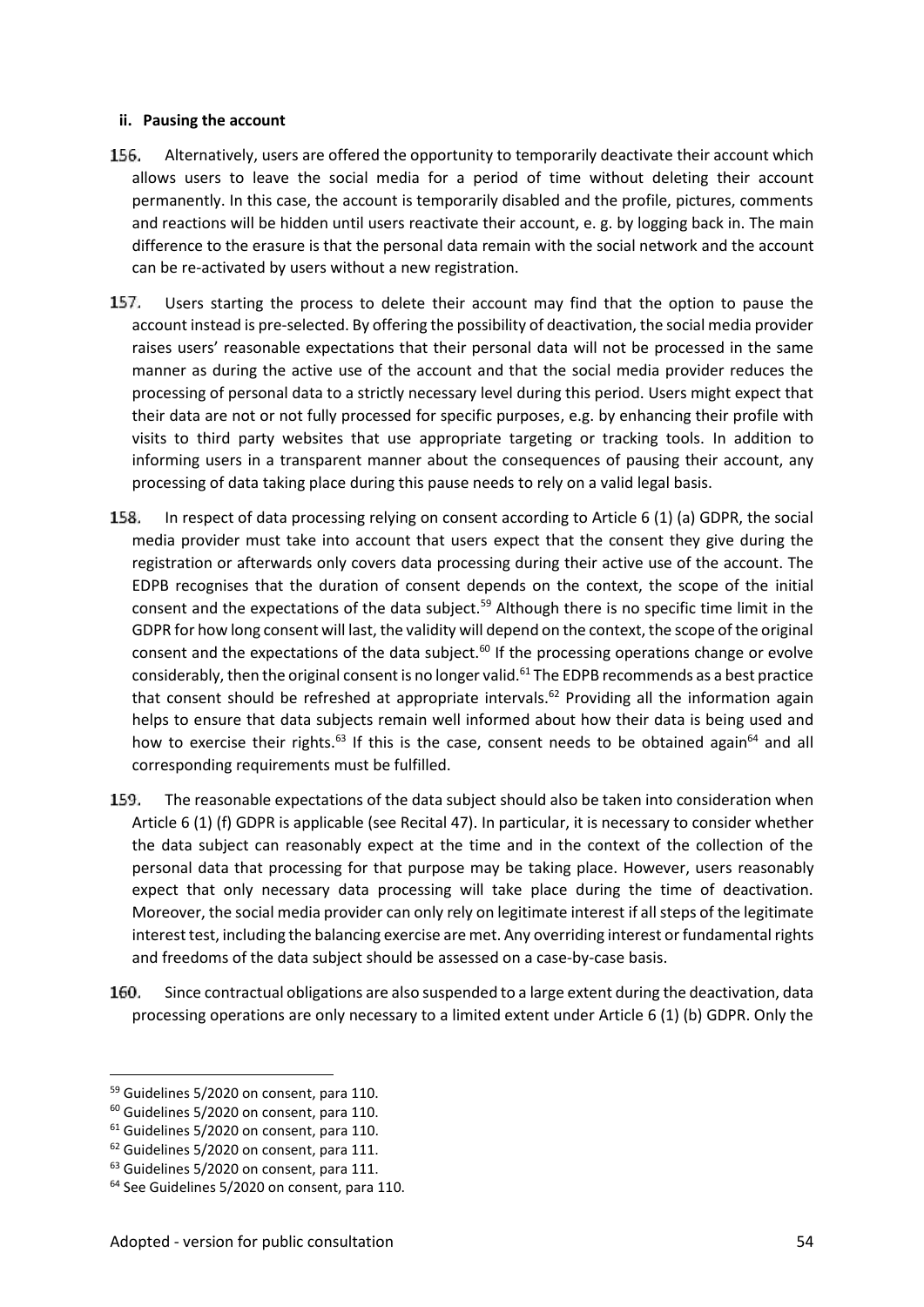storage of users' data until the final decision on reactivation or deletion can be regarded as necessary.

161. In view of the fact that all previous data processing was aimed at an active account, additional information about the processing during the deactivation must be provided if it is not included in the general information under Articles 13, 14 GDPR. This follows from the principles of transparency and fairness under Article 5 (1) (a) GDPR and purpose limitation from Article 5 (1) (b) GDPR. The data processing following deactivation must be accompanied by sufficient information of the data subject. Therefore, the social media provider shall comprehensively inform users about the actual processing and its purposes during the pause and, if necessary, obtain new consent.

# **b. Dark patterns**

#### **i. Content-based patterns**

#### *Overloading – Privacy Maze (Annex checklist 4.1.2)*

162. In this use case, the *Privacy maze* dark pattern occurs when users are buried under a mass of information, spread across several places, to keep them from deleting their account, as the example below shows. While some additional information before this step is quite desirable, such as the indication that users have access to their data before deletion, general unrelated information is no longer crucial. Users should not be unnecessarily delayed in taking this step.

**Example 51:** Users are looking for the right to erasure. They have to call up the account settings, open a sub-menu called "privacy", and have to scroll all the way down to find a link to delete the account.

# *Stirring – Emotional Steering (Annex checklist 4.3.1)*

**Example 52:** On the first information level, information is given to users highlighting only the negative, discouraging consequences of deleting their accounts (e.g. *"you'll lose everything forever", "you won't be able to reactivate your account", "your friends will forget you"*).

163. Whereas regret over the termination of contractual relationship appears socially adequate and is therefore difficult to capture in legal terms, a comprehensive description of the supposedly negative consequences caused by users erasing their account constitutes an impediment against their decision if done as in the example above. Such *Emotional steering*, threatening users that they will be left alone if they delete their account, constitutes an infringement of the obligation to facilitate the exercise of data subject rights under Article 12 (2) GDPR, as well as of the principle of fairness under Article 5 (1) (a) GDPR.

# *Left in the dark – Ambiguous wording or information (Annex checklist 4.6.3)*

164. In the context of deleting a social media account, users can also be confronted with the dark pattern *Ambiguous wording or information*, as shown in the following example.

**Example 53:** When users delete their account, they are not informed about the time their data will be kept once the account is deleted. Even worse, at no point in the whole deletion process users are advised about the fact that "*some of the personal data"* might be stored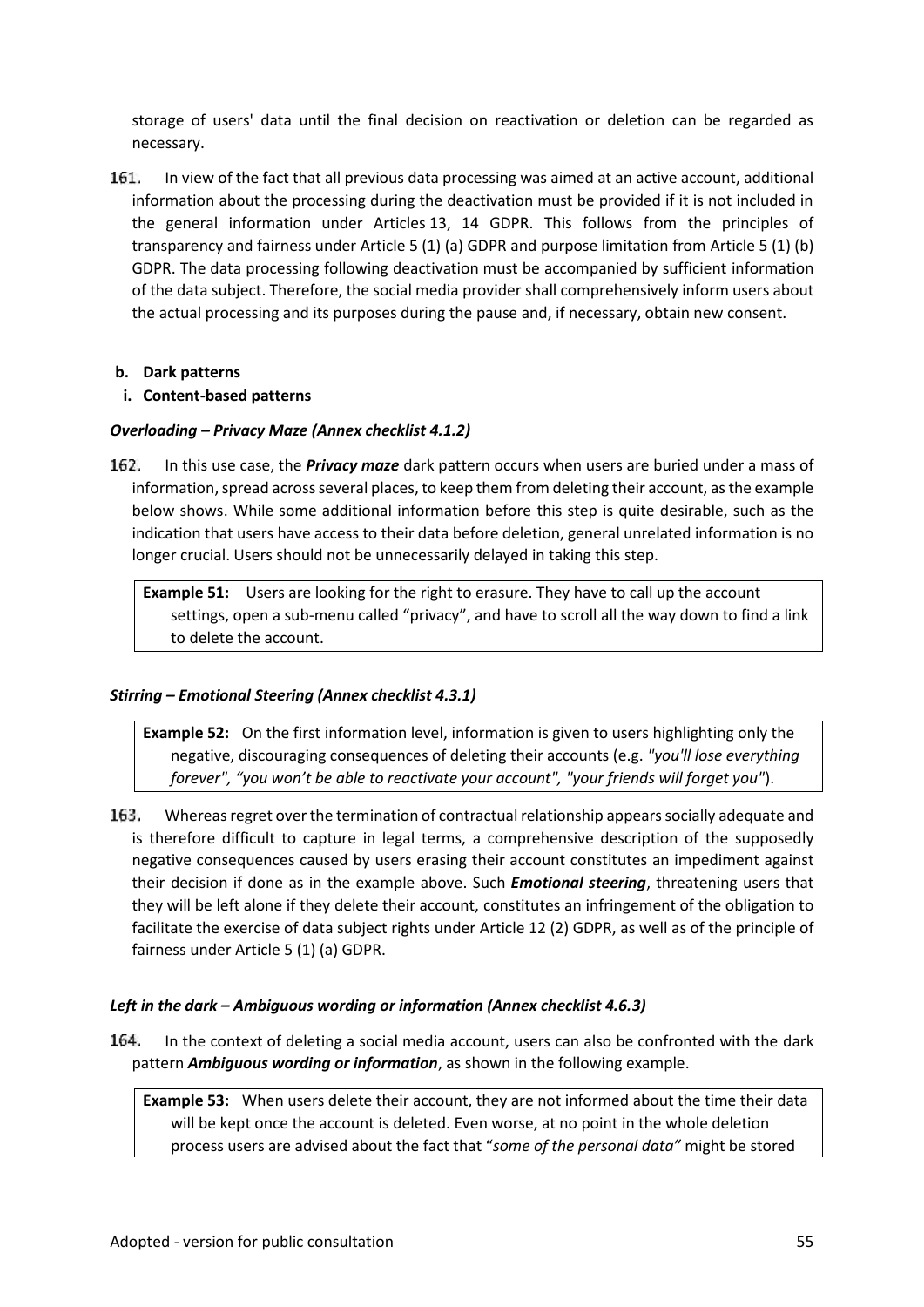even after deleting an account. They need to look for the information by themselves, across the different information sources available.

**Example 54:** Users can only delete their account through links named *"See you"* or *"Deactivate"* available in their account*.*

In these examples, the wording used for the links does not clearly convey the fact that users 165. will be redirected to the account deletion process. Instead, users are likely to think of other functionalities such as logging off until the next use, or deactivation of their account. As such, this could be interpreted as an infringement of Article 12 (2) GDPR stating that data controllers should facilitate the exercise of the rights of data subjects. By creating confusion on the expectations of users associated with the link, the social media platform does not fully facilitate the exercise of the right of erasure. The use of such equivocal words in other context could run against GDPR provisions such as Article 7 GDPR and by extension Article 17 (1) (b) GDPR.

#### **ii. Interface-based patterns**

#### *Skipping – Deceptive snugness (Annex checklist 4.2.1)*

**Example 55:** In the process of deleting their account, users are provided with two options to choose from: To delete their account or to pause it. By default, the pausing option is selected.

166. The first option of deleting the account results in the deletion of all personal data of users, meaning that the social media platform is no longer in possession of these data, except for data under the temporary exception of Article 17 (3) GDPR. In contrast, with the second option of pausing the account, all personal data are kept and potentially processed by the social media provider. This necessarily poses more risks to the data subject, for example if a data breach happens and data still stored by the social media provider are accessed, duplicated, transferred or otherwise processed. The default selection of the pause option is likely to nudge users to select it instead of deleting their account as initially intended. Therefore, the practice described in this example can be considered as a breach of Article 12 (2) GDPR since it does not, in this case, facilitate the exercise of the right to erasure, and even tries to nudge users away from exercising it.

# *Skipping – Look over there (Annex checklist 4.2.2)*

167. Providing users with a mean to download their data when they indicate their will to delete their account can be a relevant option to offer. Indeed, once their account is deleted, their personal data will be erased after a certain period of time. This means that, if they do not get a copy of their personal data, they will entirely lose them. However, the presentation of this option can constitute a *Look over there* dark pattern, as shown in the following example.

**Example 56:** After clicking on "Delete my account", users are presented with the option to download their data, implemented as the right to portability, before deleting the account. When clicking to download their information, users are redirected on a download information page. However, once users have chosen what and how to download their data, they are not redirected to the deletion process.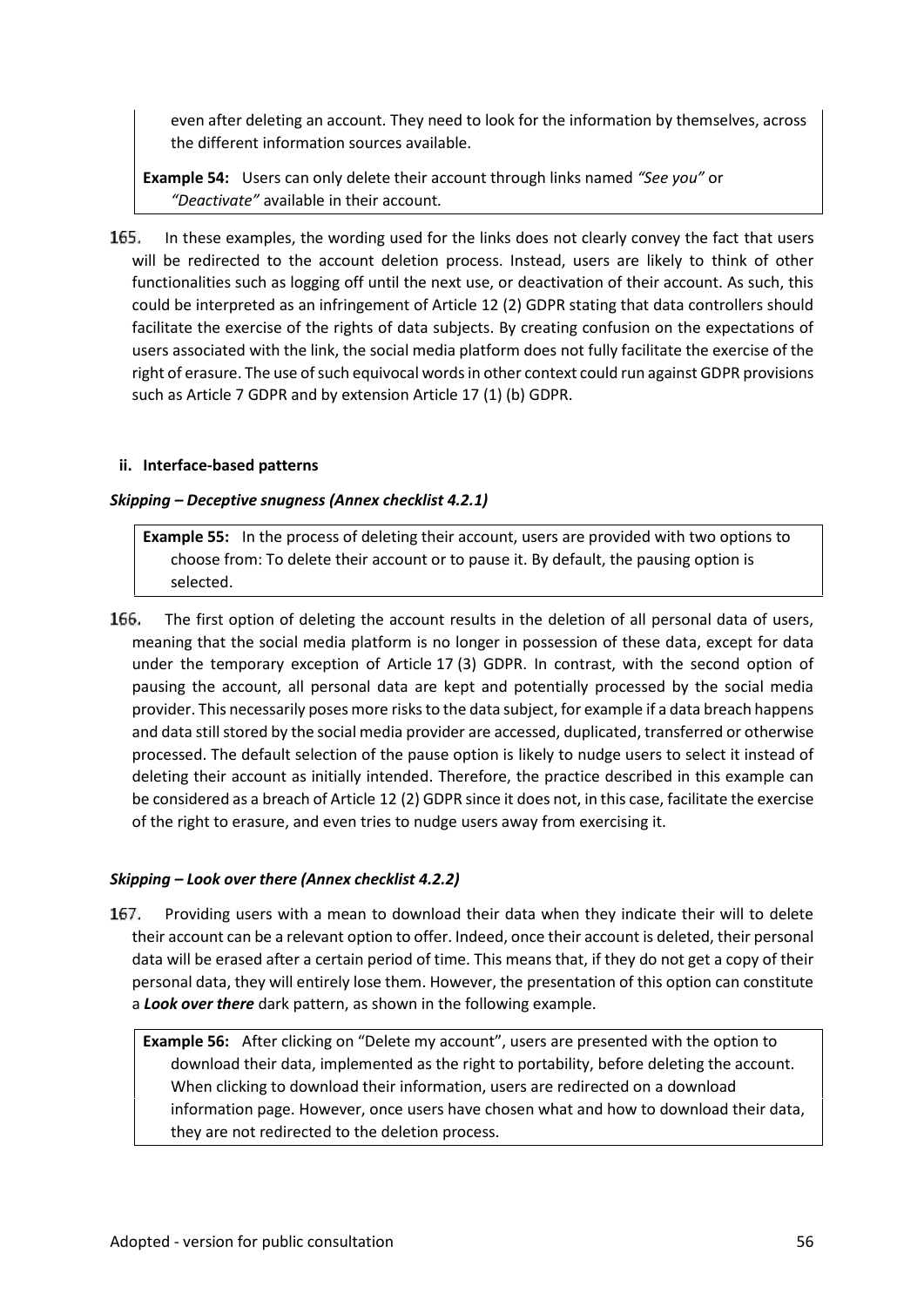168. In the example above, it could be considered that the way the download option is implemented does not facilitate the exercise of the right to erasure associated with the account's deletion. Indeed, once users have downloaded their data, they are not brought back to the deletion process. To go back to it, they will have to click several times. Hindering in such a way the exercise of a right goes against Article 12 (2) GDPR. Furthermore, providing a mean to easily reach the deletion process after downloading one's data is a simple feature to implement. In that regard, it could be considered that the obligation to implement appropriate technical and organisational measures in Article 25 (1) GDPR is not respected as users are not able to continue to exercise their rights effectively.

#### *Hindering – Longer than necessary (Annex checklist 4.4.2)*

169. As detailed in use case 4, any irrelevant steps added to the exercise of a right might contravene provisions of the GDPR, in particular Article 12 (2). This applies to the moment where users aim to delete their account, as it would interfere with the right to erasure associated with such a request.

|                 |                                               | Is this a goodbye?                                                              |  |
|-----------------|-----------------------------------------------|---------------------------------------------------------------------------------|--|
|                 |                                               | We're so sad to see you go! Are you sure you don't                              |  |
|                 |                                               | want to change your mind? Think about all your<br>friends that will miss you :( |  |
|                 |                                               |                                                                                 |  |
|                 | Let's stay                                    | Delete my account                                                               |  |
|                 |                                               |                                                                                 |  |
|                 |                                               |                                                                                 |  |
|                 |                                               |                                                                                 |  |
|                 |                                               |                                                                                 |  |
|                 |                                               | That's sad, but we respect your choice                                          |  |
|                 |                                               | Let us know what we can do better in the future!                                |  |
| Answer required |                                               |                                                                                 |  |
|                 |                                               |                                                                                 |  |
|                 |                                               |                                                                                 |  |
|                 |                                               |                                                                                 |  |
|                 | You've not entered your answer (min 250 car.) |                                                                                 |  |
|                 |                                               |                                                                                 |  |

**Example 57:** In this example, users first see a confirmation box to erase their account after having clicked on the corresponding link or button in their account. Even though there is some *Emotional Steering* in this box, this step can be seen as a security measure in order for users not to delete their account following a mis-click in their account. However, when users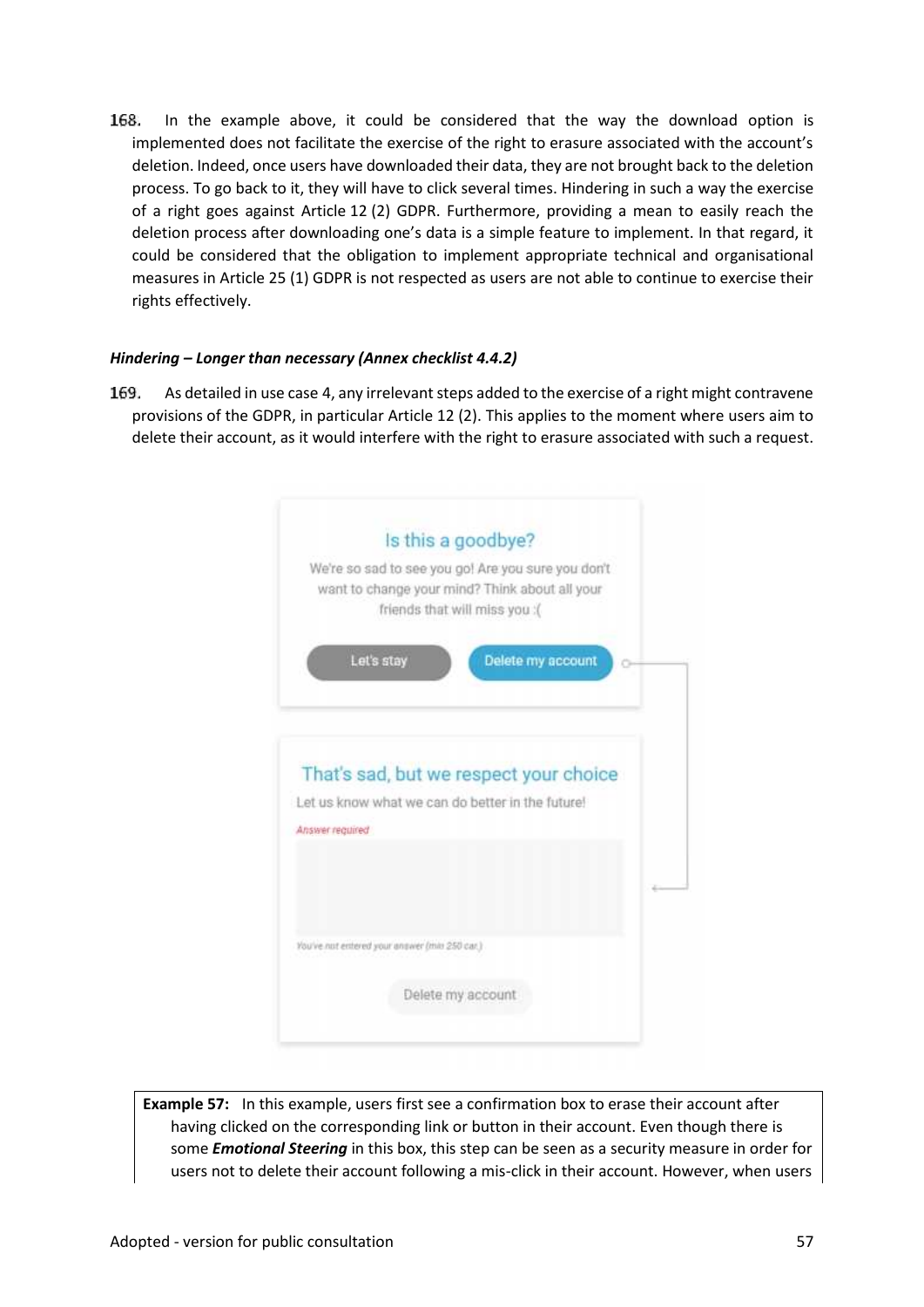click on the "Delete my account" button, they are confronted with a second box asking them to textually describe the reason they want to leave the account. As long as they have not entered something in the box, they cannot delete their account as the button associated with the action is inactive and greyed out. This practice makes the erasure of an account **Longer than Necessary**, especially as asking users to produce a text describing why they want to leave an account requires extra effort and time and should not be mandatory to delete one's account.

- 170. As noted previously, when exercising a right, users should not have to answer questions not related to the exercise of the right itself. Having to justify one's choice or explain how the social media platform should improve does not fall under that category. In the illustrated example, this issue is heightened as data subjects have to write an answer instead of selecting a pre-made proposition in a list, which is even more burdensome for them since it requires to fully create the answer. Such mechanism could exclude some users from exercising their right altogether if they are not comfortable enough to write down an answer.
- 171. However, this does not mean that a list of pre-made answers is an acceptable step to add to the process of deleting one's account. This is especially true if these answers are associated with further steps and actions imposed on users, as the example below shows*.*

**Example 58:** The social media provider makes it mandatory for users to answer a question about their reasons for wishing to erase their account, through a selection of answers from a drop-down menu. It appears to users that answering this question (apparently) enables them to achieve the action they want, i.e. to delete the account. Once an answer is selected, a pop-up window appears, showing users a way of solving the issue stated in their answer. The question-answer process therefore slows down users in their account erasure process.

172. In addition to making the erasure of the account particularly lengthy, a *Look Over There* mechanism aims to divert users away from deleting their account by providing a solution to their motivation behind leaving the social media platform. These hinder the exercise of the right to erasure and, by extension, discourage the data subjects to exercise their right.

# *Fickle – Decontextualising (Annex checklist 4.5.2)*

173. Finally, the *Decontextualising* dark pattern can also be found when users wish to delete their account.

**Example 59:** On the social media platform XY, the link to deactivate or delete the account is found in the "*Your XY Data*" tab.

174. In general, the terms used to title a page or section of the social media platform dedicated to data protection matters should clearly reflect the kind of information or control included there. Average users are unlikely to link actions to delete or deactivate their account to data management. In the previous example, users would not expect the functionality for deleting their account in a page called "Your XY Information" that alludes to seeing and potentially reviewing one's information. Instead, they would look for a "General" page or a "Delete my account" page.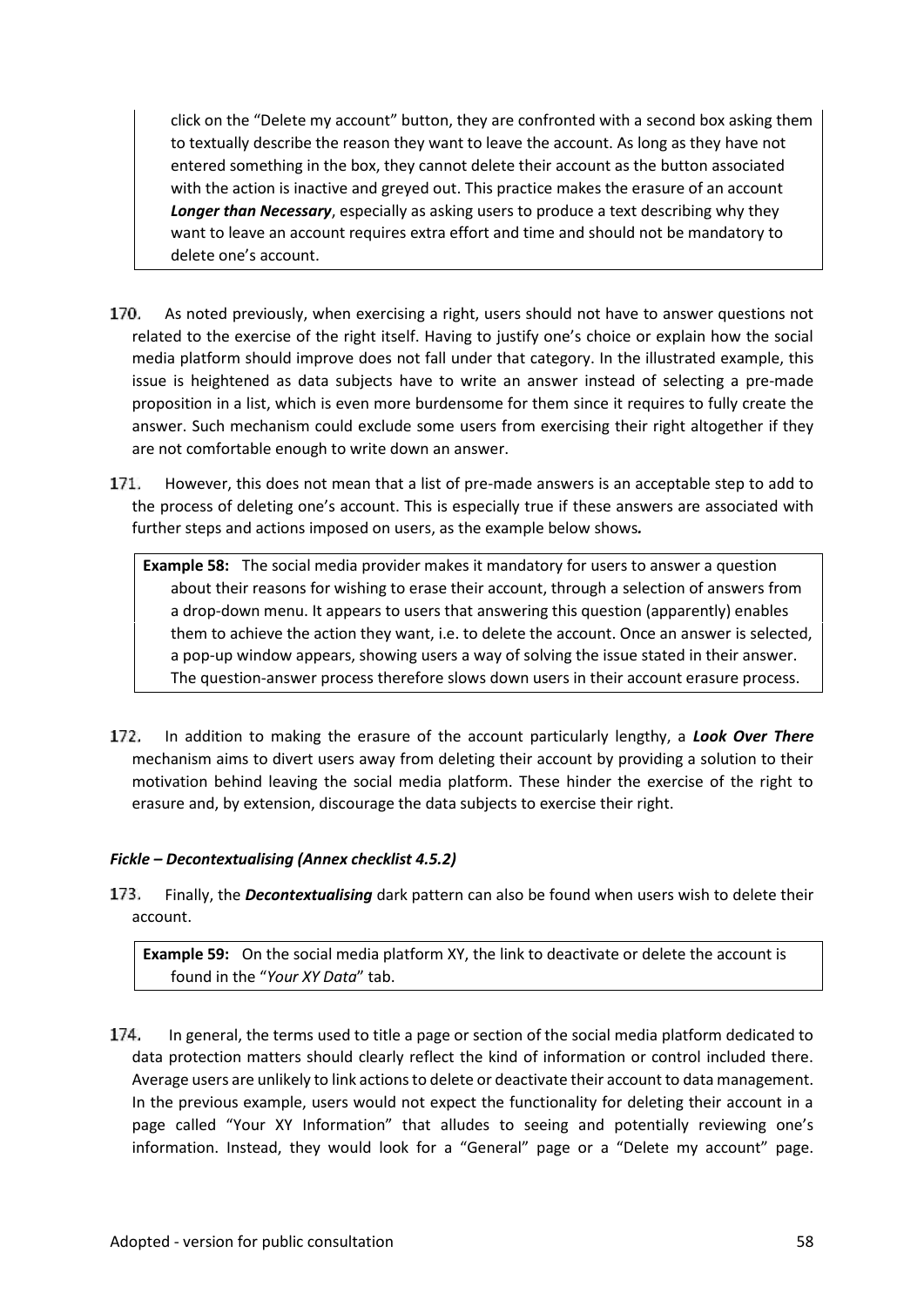Therefore, from the view point of users, the options are placed in a setting that it is out of context and does not match user expectations.

**Example 60:** The actual tab to erase an account is found in the section "*delete a function of your account*".

- 175. In this example, users could mistakenly understand the section title as the mere place where to adjust single functions. Users would therefore not expect the option to delete the whole account to be there. That makes it hard for users to find the correct link to erase the entire account.
- 176. The *Decontextualising* dark pattern, as illustrated in the two examples above, could be considered a breach of Article 12 (2) GDPR, given that users would have difficulties to find the right place where to exercise their right to erasure.

#### **c. Best Practices**

**Coherent wordings**: see use case 1 for definition (p.22).

**Providing definitions**: see use case 1 for definition (p.22).

**Use of examples**: see use case 1 for definition (p.22).

**Explaining Consequences:** see use case 2c for definition (p.32)**.**

**Cross-device consistency:** see use case 3a for definition (p.39)**.**

For the European Data Protection Board

The Chair

(Andrea Jelinek)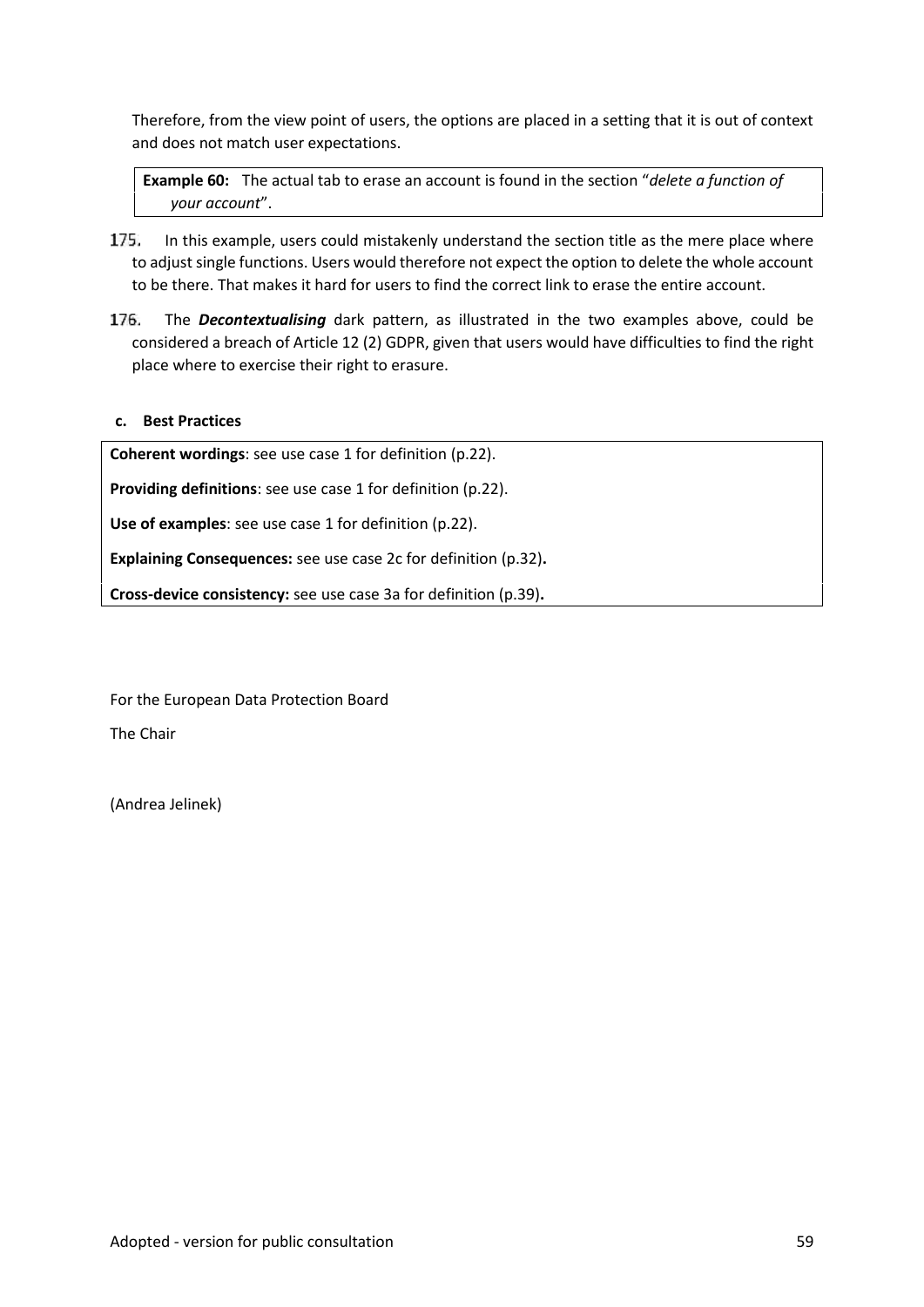# 4 ANNEX: LIST OF DARK PATTERNS CATEGORIES AND TYPES

The following list provides an overview of dark pattern categories and the types of dark patterns within each category. It also lists the GDPR provisions most concerned by the dark pattern types, as well as the numbers of examples and corresponding use case (UC) to help readers find them quickly.

It is important to note that this list is not exhaustive and that dark patterns can therefore also occur in use cases that do not contain an example for this dark pattern type in the text of the Guidelines.

# 4.1 Overloading

Burying users under a mass of requests, information, options or possibilities in order to deter them from going further and make them keep or accept certain data practice.

# 4.1.1 Continuous prompting

Pushing users to provide more personal data than necessary for the purpose of processing or agree with another use of their data by repeatedly asking users to provide data or to consent to a new purpose of processing and offering arguments why they should provide it. Users are likely to end up giving in, wearied from having to refuse the request each time they use the platform, disrupting them in their use.

#### **Concerned GDPR provisions**:

- *Purpose limitation: Article 5 (1) (b);*
- *Freely given consent: Article 7* in conjunction with Article 4 (11);
- *Specific consent: Article 7 (2).*

**Examples:** UC 1 examples 1, 2; UC 3a example 34 (illustration).

#### 4.1.2 Privacy Maze

When users wish to obtain certain information or use a specific control or exercise a data subject right, it is particularly difficult for them to find it as they have to navigate through too many pages in order to obtain the relevant information or control, without having a comprehensive and exhaustive overview available. Users are likely to give up or miss the relevant information or control.

#### **Concerned GDPR provisions**:

- *Principle of transparency*: *Article 5 (1) (a) and transparent information: Article 12 (1);*
- *Principle of fairness: Article 5 (1) (a);*
- *Easily accessible information*: Article 12 (1);
- *Easy access to rights*: Article 12 (2);
- *Informed consent*: Article 7 in conjunction with Article 4 (11).

**Examples:** UC 2a example 17; UC 3a example 33; UC 3b example 37; UC 4 examples 47 (illustration) and 48 (illustration); UC 5 example 51.

# 4.1.3 Too many options

Providing users with (too) many options to choose from. The amount of choices leaves users unable to make any choice or make them overlook some settings, especially if information is not available. It can lead them to finally give up or miss the settings of their data protection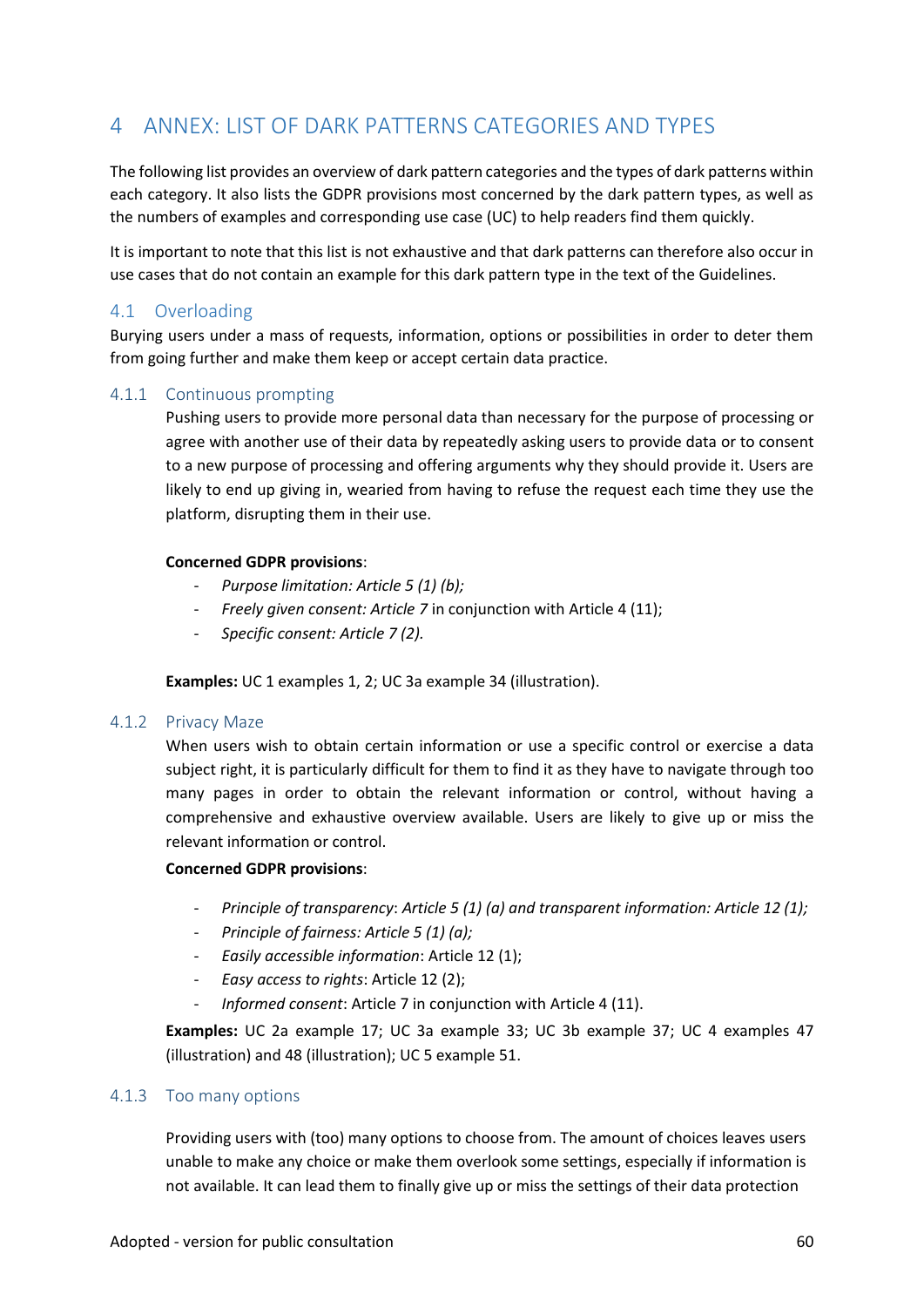preferences or rights.

#### **Concerned GDPR provisions**:

- *Principles of transparency and fairness:* Article 5 (1) a;
- *Transparent information*: Article 12 (1).

**Example:** UC 3b example 35.

## 4.2 Skipping

Designing the interface or user experience in such a way that users forget or do not think about all or some of the data protection aspects.

#### 4.2.1 Deceptive snugness

By default, the most data invasive features and options are enabled. Relying on the default effect which nudges individuals to keep a pre-selected option, users are unlikely to change this even if given the possibility.

#### **Concerned GDPR provisions**:

- *Data protection by design and by default*: Article 25 (1);
- *Consent:* Articles 4 (11) and 6 (illegal practice to activate a processing based on consent by default).

**Examples:** UC 1 example 9; UC 3b examples 39 and 40 (illustration); UC 5 example 55.

#### 4.2.2 Look over there

A data protection related action or information is put in competition with another element which can either be related to data protection or not. When users choose this distracting option, they are likely to forget about the other, even if it was their primary intent.

# **Concerned GDPR provisions**:

- *Principles of transparency and fairness:* Article 5 (1) a;
- *Transparent information*: Article 12 (1);
- *Exercise of rights:* Article 12 (2)*.*

**Examples**: UC 2c example 25; UC 3a example 29; UC 5 examples 56 and 58.

# 4.3 Stirring

Affecting the choice users would make by appealing to their emotions or using visual nudges.

# 4.3.1 Emotional Steering

Using wording or visuals in a way that confers the information to users in either a highly positive outlook, making users feel good or safe, or in a highly negative one, making users feel scared or guilty. Influencing the emotional state of users in such a way is likely to lead them to make an action that works against their data protection interests.

#### **Concerned GDPR provisions**:

- *Principles of transparency and fairness:* Article 5 (1) a;
- *Transparent information*: Article 12 (1);
- *Exercise of rights:* Article12 (2)*;*
- *Child's consent:* Article 8;
- *Informed consent*: Article 7 in conjunction with Article 4 (11);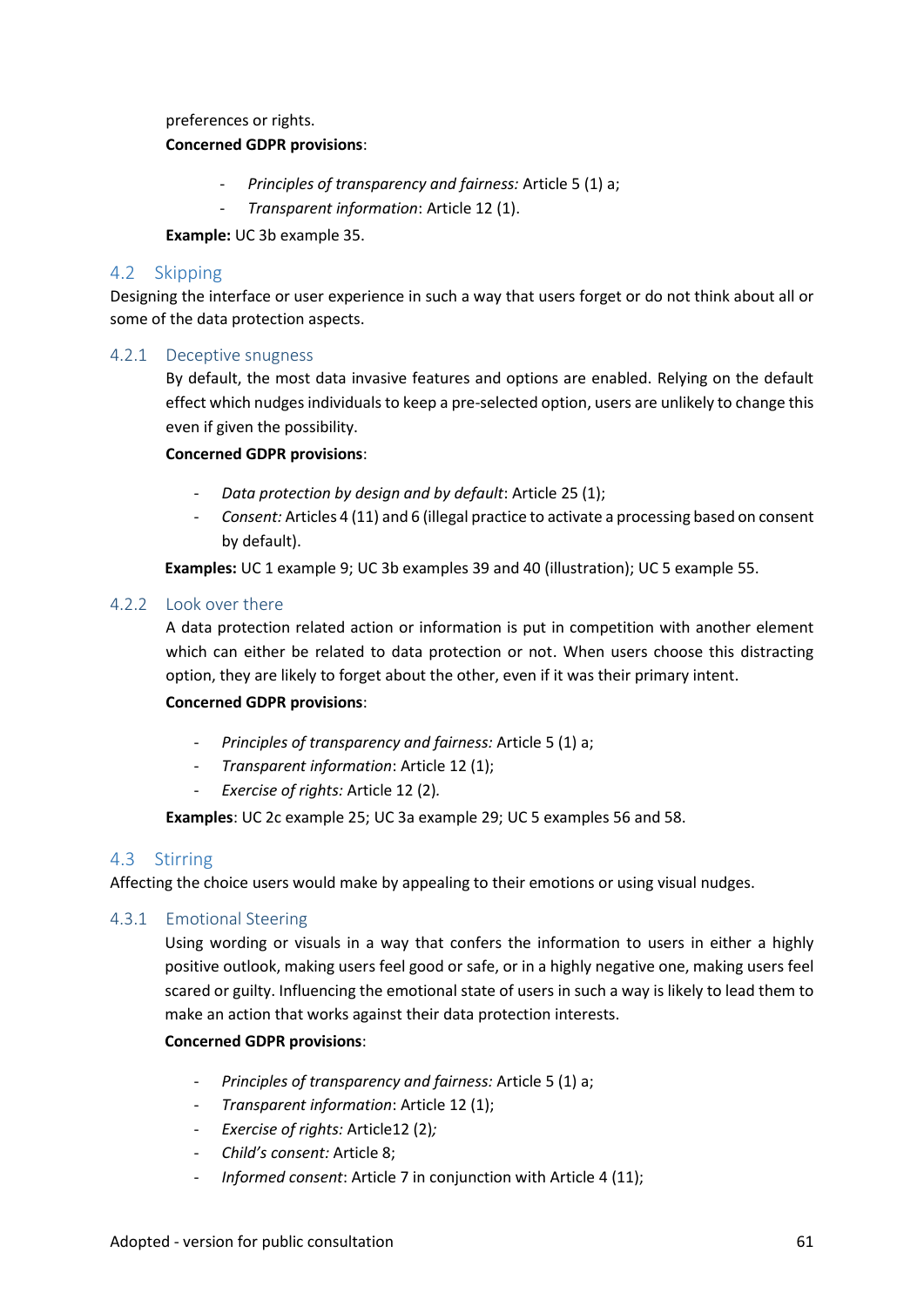#### **Examples:** UC1 examples 4, 5, 6; UC 5 example 52.

#### 4.3.2 Hidden in plain sight

Use a visual style for information or data protection controls that nudges users toward less restrictive and thus more invasive options. **Concerned GPDR provisions**:

- *Principle of fairness*: Article 5 (1) a;
- *Freely given consent:* Article 7 in conjunction with Article 4(11);
- *Clear information*: Article 12 (1);
- *Exercise of rights:* Article12 (2)

**Examples:** UC1 example 8, UC 3a example 34 (illustration); UC 3b example 40 (illustration); UC 4 example 48.

#### 4.4 Hindering

Hindering or blocking users in their process of obtaining information or managing their data by making the action hard or impossible to achieve.

#### 4.4.1 Dead end

While users are looking for information or a control, they end up not finding it as a redirection link is either not working or not available at all. Users are left unable to achieve that task.

#### **Concerned GPDR provisions**:

- *Easily accessible information*: Article 12 (1);
- *Exercise of rights*: Article 12 (2);
- *Data protection by design and by default*: Article 25 (1).

**Examples:** UC1 examples 10, 11; UC 2a example 18; UC 3a examples 30, 31; UC 4 example 43.

#### 4.4.2 Longer than necessary

When users try to activate a control related to data protection, the user experience is made in a way that requires more steps from users, than the number of steps necessary for the activation of data invasive options. This is likely to discourage them from activating such control.

#### **Concerned GPDR provisions**:

- *Easily accessible information*: Article 12 (1);
- *Exercise of rights*: Article 12 (2);
- *Right to object*: Article 21 (1);
- *Consent withdrawal*: Article 7 (3);
- *Data protection by design (and by default)*: Article 25 (1).

**Examples:** UC 1 example 7; UC 3a example 32; UC 4 example 50; UC 5 examples 57 (illustration) and 58.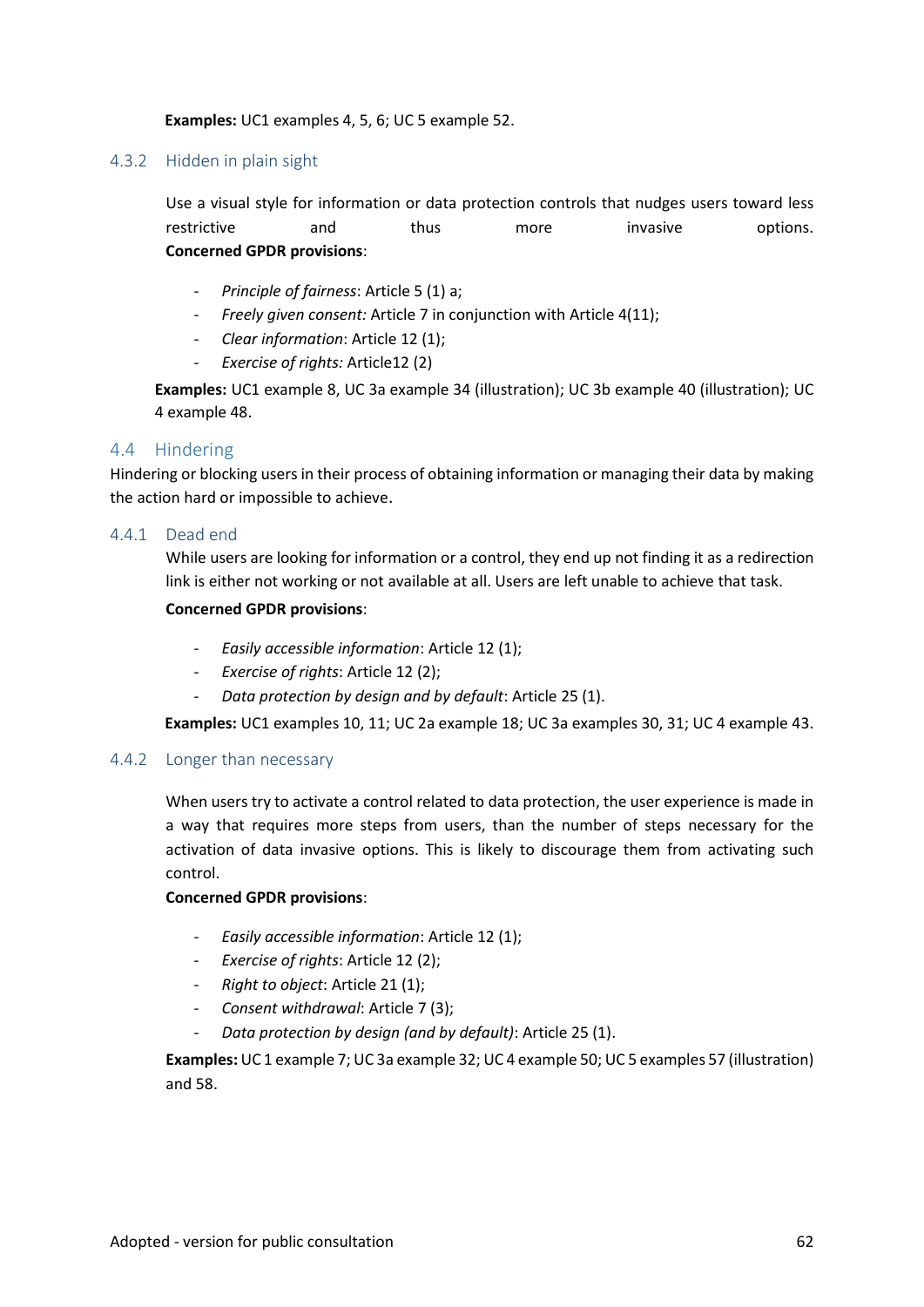# 4.4.3 Misleading information

A discrepancy between information and actions available to users nudges them to do something they do not intend to. The difference between what users expect and what they get is likely to discourage them from going further.

#### **Concerned GPDR provisions**:

- *Transparent information*: Article 12 (1);
- *Fairness of processing*: Article 5 (1) (a).
- *Informed consent*: Article 7 (2) in conjunction with Article 4 (11).

**Examples:** UC 1 example 3; UC 3a example 28.

#### 4.5 Fickle

The design of the interface is unstable and inconsistent, making it hard for users to figure out where the different controls really are and what the processing is about.

#### 4.5.1 Lacking hierarchy

Information related to data protection lacks hierarchy, making information appear several times and being presented in several ways. Users are likely to be confused by this redundancy and to be left unable to fully understand how their data are processed and how to exercise control over them.

#### **Concerned GDPR provisions**:

- *Easily accessible information*: Article 12 (1);
- *Exercise of the rights: Article 12 (2).*

**Examples:** UC 2a examples 13, 14; UC 3b example 38; UC 4 example 49.

#### 4.5.2 Decontextualising

A data protection information or control is located on a page that is out of context. Users are unlikely to find the information or control as it would not be intuitive to look for it on this specific page.

#### **Concerned GDPR provisions**:

- *Easily accessible information*: Article 12 (1);
- *Transparent information*: Article 12 (1);
- *Exercise of the rights: Article 12 (2).*

**Examples:** UC 3b examples 41, 42; UC 5 examples 59 and 60.

# 4.6 Left in the dark

The interface is designed in a way to hide information or controls related to data protection or to leave users unsure of how data is processed and what kind of controls they might have over it.

# 4.6.1 Language discontinuity

Information related to data protection is not provided in the official language(s) of the country where users live, whereas the service is. If users do not master the language in which data protection information is given, they will not be able to easily read it and therefore likely to not be aware of how data are processed.

#### **Concerned GDPR provisions**: